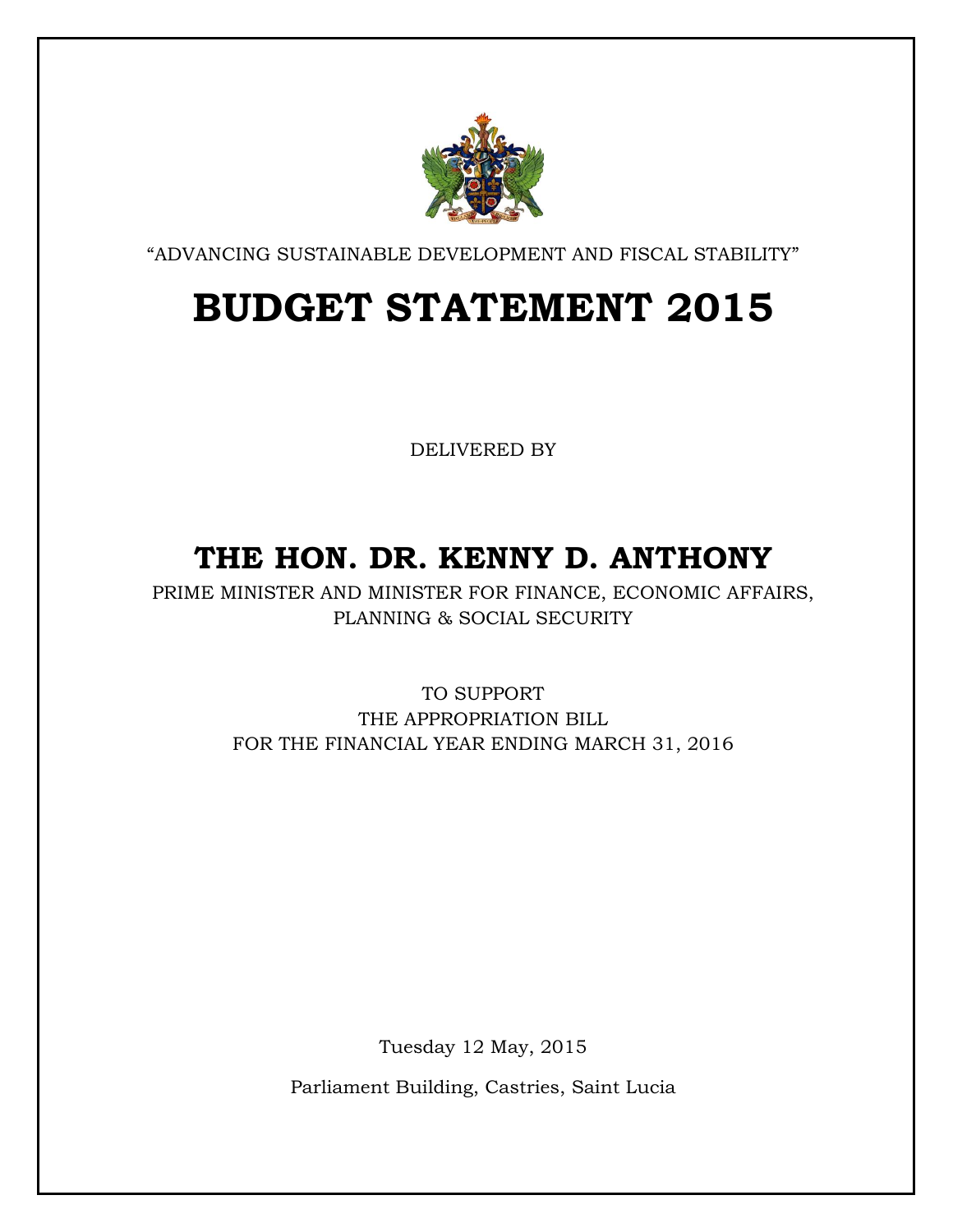### TABLE OF CONTENTS

| 1.0   |       |  |  |  |
|-------|-------|--|--|--|
| 2.0   |       |  |  |  |
| 2.1   |       |  |  |  |
| 2.2   |       |  |  |  |
| 2.3   |       |  |  |  |
|       | 2.3.1 |  |  |  |
| 2.4   |       |  |  |  |
|       | 2.4.1 |  |  |  |
|       | 2.4.2 |  |  |  |
|       | 2.4.3 |  |  |  |
| 3.0   |       |  |  |  |
| 3.1   |       |  |  |  |
|       | 3.1.1 |  |  |  |
|       | 3.1.2 |  |  |  |
| 3.2   |       |  |  |  |
|       | 3.2.1 |  |  |  |
|       | 3.2.2 |  |  |  |
|       | 3.2.3 |  |  |  |
| 3.3   |       |  |  |  |
| 3.4   |       |  |  |  |
|       | 3.4.1 |  |  |  |
|       | 3.4.2 |  |  |  |
| 3.5   |       |  |  |  |
|       | 3.5.1 |  |  |  |
| 3.5.2 |       |  |  |  |
| 3.5.3 |       |  |  |  |
| 3.6   |       |  |  |  |
| 4.0   |       |  |  |  |
| 5.0   |       |  |  |  |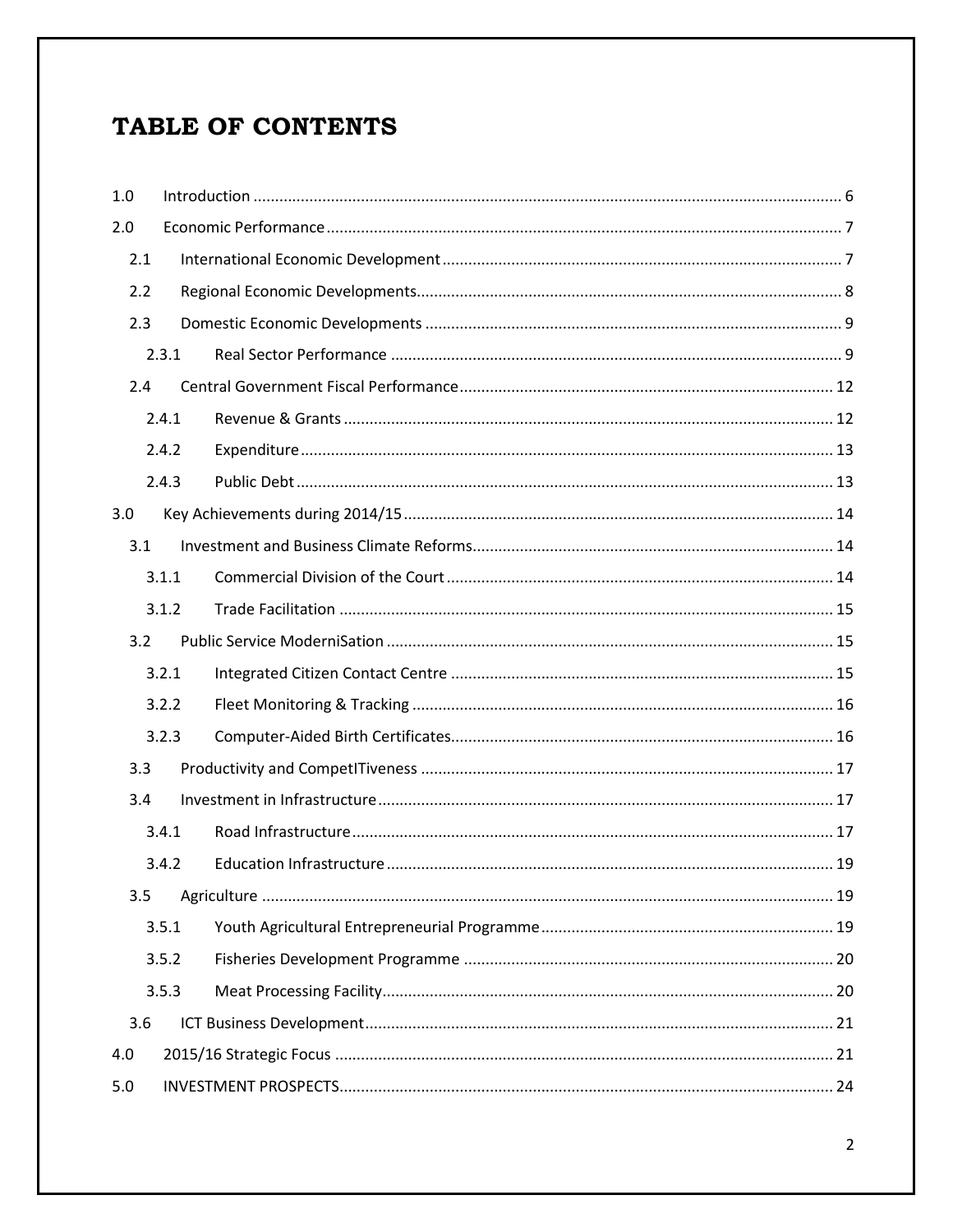| 5.1 |       |  |
|-----|-------|--|
| 5.2 |       |  |
| 6.0 |       |  |
| 6.1 |       |  |
|     | 6.1.1 |  |
|     | 6.1.2 |  |
|     | 6.1.3 |  |
|     | 6.1.4 |  |
|     | 6.1.5 |  |
|     | 6.1.6 |  |
| 6.2 |       |  |
|     | 6.2.1 |  |
|     | 6.2.2 |  |
|     | 6.2.3 |  |
|     | 6.2.4 |  |
|     | 6.2.5 |  |
| 6.3 |       |  |
|     | 6.3.1 |  |
|     | 6.3.2 |  |
|     | 6.3.3 |  |
|     | 6.3.4 |  |
|     | 6.3.5 |  |
| 6.4 |       |  |
|     | 6.4.1 |  |
|     | 6.4.2 |  |
|     | 6.4.3 |  |
|     | 6.4.4 |  |
|     | 6.4.5 |  |
|     | 6.4.6 |  |
|     | 6.4.7 |  |
| 7.0 |       |  |
| 7.1 |       |  |

 $\overline{\mathbf{3}}$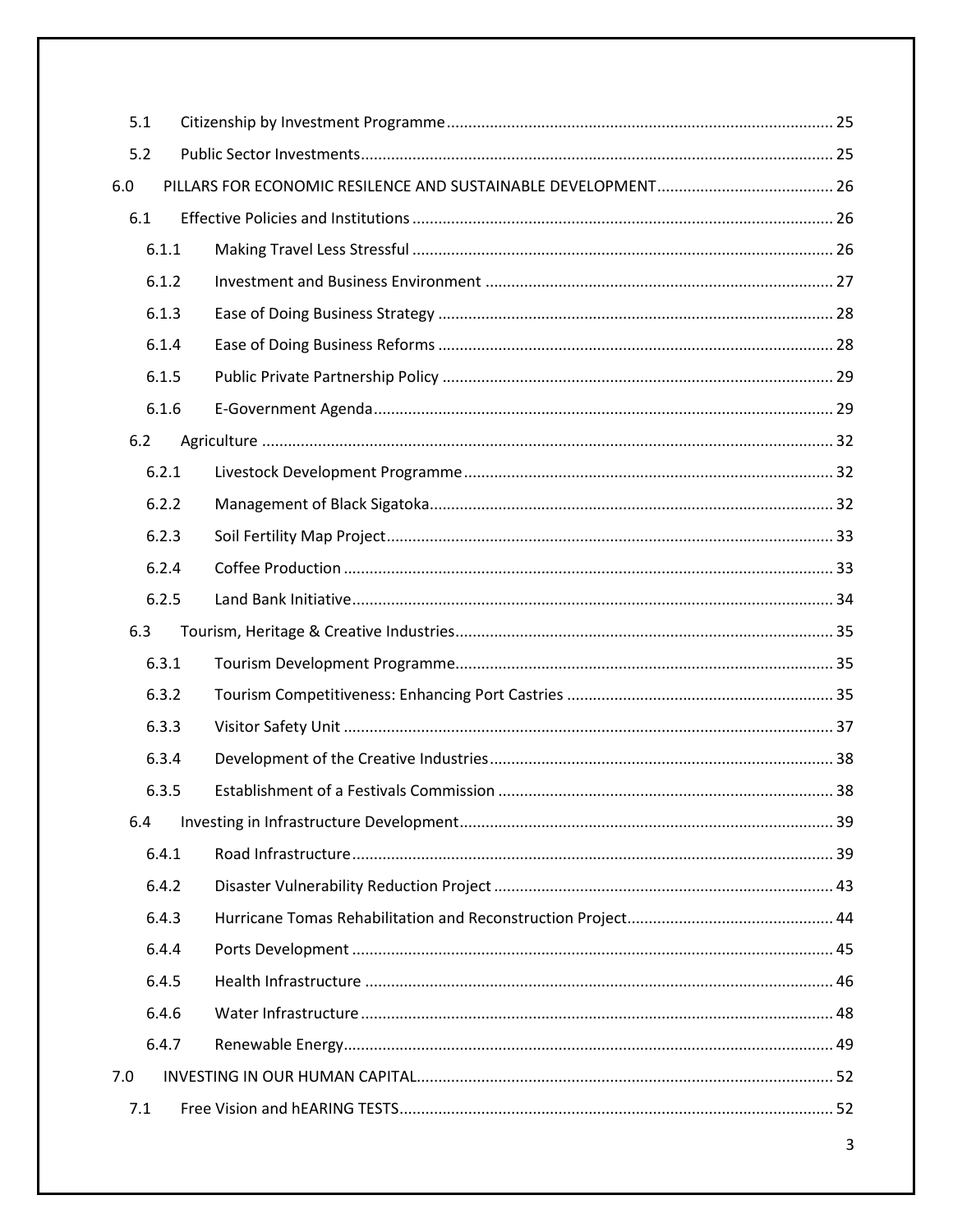| 7.2   |       |                                                                                    |  |
|-------|-------|------------------------------------------------------------------------------------|--|
| 7.3   |       |                                                                                    |  |
| 7.4   |       |                                                                                    |  |
|       | 7.4.1 |                                                                                    |  |
|       | 7.4.2 |                                                                                    |  |
|       | 7.4.3 |                                                                                    |  |
|       | 7.4.4 |                                                                                    |  |
| 8.0   |       |                                                                                    |  |
| 8.1   |       |                                                                                    |  |
|       | 8.1.1 |                                                                                    |  |
|       | 8.1.2 |                                                                                    |  |
|       | 8.1.3 |                                                                                    |  |
| 8.2   |       |                                                                                    |  |
| 8.3   |       |                                                                                    |  |
| 8.4   |       |                                                                                    |  |
| 8.5   |       |                                                                                    |  |
| 8.6   |       |                                                                                    |  |
|       | 8.6.1 |                                                                                    |  |
|       | 8.6.2 |                                                                                    |  |
|       | 8.6.3 |                                                                                    |  |
|       | 8.6.4 |                                                                                    |  |
| 9.0   |       |                                                                                    |  |
| 9.1   |       |                                                                                    |  |
| 9.2   |       |                                                                                    |  |
| 9.3   |       |                                                                                    |  |
|       | 9.3.1 |                                                                                    |  |
|       | 9.3.2 |                                                                                    |  |
| 9.3.3 |       | Exemption of Unconditional Gift of Service and Importation of Replacement Goods 65 |  |
| 9.3.4 |       |                                                                                    |  |
| 9.4   |       |                                                                                    |  |
| 9.5   |       |                                                                                    |  |
| 9.6   |       |                                                                                    |  |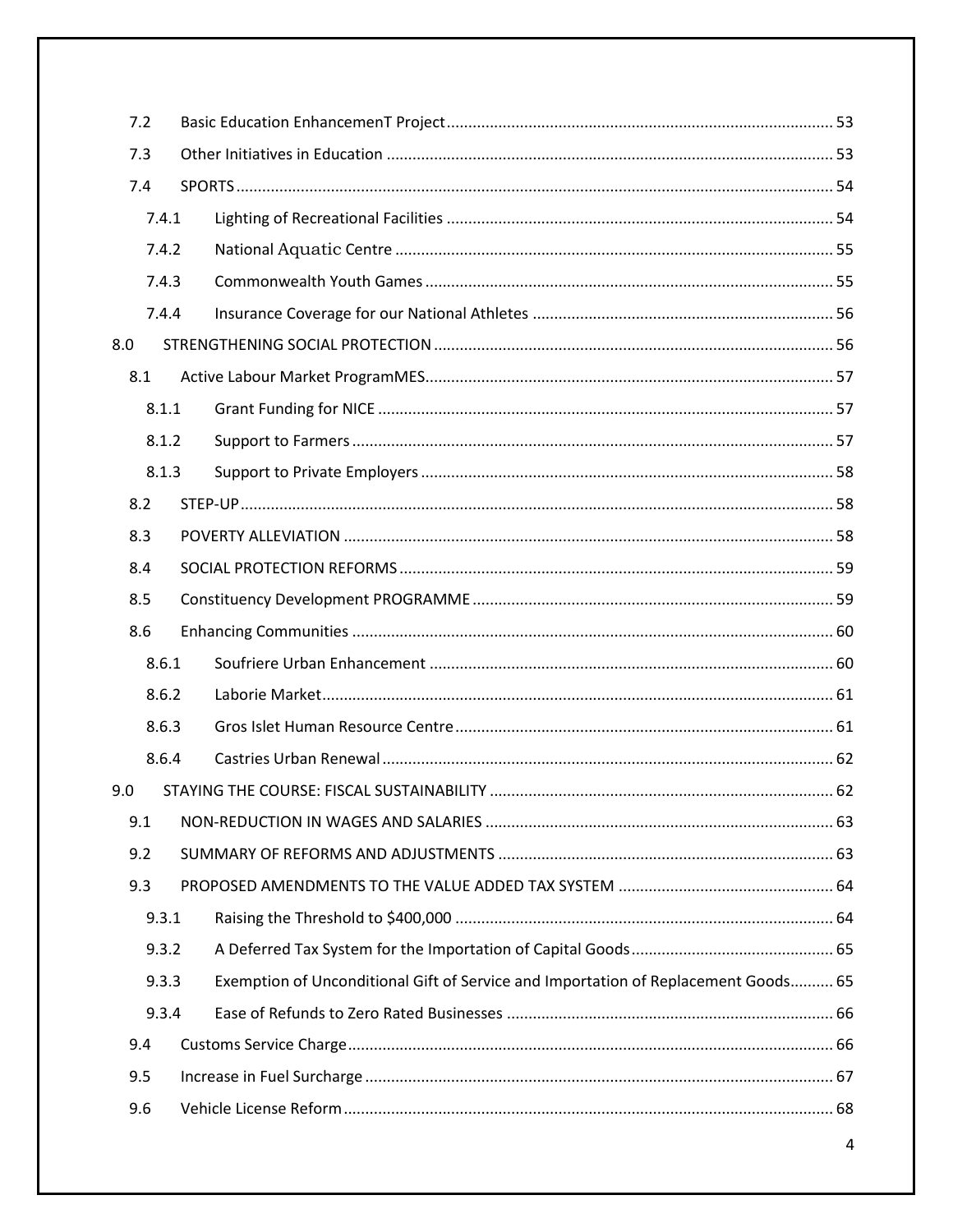| 9.7  |  |
|------|--|
| 9.8  |  |
| 9.9  |  |
| 9.10 |  |
|      |  |
|      |  |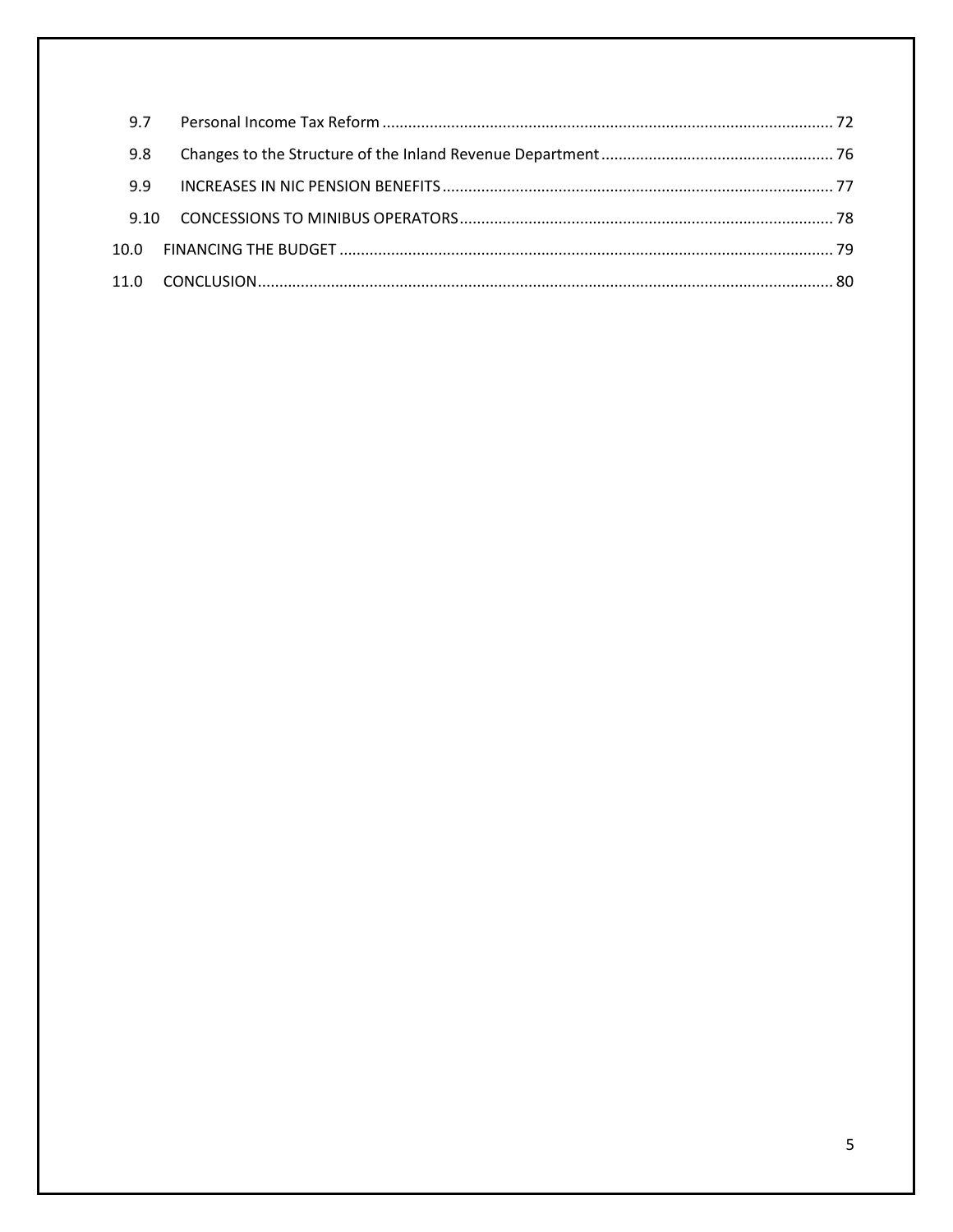## <span id="page-5-0"></span>1.0 **INTRODUCTION**

Mr Speaker, I am blessed today to present, as Minister responsible for finance, the fourth Budget Statement of this Government.

My message to Honourable Members, and to all Saint Lucians who are listening this evening, is that we are on the right path, but we must complete the job to secure a brighter future for all Saint Lucians.

After assuming office in 2011, I was confronted by the stark but hidden realities of our state's public finances. I was confronted by exceedingly weak economic prospects, rising unemployment and a debt-to-GDP ratio climbing ever higher by a widening fiscal deficit. Government revenues were insufficient to meet salaries, wages and the cost of services to the public.

Foreign direct investment had abated. Without investment, little opportunity existed for our youth, many of whom had graduated from our schools, to secure jobs. I was confronted by financial difficulties that we never had to face before as a country.

Tonight, I will confess to you that I dreaded the thought that I may well have been the first Prime Minister and Minister for Finance of our country to bring our country to the International Monetary Fund, the IMF. And in truth, I accepted that if this were the direction we had to go to save this country, then I would summon the will and courage to do so.

Thankfully, through the policies of this Government and the sacrifices that we have all had to make, I am proud to say that a possibility of an IMF programme for Saint Lucia has receded. We have made adjustments, which have been trying for all Saint Lucians, young and old, families and businesses.

These adjustments included the introduction of the VAT to our tax mix. We had to cut back on subsidies. We had to reduce expenditure, even dispensing with funding for some cherished programmes.

We attempted to engage social partners and communities to allow for greater dialogue and understanding of the problems at hand. Unfortunately, I did not win the support of the public sector unions to contain public expenditure by reducing salaries and wages by five percent.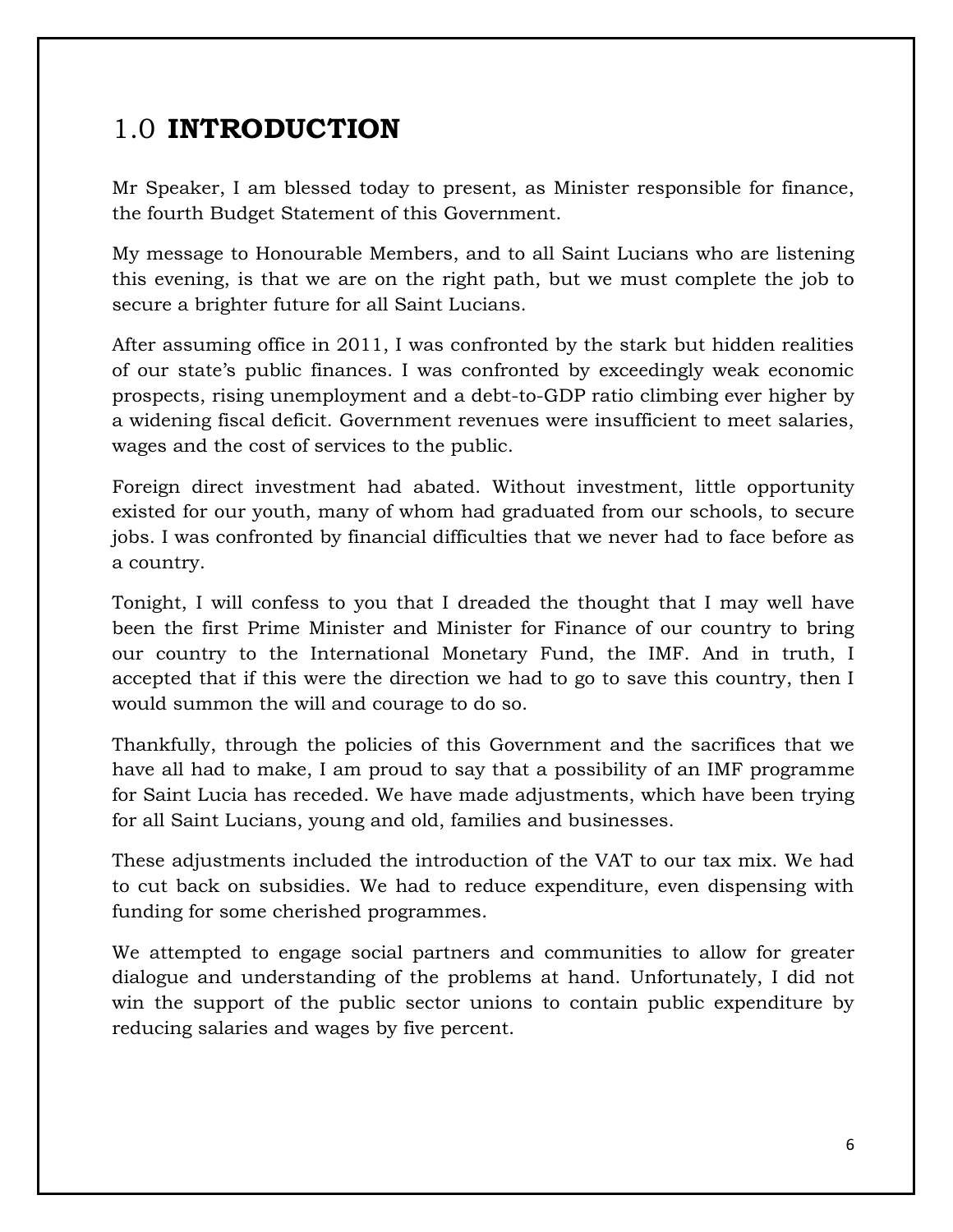But we are, nonetheless, a resilient country, and thankfully due to a better than expected performance in Government revenues, we are stronger and better than we were before.

In this Financial Year, I invite Honourable Members to consider this Government's proposals to place our country on a stronger footing, and to return our country to growth.

And so, this Budget Statement will lay out Government's plans to increase growth and investment, reduce unemployment and social insecurity and provide sustainable public finances. This Budget will build on the adjustments of the past, and while it must introduce some new fiscal measures, these will be manageable for citizens and companies.

### <span id="page-6-0"></span>2.0 **ECONOMIC PERFORMANCE**

Mr. Speaker, permit me to highlight the international and regional economic developments which set the backdrop for the performance of our domestic economy.

### <span id="page-6-1"></span>2.1 **INTERNATIONAL ECONOMIC DEVELOPMENT**

In 2014, the global economy grew by 3.4 percent, largely reflecting developments in advanced economies. The US, UK, Canada and the Euro zone all reported improved growth performances compared to 2013.

Economic growth in the United States was particularly strong at 2.4 percent, the highest since the 2008 Financial Crisis. This was driven by higher consumption, supported by strong job and income growth, improved consumer confidence and lower oil prices.

The Eurozone recorded growth of 0.9 percent on account of a boost in competiveness and exports, owing to the depreciation of the Euro against the US dollar. Germany, Spain and Ireland saw appreciable rates of growth; however several Eurozone economies continue to lag behind as a result of large debt overhangs, an unstable financial sector and low levels of competitiveness.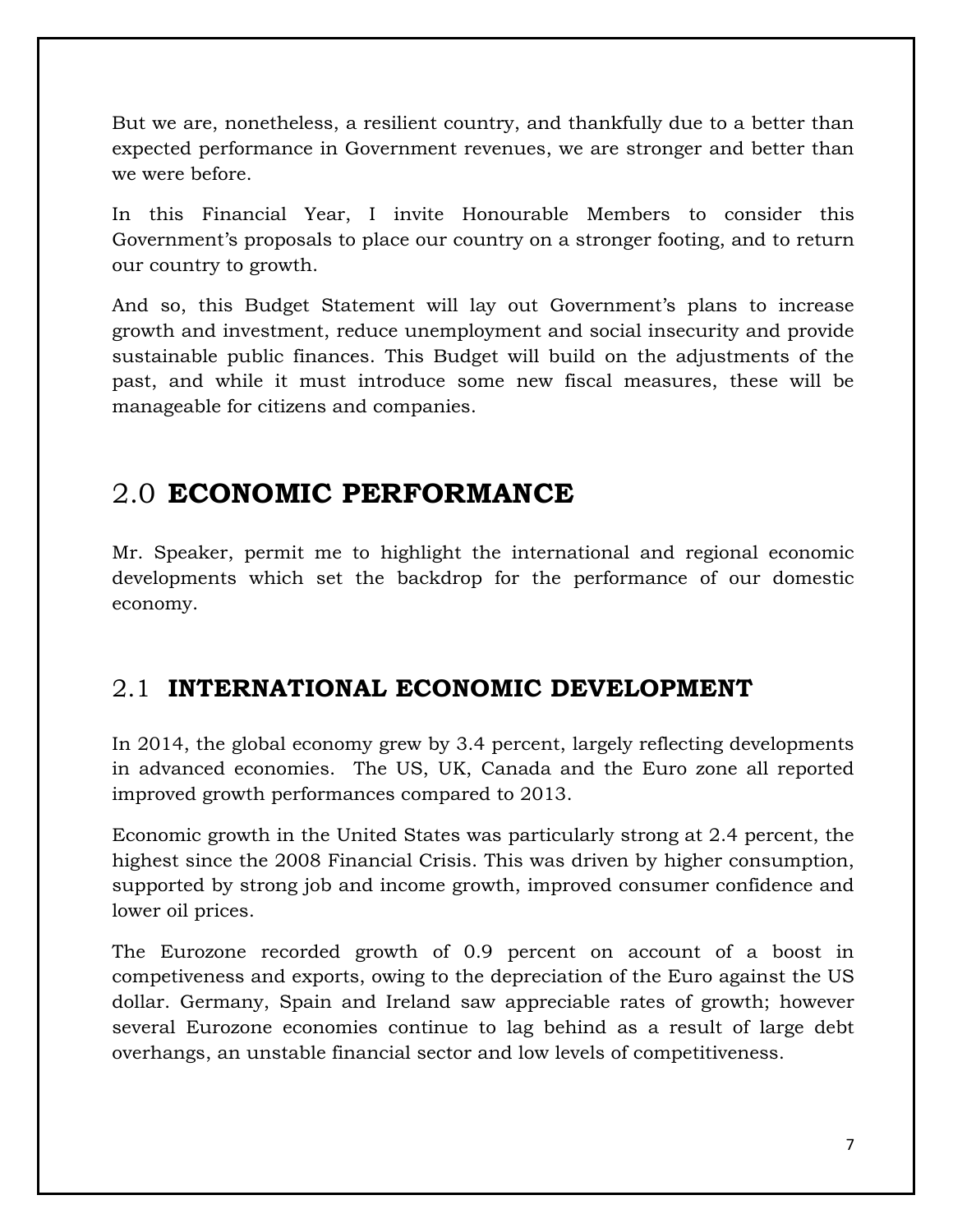Generally, the positive growth outcomes in advanced economies were not transmitted to emerging markets and developing economies, which slowed on account of financial and fiscal vulnerabilities. Oil and commodity-based economies were also adversely affected by falling prices. Economic activity in China, which is now the world's second largest economy, slowed marginally to 7.4 per cent in 2014 compared to growth of 7.8 per cent in 2013.

#### <span id="page-7-0"></span>2.2 **REGIONAL ECONOMIC DEVELOPMENTS**

On the regional front, economic performance was subdued. The resource-rich economies of Trinidad and Tobago and Guyana all expanded in 2014, albeit tepidly. In Guyana, increased production of rice, sugar and forest products contributed to growth of 3.8 per cent, Trinidad and Tobago expanded by 1.1 percent in 2014, lower than the 1.7 percent recorded in 2013. Jamaica's economy grew marginally by 0.5 percent.

The slowdown in activity reflects the impact of lower oil and gas prices, which was partly offset by increased activity in the non-energy sectors such as construction, manufacturing and distributive trades.

In contrast, economic activity in Barbados fell by 0.3 per cent. Strong performances in tourism, international business and construction were inadequate to compensate for declines in manufacturing and agriculture. The economic situation in Barbados remains challenging, given the ongoing fiscal adjustment, elevated debt levels, and relatively high levels of unemployment.

The Eastern Caribbean Currency Union (ECCU) as a whole is estimated to have grown by 1.3 per cent in 2014, following growth of 1.1 per cent in 2013. This slight improvement in performance was the result of increased tourist arrivals, coupled with a pickup in foreign direct investment and construction activity, most notably in St Kitts and Nevis.

Notwithstanding this outturn, growth prospects remain weak due to limited fiscal space and high debt burdens. These challenges have necessitated "home grown" reforms supported by the IMF, as seen in Grenada and, in the recent past, Antigua and Barbuda and St Kitts and Nevis.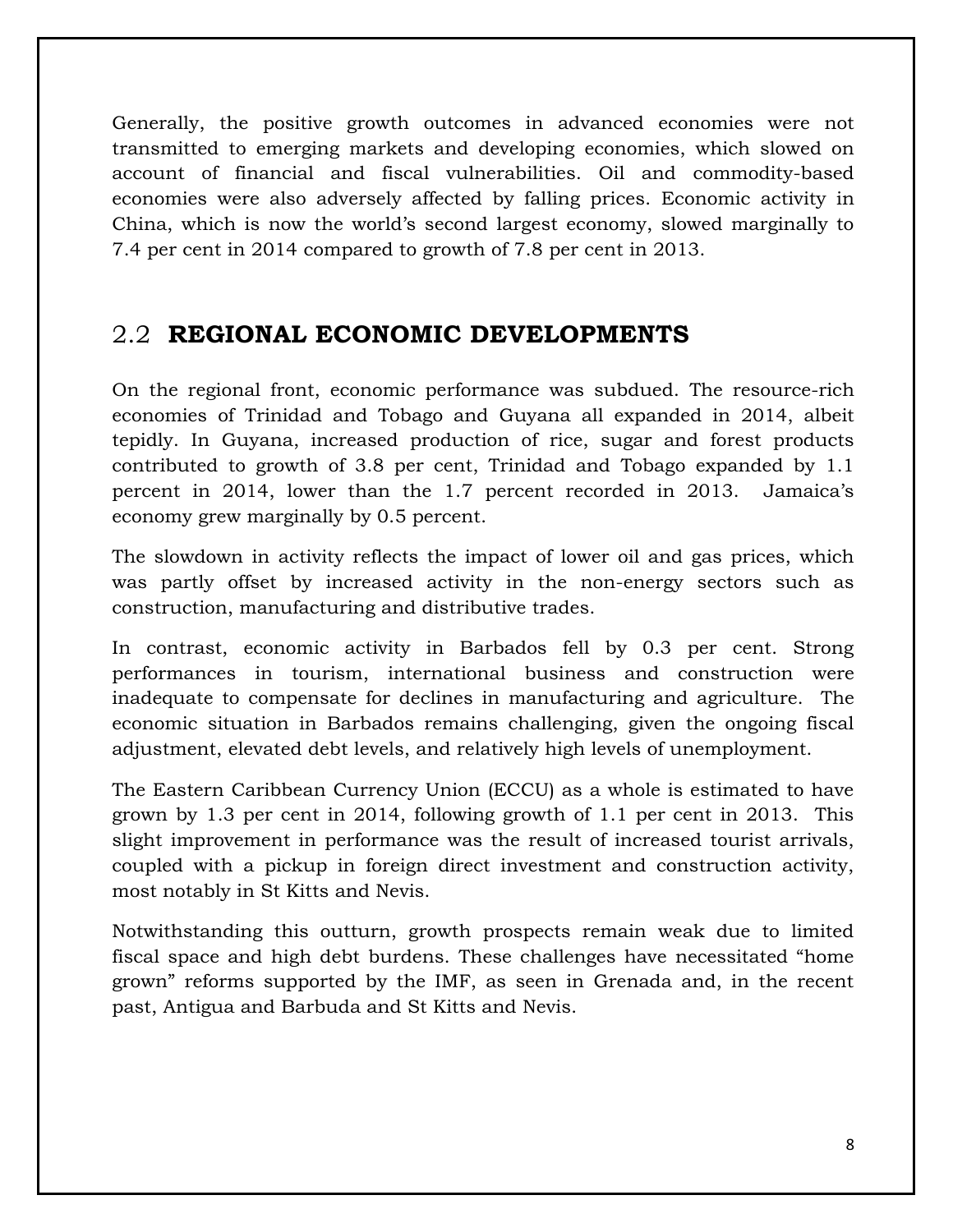### <span id="page-8-0"></span>2.3 **DOMESTIC ECONOMIC DEVELOPMENTS**

### <span id="page-8-1"></span>2.3.1 **Real Sector Performance**

Mr. Speaker, Saint Lucia's economy is showing signs of recovery. GDP contracted by an estimated -0.7 percent in 2014, albeit at a slower rate than 2013 when there was a -1.9 percent contraction. Indications are that the downward trend in output is moderating and the data points to a return to positive growth in 2015. The improved outturn relative to 2014 reflected strong growth in the tourism and transport sector. However, declines were recorded for the construction, manufacturing and agriculture sectors.

#### 2.3.1.1 **Tourism**

Mr. Speaker, the tourism sector performed remarkably well in 2014. Total visitors to Saint Lucia grew by 7.7 percent to 1.03 million, on account of increases in both stay-over and cruise ship passengers. The continued economic recovery in the main source markets of the US, Canada and Europe provided the main impetus for growth in the sector. This was complimented by the Tourist Board's strategic marketing initiatives, which ensured maximum gains to Saint Lucia.

Stay-over visitors increased by 6.1 percent to a record 338,158. This strong performance stemmed from an 11.1 percent growth in the US market, the largest source market for Saint Lucia. The growth in stay-overs was also supported by increased arrivals from Canada of 15.0 percent and Europe by 5.8 percent. The return of Sun Wing, a privately owned airline, has helped, considerably, to boost arrivals from Canada.

Consequently, total visitor expenditure rose by a robust 14.3 percent to an estimated \$2,015.3 million.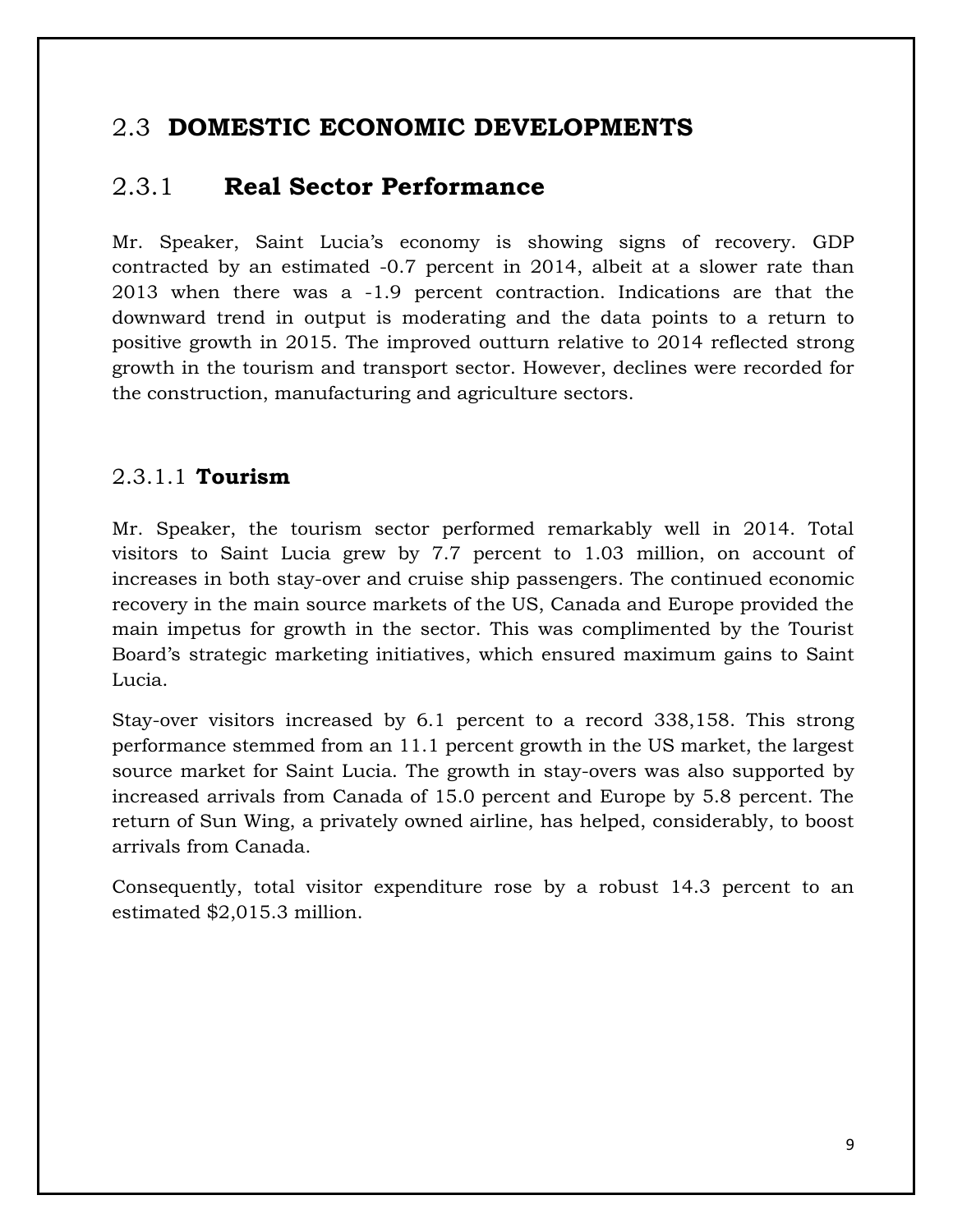#### 2.3.1.2 **Transport**

Mr. Speaker, the transport sector is estimated to have expanded by 10.0 percent in 2014. This sector is strongly linked to developments in tourism and benefitted tremendously from the increased buoyancy of the Industry.

#### 2.3.1.3 **Agriculture**

The performance of the agriculture sector was mixed. While banana exports to the UK declined, improvements were recorded in output of other crops, and in the production of livestock and eggs.

Banana exports to the UK declined by 28.0 percent to 8,896 tonnes, reflecting the impact of the 2013 Christmas Eve Trough and a fall in the number of farmers trading with the National Fair Trade Organisation and Tropical Quality Fruit Company in 2014. It is instructive to note that Saint Lucia is currently the only country in the Windward Islands exporting bananas to the United Kingdom.

In contrast to the performance of the banana export sector, hotel purchases of fruits and vegetable grew by 5.0 percent to 1,229.2 tonnes due to greater buoyancy in the tourism sector.

Improvements were also recorded in the livestock sub sector, evidenced by increases in chicken and pork production by 13.9 percent and 16.6 percent respectively. Saint Lucia continued to be self-sufficient in the production of eggs, with output increasing by 14.6 percent to 1.3 million dozens in 2014.

The fisheries sub sector also improved with the volume of landed fish increasing by 3.4 percent to 1,695 tonnes.

#### 2.3.1.4 **Construction Activity**

Mr. Speaker, preliminary estimates for 2014 suggest that activity in the construction sector remains below the level required to help propel the economy. Central government construction grew by 12.8 percent to \$130.9 million as a result of increased spending on roads and other infrastructure, housing and settlement, community works and education. However, this was offset by a large decline in construction expenditure by statutory corporations.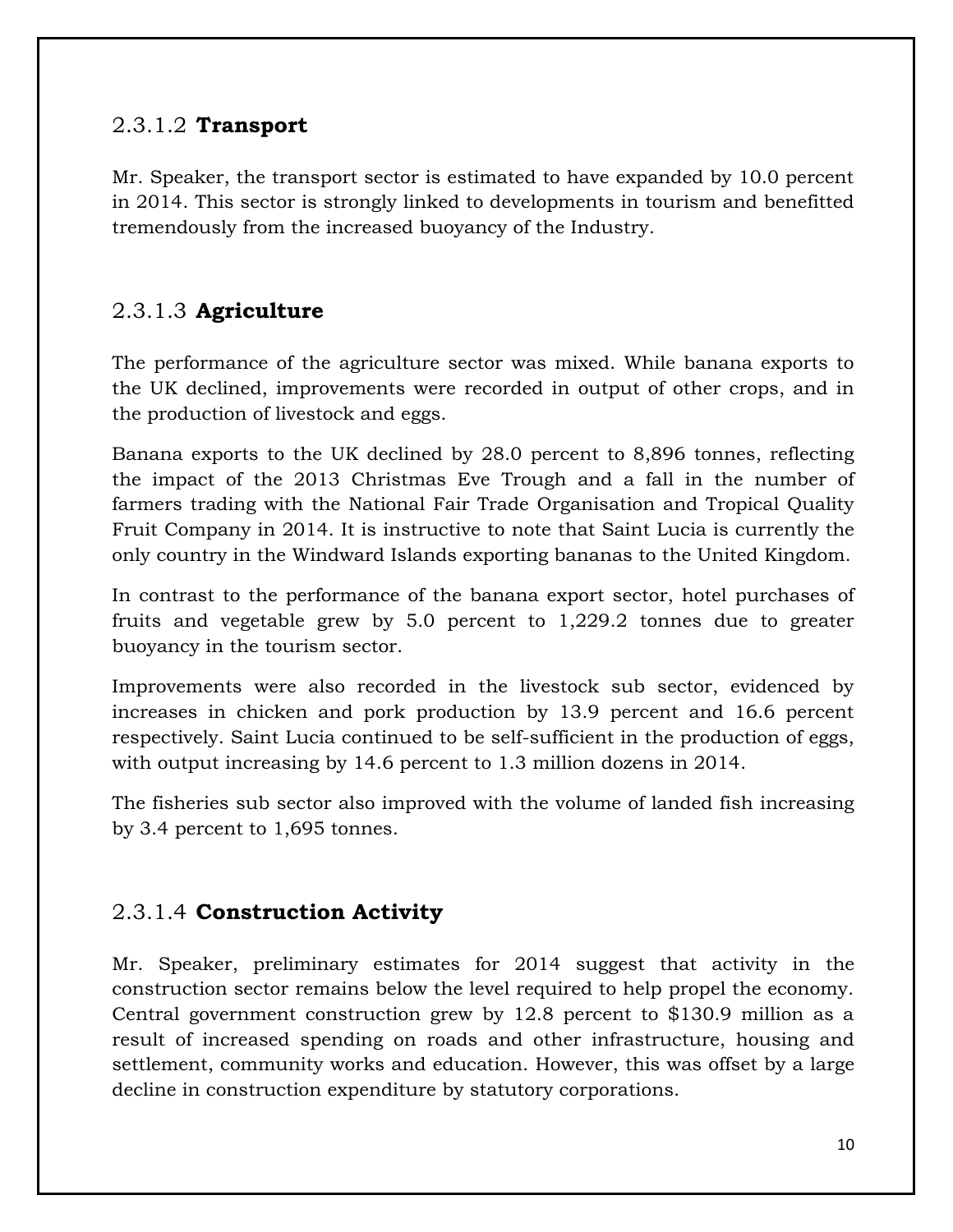Construction activity in the private sector declined as foreign direct investment remained weak. Construction of the impressive, environmentally-certified Dive Centre in Rodney Bay was completed and work is ongoing on the second phase of the project, the Harbour Club. Work also continues at the Tides Sugar Beach Resort in Soufriere. However, the Freedom Bay project and the construction of the I-Hotel in Cas en Bas experienced delays.

The Government is looking forward to a recovery in this sector in the current period.

#### 2.3.1.5 **Manufacturing**

Mr. Speaker, the subdued economic environment, coupled with competitiveness issues, continued to impact the manufacturing sector in 2014. However, signs started to emerge of a recovery in some key segments of the sector. The value of manufacturing production fell by 4.3 percent to an estimated \$273.5 million, mainly reflecting lower output of alcoholic and non-alcoholic beverages. However, this performance was partially offset by increases in production of toilet paper and processed food items including bakery products.

#### 2.3.1.6 **Unemployment**

Despite the numerous efforts by this Government to contain unemployment through public financing, sluggish activity in the private sector resulted in a slight increase in unemployment to 24.4 percent in 2014 from 23.3 percent in the previous year.

While all groups were adversely impacted by higher unemployment, the effect on females, youth, and persons living in rural areas, continues to be worrisome. Policy actions will continue to be targeted to this area.

#### 2.3.1.7 **Inflation**

Mr. Speaker, preliminary indications suggest that the rate of inflation rose to 3.5 percent in 2014, up from the 1.5 percent recorded in 2013. The higher rate in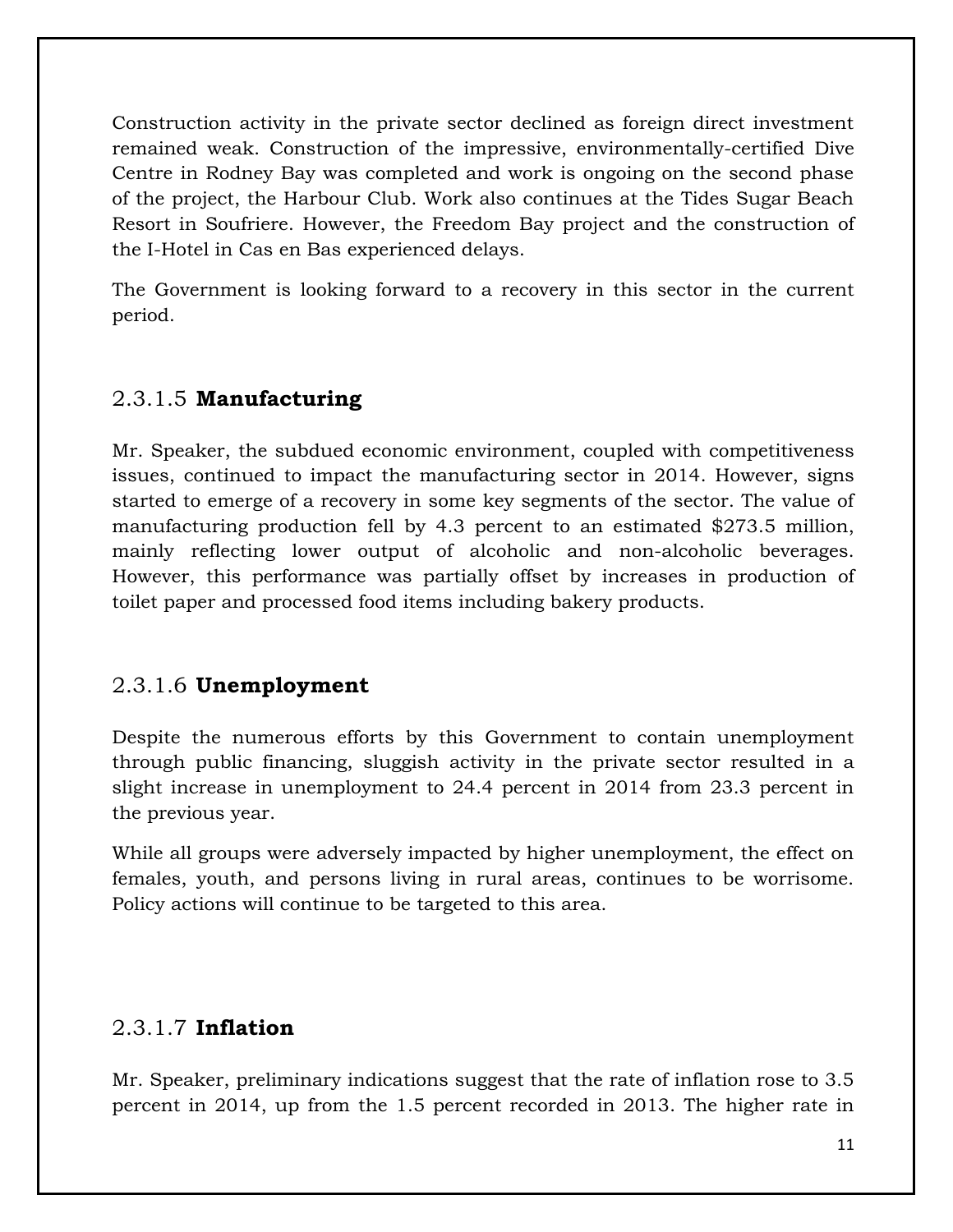consumer prices was driven by increases in the prices of food, building materials, rent, water, motor oils, clothing and footwear. However, prices of electricity, motor vehicles and pharmaceutical products declined.

#### <span id="page-11-0"></span>2.4 **CENTRAL GOVERNMENT FISCAL PERFORMANCE**

I will now focus on the efforts of Government to manage public finances during the past year.

Government remains strongly committed to ensuring that Saint Lucia's fiscal position becomes sustainable and views this as a necessary condition for sustainable economic growth.

Mr. Speaker, I am happy to report that we have made further strides towards achieving this objective. There was a marked improvement in the fiscal operations of Central Government in 2014/15, building on the improvement seen in 2013/14.

Here are the facts:

- (a) The overall deficit narrowed to \$138.8 million in 2014/15, compared to \$213.5 million in 2013/14. This is a reduction of 35.0 per cent in nominal terms.
- (b) As a ratio of GDP, this translates to an overall deficit of 3.7 per cent, compared with 5.8 per cent in the previous year. In other words, we have secured a reduction of 2.1 percentage points.
- (c) A current account surplus of \$43.1 million was recorded compared with a current account deficit of \$0.7 million in 2013/14.

This improvement reflects favourable revenue performance that is consistent with efforts by the Government to broaden the tax base, improve administrative efficiency and contain and reduce most categories of non-wage expenditures.

#### <span id="page-11-1"></span>2.4.1 **Revenue & Grants**

Let us look now at revenues and grants.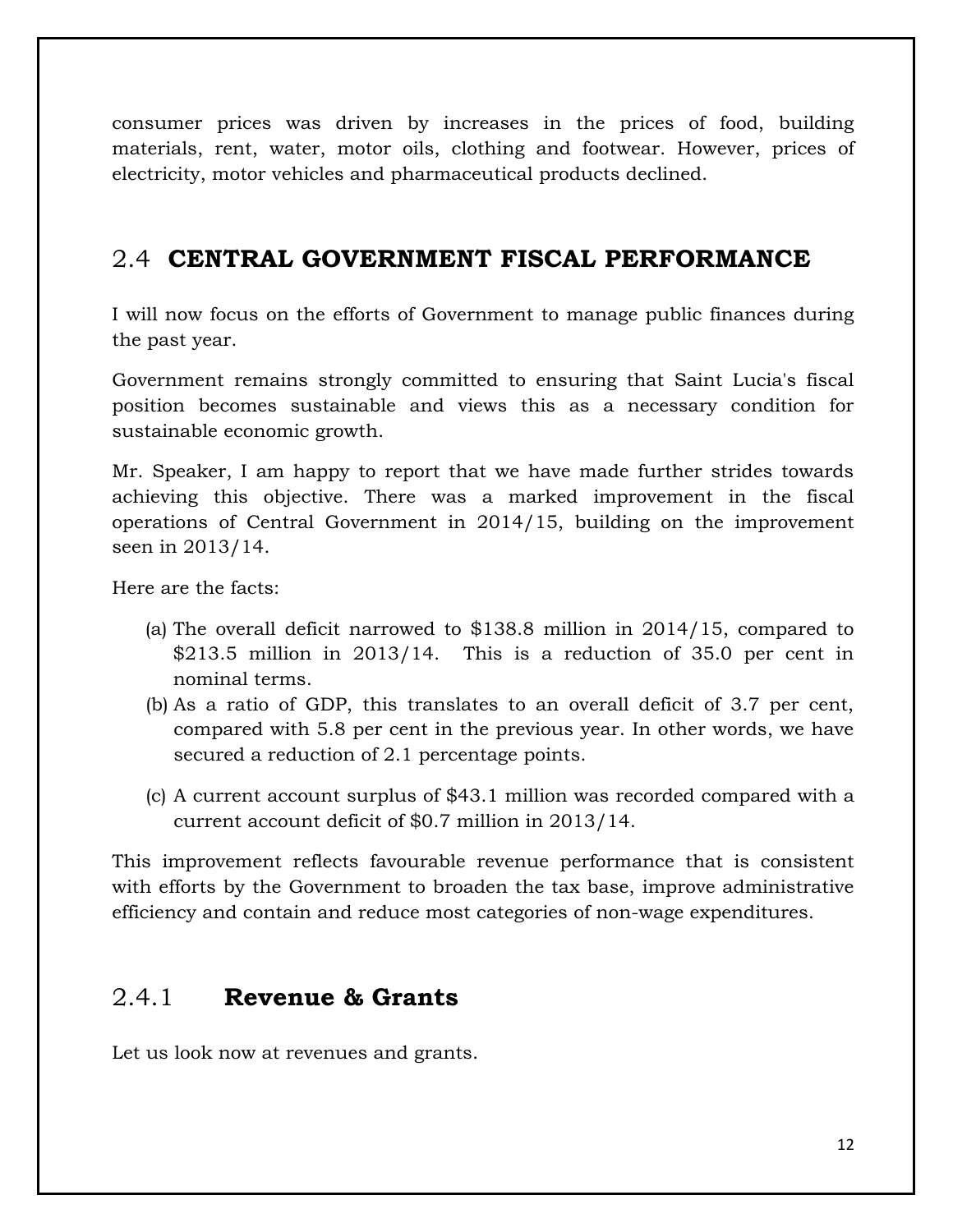All revenue sub-components expanded in 2014/15, contributing to total revenue and grants increasing by 5.2 percent to \$970.4 million. The bulk of the growth, Mr. Speaker, was led by higher collections of both VAT and taxes on income and profits. Receipts from VAT rose by 12.4 percent to \$335.9 million and now accounts for more than a third of current revenue. This improvement in VAT collections reflects the change in the rate of VAT on hotels and related services from 8.0 percent to 10.0 percent, effective April 2014 and the narrowing of the VAT exempt list.

Mr. Speaker, improved collections of taxes on income and profits reflect growth in Corporate Tax as signs are emerging of some improvements in that sector.

### <span id="page-12-0"></span>2.4.2 **Expenditure**

Now, let us turn to expenditures.

Total expenditure of the Central Government fell by 2.4 per cent to \$1,109.2 million in 2014/15 driven by a 12.3 per cent decline in capital expenditures to \$235.4 million. The decline in capital expenditure was not deliberate as this government recognizes the vital importance of increasing capital spending to drive growth prospects. Lower capital expenditure was driven mainly by slower than expected pace of construction work on the St Jude Hospital due to later than anticipated disbursement of funds from a loan granted by the Republic of China (Taiwan).

A key pillar of the strategy to restore fiscal sustainability is the containment of growth in current expenditures. Further strides were made in that regard, with current spending remaining largely contained, and increases driven largely by unavoidable expense related to interest payments on the debt stock and transfers. Consequently, current expenditure rose marginally by 0.7 percent to \$873.8 million in 2014/2015.

### <span id="page-12-1"></span>2.4.3 **Public Debt**

Mr. Speaker, I am happy to report that along with the improvement of the overall fiscal balance, there was a decline in the rate of increase of the debt stock, which remained relatively contained. At the end of the fiscal year, the stock of official public debt stood at \$2,787.0 million, representing an increase in nominal terms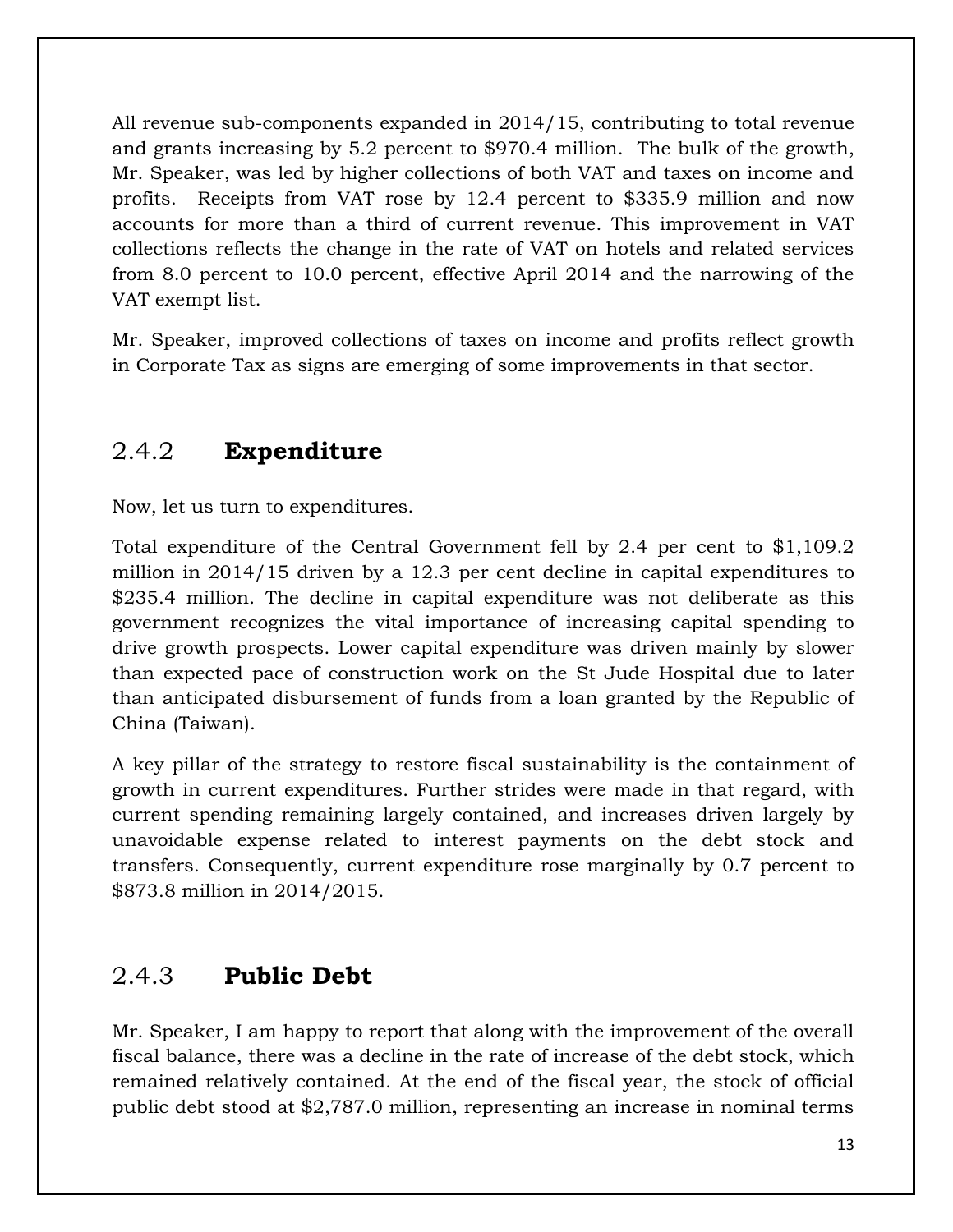of 4.9 per cent. The debt-to-GDP ratio now stands at 73.5 per cent, slightly lower than the 73.7 per cent observed in 2013.

### <span id="page-13-0"></span>3.0 **KEY ACHIEVEMENTS DURING 2014/15**

Mr. Speaker, like I said before, we have made good progress and we believe that it is important to let the people know where we are. This Government firmly believes in transparency and accountability and like we have done in our previous Budgets, I will report on the progress made towards implementation of key reforms and initiatives outlined in the 2014/2015 Budget Statement.

#### <span id="page-13-1"></span>3.1 **INVESTMENT AND BUSINESS CLIMATE REFORMS**

We continued on our efforts to improve the investment and business climate by undertaken critical reforms that were seen as game changers.

#### <span id="page-13-2"></span>3.1.1 **Commercial Division of the Court**

One of these was the establishment and operationalising of a new commercial division of the High Court.

This initiative is geared towards providing a platform to hear and adjudicate on all commercial disputes, resulting in faster judicial outcomes. A project of this magnitude normally takes a few years to be implemented. However, the National Competitiveness and Productivity Council (NCPC), together with Compete Caribbean, the Eastern Caribbean Supreme Court and the Ministry of Legal Affairs are attempting to complete this project over the shortest possible time frame. The design phase was completed in April 2014 and work towards the operationalisation commenced in August 2014.

We are pleased to report that Rules for the Division have been finalised and we are now awaiting the completion of the building to house the court. I am advised that a judge has already been appointed to the Court.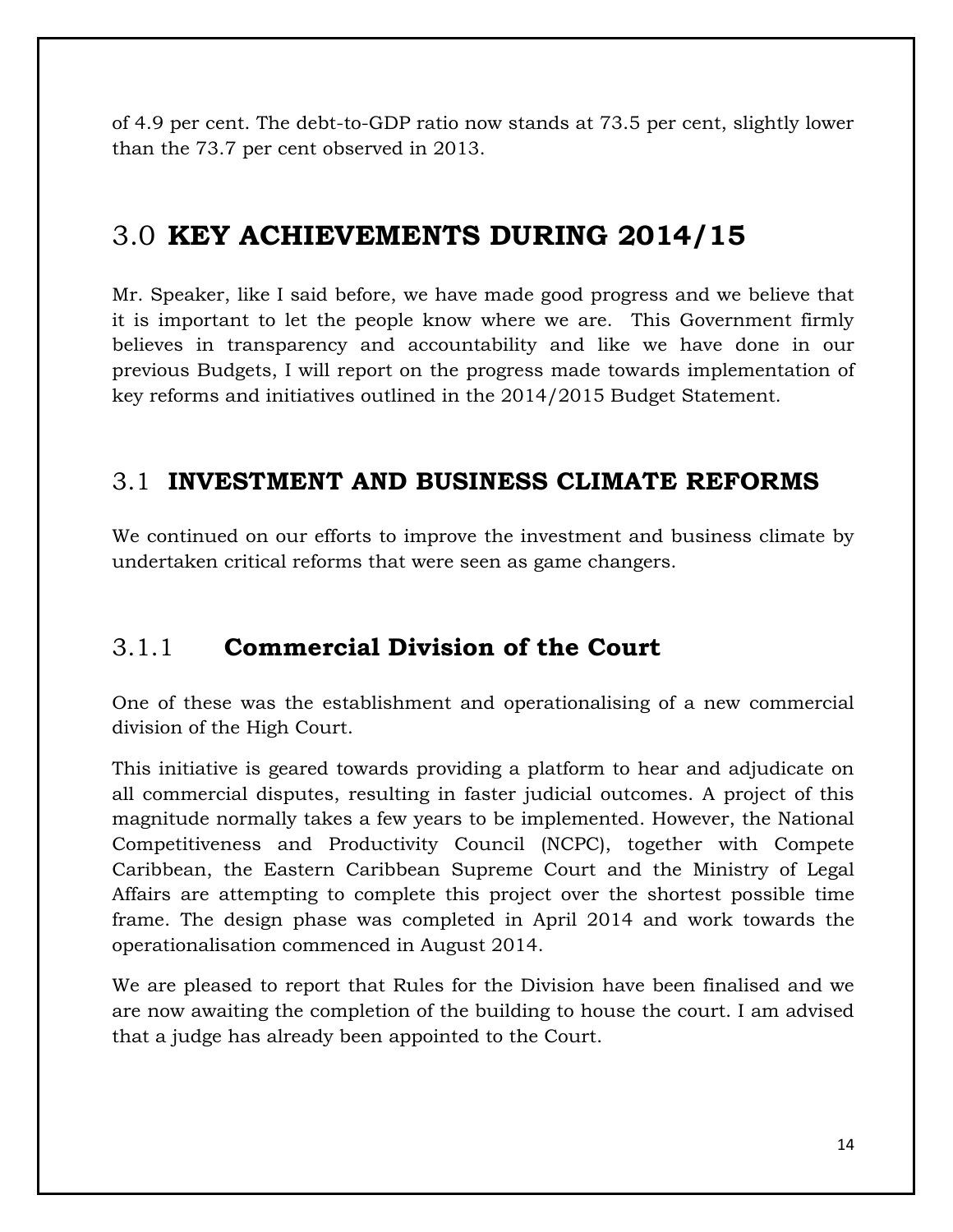The space identified for the Commercial Division will also be able to house the entire Civil Division of the Court. It is our expectation that the new division of the court will be fully functional in time for the opening of the new judicial year.

### <span id="page-14-0"></span>3.1.2 **Trade Facilitation**

Mr. Speaker, critical to doing business is the cost and time involved in moving cargo. Our Government has taken vital steps to improve this process. We are therefore pleased to announce that the import clearance process has been automated. Government has also commenced utilization of a Risk Management Task Force, chaired by the Customs Department, to shorten the importation process.

### <span id="page-14-1"></span>3.2 **PUBLIC SERVICE MODERNISATION**

Mr. Speaker, we previously announced a number of initiatives geared at improving the quality of the Public Service, by enhancing the efficiency of Government operations. We are pleased to report that a number of those initiatives have been substantially completed and are bearing fruit.

### <span id="page-14-2"></span>3.2.1 **Integrated Citizen Contact Centre**

In order to provide simpler, swifter and more reliable access to information on government services and operations, the Integrated Citizen Contact Centre was launched in September 2014. The implementation of Phase I is completed and the Contact Centre is now fully operational. As part of Phase I, four (4) Ministries and three (3) Departments are currently being supported.

During this financial year, Phase II will be rolled out to provide support to the following Ministries:

- 1. Ministry of Education, Human Resource Development and Labour;
- 2. Ministry of Sustainable Development, Energy, Science and Technology;
- 3. Ministry of Infrastructure, Port Services and Transport;
- 4. Ministry of Legal Affairs; and
- 5. Ministry of Home Affairs and National Security.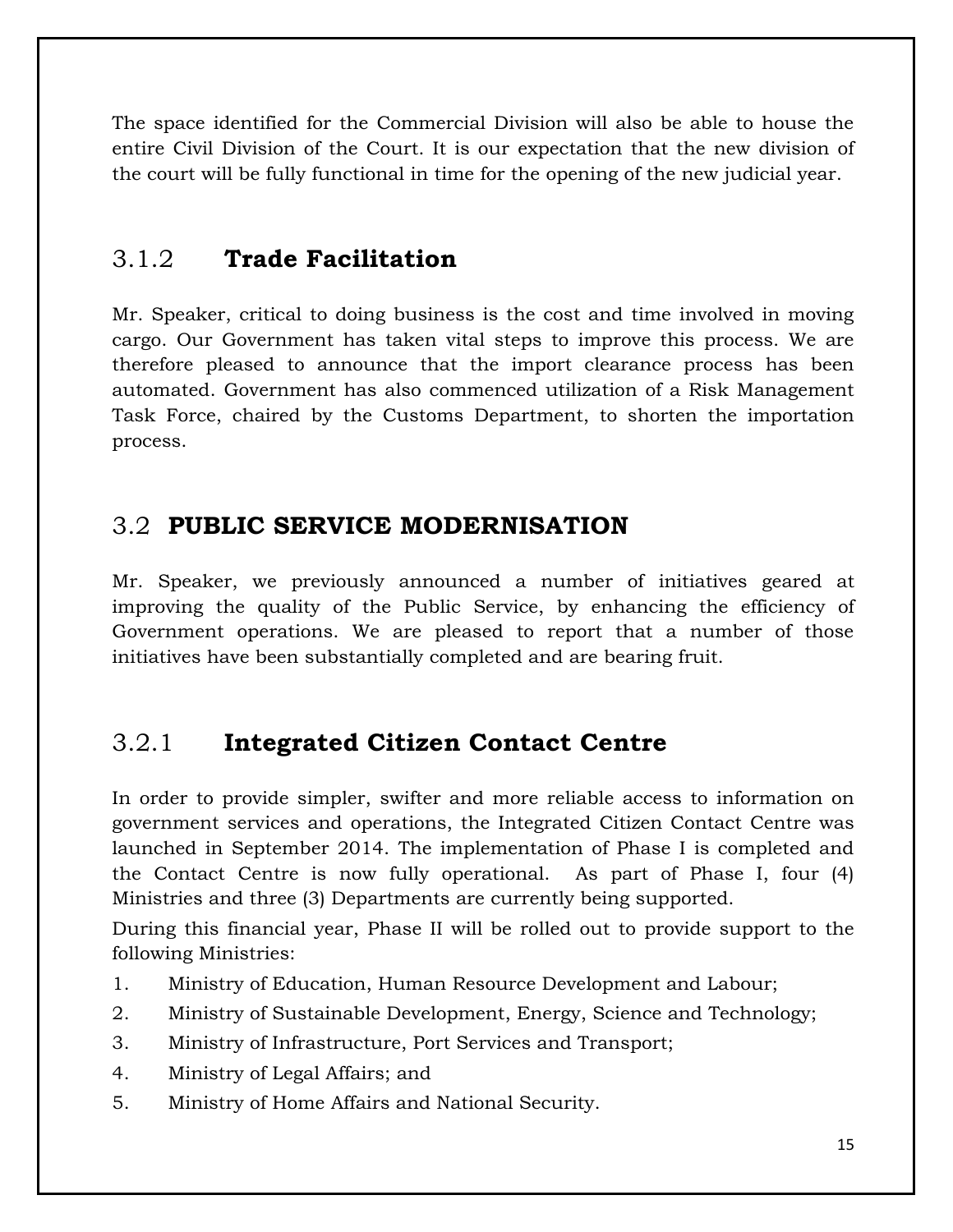It is anticipated that these Ministries will be on stream by May 2015.

Mr. Speaker, Phase II will also include the facilitation of a customer survey to assess the quality of service offered by this Centre. This provides an opportunity for the public to provide feedback on the quality of service provided with regard to the Contact Centre Services and Counter Services in select Ministries.

### <span id="page-15-0"></span>3.2.2 **Fleet Monitoring & Tracking**

Mr. Speaker, as has been noted, our Government has taken action to address ongoing concerns regarding the high operating and maintenance costs of the fleet of Government vehicles.

In 2014, a contract was awarded for the provision of GPS tracking capabilities for 300 vehicles. To date, well over 80 percent of the GPS devices have been installed. The remaining 20 percent will be completed during this financial year.

With this device, the managers of ministries are now able to identify the precise location of Government vehicles, how long they are spending at various places, whether the vehicle is moving or stationary, and any sudden or harsh driving events, including accident monitoring. In time, this will help put an end to the practice of some Government vehicles being seen in unusual places at unusual hours.

Additionally, a Vehicle Management Policy is being finalised and will be operational during this financial year. This policy will allow for improved management and coordination of the vehicles and provide improved levels of service delivery, particularly with respect to law enforcement and emergency response operations.

### <span id="page-15-1"></span>3.2.3 **Computer-Aided Birth Certificates**

Mr. Speaker, the modernisation of the Civil Status Registry has been a long standing concern and I pleased to say substantial progress was met in the year gone. The long wait for birth certificates to be rectified and issued has been a grave source of frustration for the people of Saint Lucia. Problems still exist but by and large are now pleased to report significant improvements in the efficiency of this department.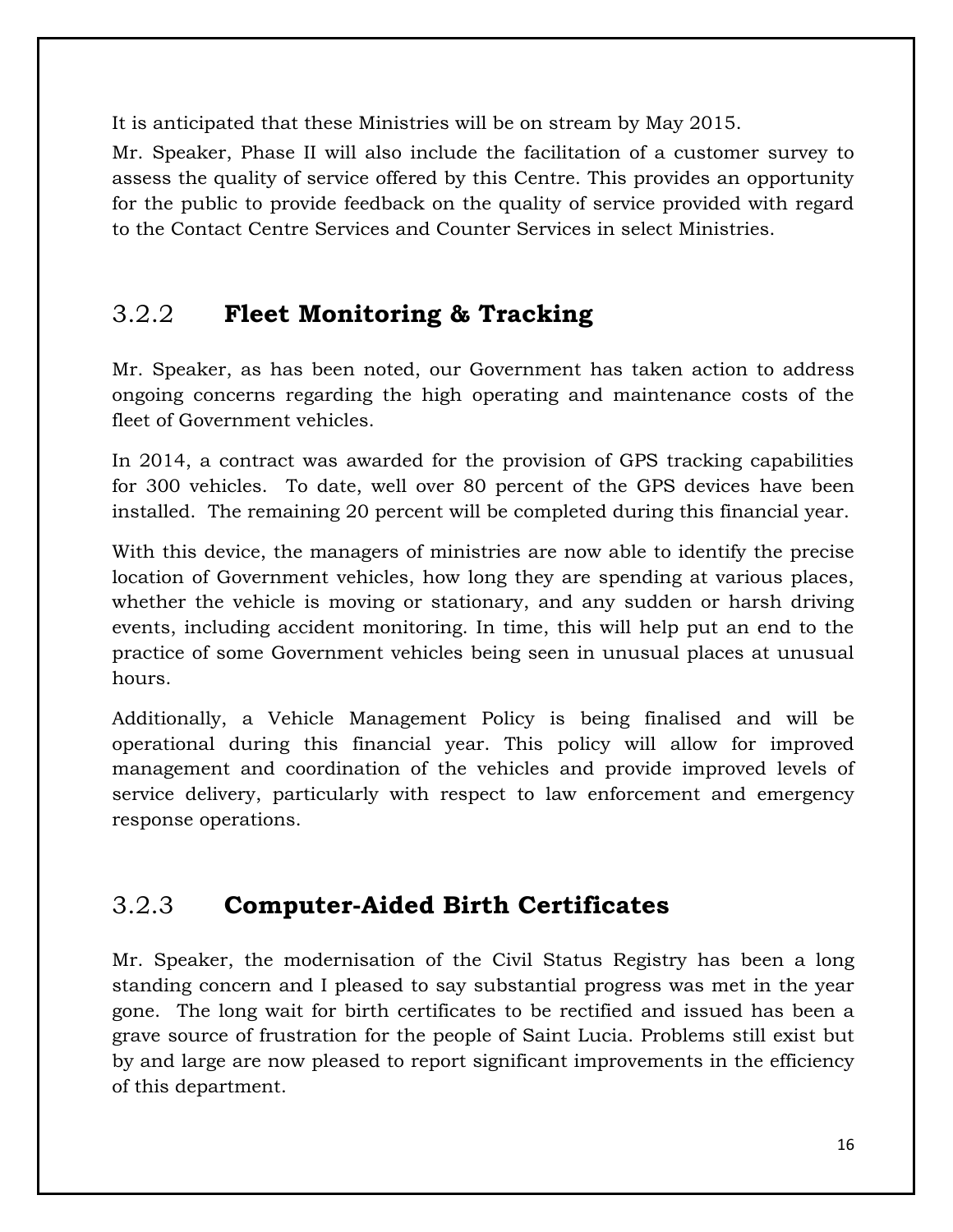All marriage and birth records are now digitised up to December 2014.

The wait period for a birth certificate is now significantly shorter and for more challenging requests, those needing rectification, it is now seven (7) days. The change in legislation that was made last year granted greater discretion to the adjudicators to resolve difficult issues. For example, an individual with a surname different to the family name is no longer obligated to change his/her surname. Furthermore, bedside registration has been fully implemented in Castries and will be implemented in Vieux Fort in this financial year.

#### <span id="page-16-0"></span>3.3 **PRODUCTIVITY AND COMPETITIVENESS**

Mr. Speaker, as a means to encourage and stimulate innovation, our Government has agreed to support the recommendation of the NCPC in setting up a Productivity and Competitiveness Fund. The design of the Fund has been finalized with funding support from Compete Caribbean. The Government will allocate EC\$500,000 towards this initiative.

#### <span id="page-16-1"></span>3.4 **INVESTMENT IN INFRASTRUCTURE**

In 2014, Government's infrastructural investment continued apace.

#### <span id="page-16-2"></span>3.4.1 **Road Infrastructure**

During the past year, several projects were undertaken to rehabilitate roads, bridges and culverts and repair damage sustained following Hurricane Tomas and the 2013 Christmas Eve Trough. I am pleased to report on the impressive list of projects completed during the past year.

#### 3.4.1.1 **Bridges and Culverts Programme**

A major project completed and opened in 2014/15 was the Bois D'Orange Bridge, costing \$9.25 million. This represents the most significant investment in upgrading the bridge infrastructure undertaken by this Ministry thus far. We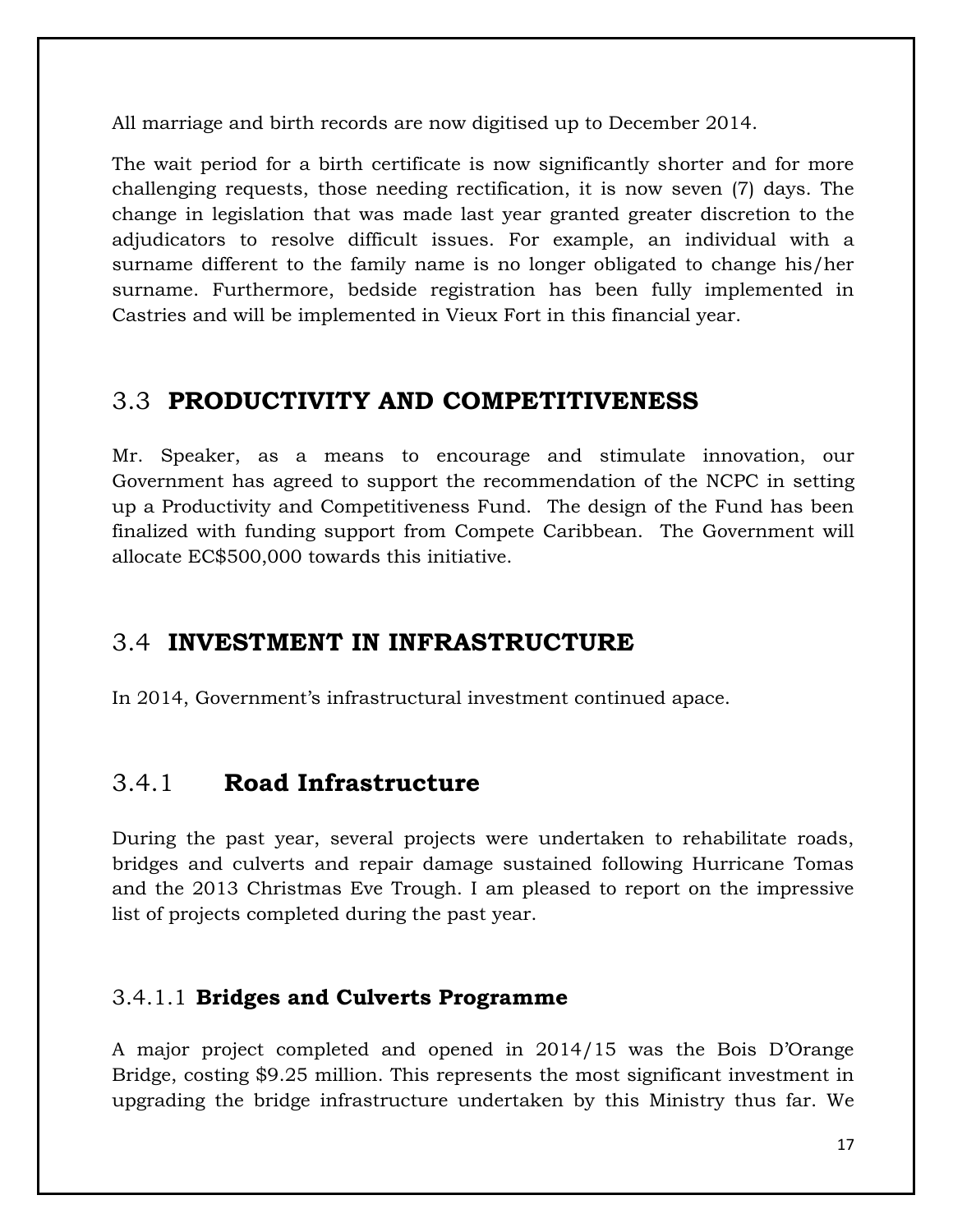also completed the implementation of its ALBA-funded Bridges Construction Project. Two major bridges were constructed, The De Mailly Bridge in Vieux Fort North and the ALBA Bridge along the Castries-Vieux Fort Highway at Grande Riviere, Dennery. Two other bridges extensively rehabilitated were the Rouane Bridge in Vieux Fort South and the Sans Souci Bridge in Castries. A new bridge at Derriere Morne was also completed as the previous structure was severely damaged by the Christmas Eve Trough of 2013.

#### 3.4.1.2 **Disaster Recovery Programme**

Following the ravages of Hurricane Tomas, the Government of St Lucia received a loan from the Caribbean Development Bank (CDB) to assist in restoring the major areas along the primary road network which were compromised. In 2014/2015, slope stabilisation and road reinstatement works on Slides 6, 7, 9 and 10 were completed. The Castries-Vieux Fort Highway along the Barre de L' Isle has now been fully restored and can be traversed safely once again.

#### 3.4.1.3 **East Castries Road Rehabilitation**

Works are nearing completion on the Bocage-Chabot-Sunbilt & Entrepot Hill-Independence City Road Rehabilitation Project and should be completed this month.

#### 3.4.1.4 **Southwestern Roads Rehabilitation**

During the last fiscal year, the Ministry of Infrastructure proceeded with the rehabilitation of critical roads in the south of the island using a Design-Finance-Construct Model.

Projects included the complete reconstruction of the Darban, Balca, Fiette, Morne Jacques Roads and roadside drainage works at Parke Estate. The rehabilitation of the Southwest Coast Rd from its junction with the St Jude Highway to Clarke Street, Vieux Fort was completed.

These projects are being undertaken at a cumulative cost of \$22.6 million. The future financial commitments of these projects were tied to the conclusion of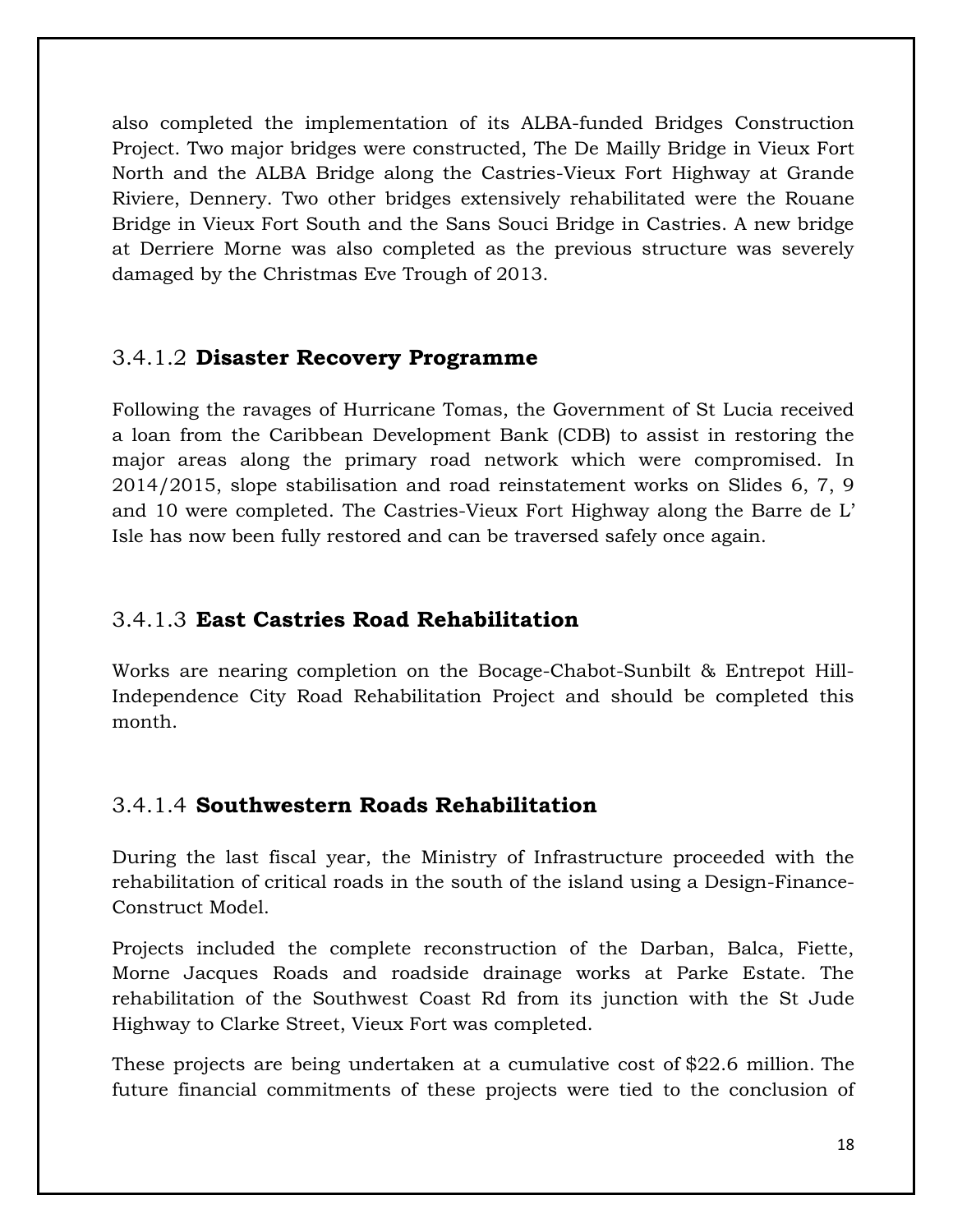existing DFC projects, ultimately ensuring that existing repayment obligations remained constant.

### <span id="page-18-0"></span>3.4.2 **Education Infrastructure**

During the last financial year, the Government replaced school plant that required replacing for one reason or another. The Micoud Primary School Extension was completed, replacing the old infant school building. A total of 250 students can now be accommodated through ten new classrooms and at a cost of \$2.6 million.

The Canaries Infant School, which was damaged by the Christmas Eve Trough was rehabilitated through the construction of a new concrete block.

### <span id="page-18-1"></span>3.5 **AGRICULTURE**

Mr. Speaker, Agriculture remains a critical sector within our Saint Lucian economy.

### <span id="page-18-2"></span>3.5.1 **Youth Agricultural Entrepreneurial Programme**

The Ministry of Agriculture began implementation of the Youth Agri-Entrepreneurial Programme (YAEP) in 2013 with funding from the CARICOM Development Fund (CDF) in the amount of approximately \$3.7 million. The second phase of the programme will be funded under the European Unionfunded Banana Accompanying Measures. Under the Agricultural Transformation Programme, Euro  $\epsilon$ 1.8 million or \$6.24 million has been allocated towards this activity.

Approximately 124 acres have been made available for the programme and contracts have been awarded for land preparation activities at sites in Roseau, Mabouya Valley, River Dorée and Beauséjour. In addition, 5 greenhouses are currently being installed at River Dorée and a site is being prepared at Beauséjour for the installation of six greenhouses.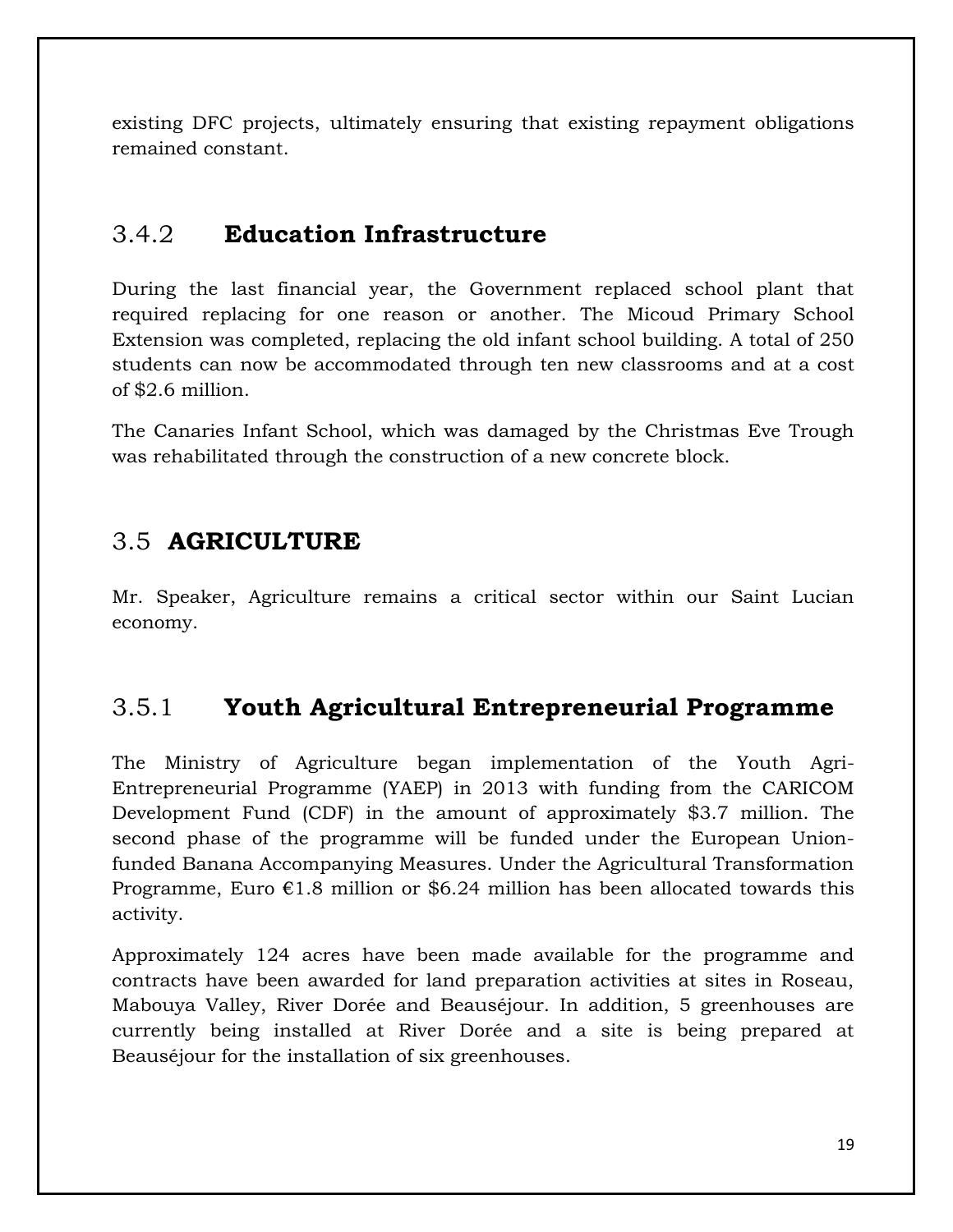Under the training activities, a greenhouse seminar was held at the NSDC building in Vieux Fort in October 2014. A total of 24 individuals were trained in greenhouse operations and open field production of vegetables.

In addition, during the fiscal year 2014/15, the youth agricultural entrepreneurship incubator programme was established. This entailed training of about 150 young entrepreneurs' island wide in learning to use agriculture ventures as a business. The programme provided technical support and promoted agricultural production and agri-business among young entrepreneurs.

Government-owned lands in River Dorée, Anse Ger, Beauséjour, Roseau, Balembouche and Mabouya Valley were utilised. An additional 164 young persons have registered and are waiting to be shortlisted for this project*.* In this year's Budget, an allocation of \$458,000 has been made for the continuation of the programme activities.

#### <span id="page-19-0"></span>3.5.2 **Fisheries Development Programme**

A Fisheries Development Programme commenced during the last Financial Year with the aim, in part, of providing formal training for young fishers and to develop a five-year operational and business plan for the management and sustainable financing of fisheries complexes. The training targeted 10 Districts around Saint Lucia, focusing on the fishing communities. The programme was funded by the Republic of China-Taiwan at a cost of \$ 2.8 million.

This programme was particularly successful in offering training in several fisher courses. Over 70 person received training and certification. Training Programme were offered in courses such boat operating & safety, improved fish handling practices, first aid, business management and product development.

#### <span id="page-19-1"></span>3.5.3 **Meat Processing Facility**

Mr. Speaker, I am relieved to report that the Meat Processing Facility at Beauséjour, Vieux Fort has been completed. The facility is expected to operate as a central marketing and processing facility, which will create the marketing network to supply hotels, supermarkets and community based distribution outlets.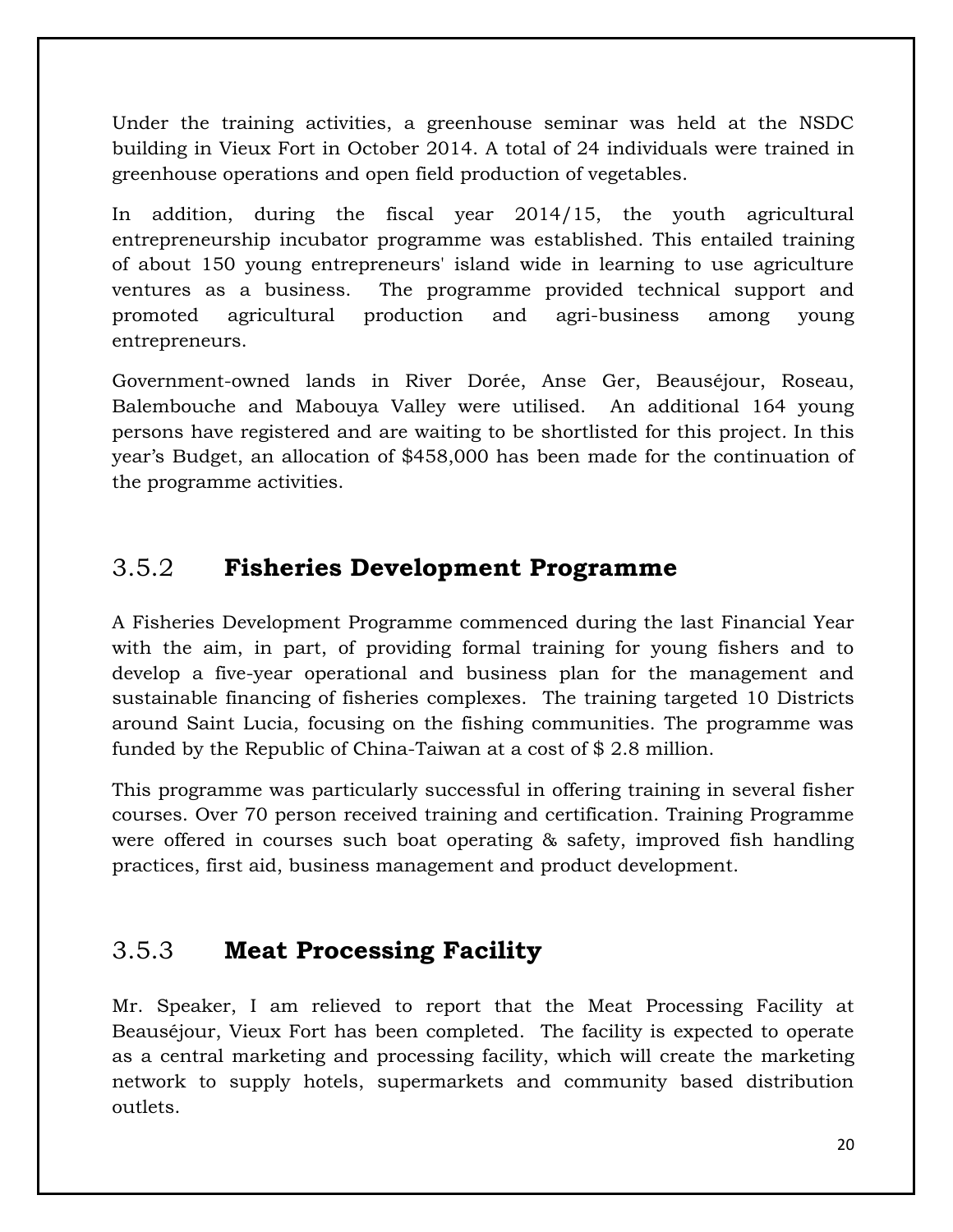Those who conceptualised this facility believed that this initiative would enhance value added, while strengthening linkages between the livestock sector and other sub sectors of the economy. We should note, however, that for the Meat Processing Facility to be a success, we will need a resurgence in livestock rearing in the country. We will have to ensure the necessary throughput volumes to make this venture viable and profitable. I shall speak to this later in my presentation.

#### <span id="page-20-0"></span>3.6 **ICT BUSINESS DEVELOPMENT**

Mr. Speaker, in keeping with Government Policy to create and strengthen the information and communications technology sector (ICT) in Saint Lucia, an ICT Business Incubation and Training Grants project was launched in 2014. Under this initiative approximately \$1.6 million dollars was made available for ICT business start-ups. Activities in 2014/15 included launch and call for proposals for Business Incubator Grants, screening and evaluation of applications and award of grants. Of the total amount available, approximately \$1 million has already been committed and the grantees will receive their disbursements shortly.

### <span id="page-20-1"></span>4.0 **2015/16 STRATEGIC FOCUS**

Mr. Speaker, I must reiterate, that building a sustainable and resilient economy is a long term process. Many expect the economy to turn around overnight and produce instant results. However, it must be emphasized that to be sustainable, growth must be anchored on a solid foundation. If we do not take the time now, make the hard decisions and build this foundation, then growth prospects will remain volatile and uncertain, subject to the winds of external shocks and natural disasters.

This is why upon resuming office in 2011 we conducted a diagnostic economic assessment to identify the structural impediments to growth and development in Saint Lucia. The results revealed an erosion of the investment and business climate, declining productivity and competiveness and infrastructural, human resource and social gaps.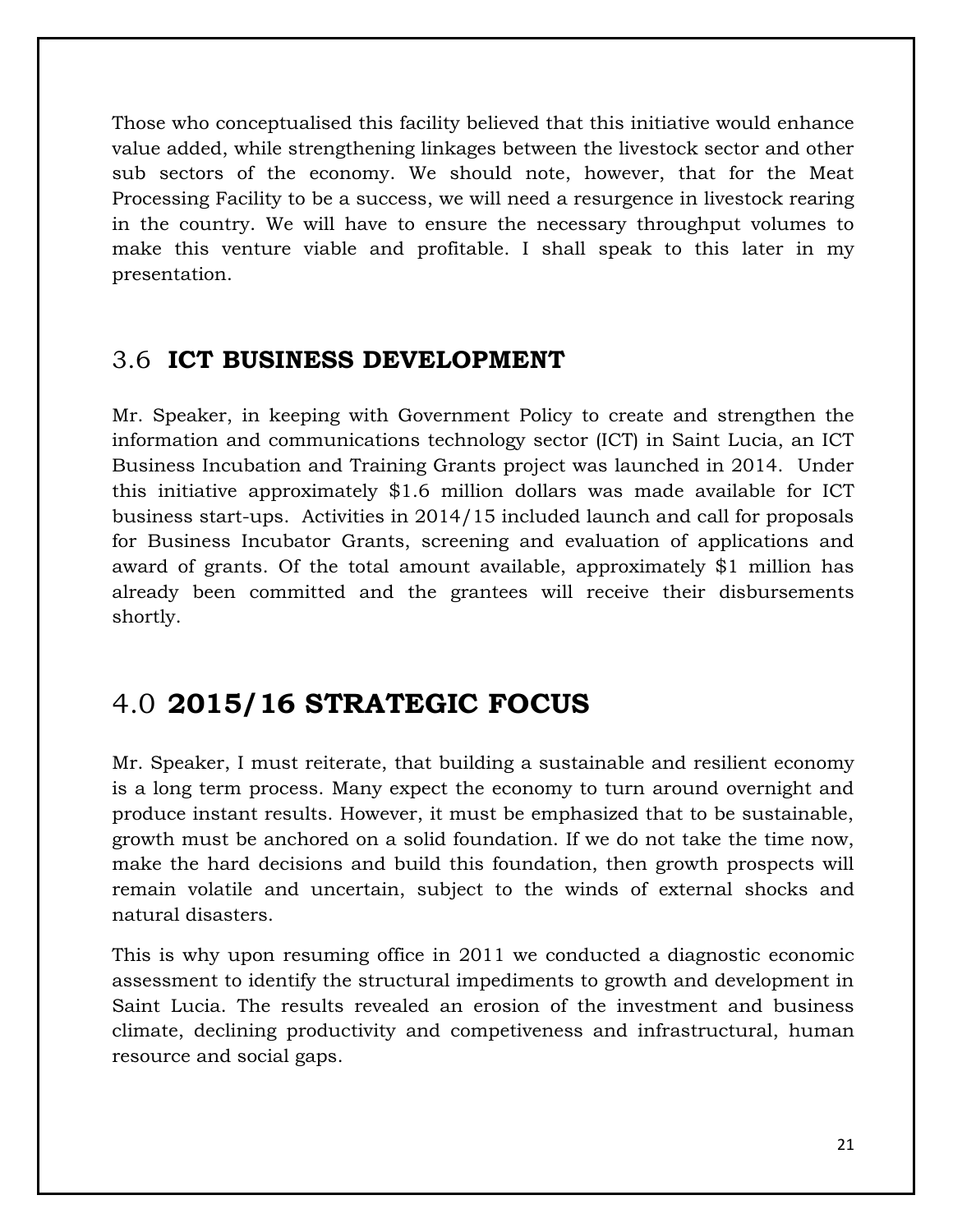In order to deal with these challenges, we identified the following five pillars as the core of our strategic focus:

- 1) Strategic investment in infrastructure to support future development and investment;
- 2) Structural reforms to strengthen public and private sector productivity and competitiveness;
- 3) Expanding exports and investment flows through the productive sectors to expand employment opportunities;
- 4) Strengthening fiscal stability for economic resilience and growth; and
- 5) Maintaining social stability and peace.

We believe these areas are crucial to rebuilding a strong and vibrant economy.

Mr. Speaker, we have made much progress and we are starting to see the results of these policies. But we cannot stop here. To sustain our achievements, we must continue to build on the gains we have made. The job is unfinished! Much remains to be done.

Mr. Speaker, I am happy to report that this Government's efforts at containing the deficit have gained traction.

As noted previously, there was a significant reduction in the overall budget deficit during the previous year. These developments imply that the goal of reducing the overall deficit to below 3 percent is now well within reach, provided that we complete our adjustment process. The strategy for reducing the deficit was based on reducing current expenditure, minimising implementation of new tax measures beyond VAT and streamlining capital expenditures.

In the two previous Budget Statements, I explained in great detail the adjustments being made in all categories of non-wage expenditures. I provided evidence of the significant adjustments made in spending on goods and services and transfers. I attempted to demonstrate that for any further gains to be made we had to seriously revisit our wage expenditures. This was seen as necessary because, Mr. Speaker, the Government considered further tax measures as an inappropriate instrument at that particular stage, given the sluggishness of the economy.

Mr. Speaker, whilst I had proposed looking at a wage-based reduction in expenditure, many stakeholders disagreed and the unions in particular proposed revenue based solutions to address the fiscal problem.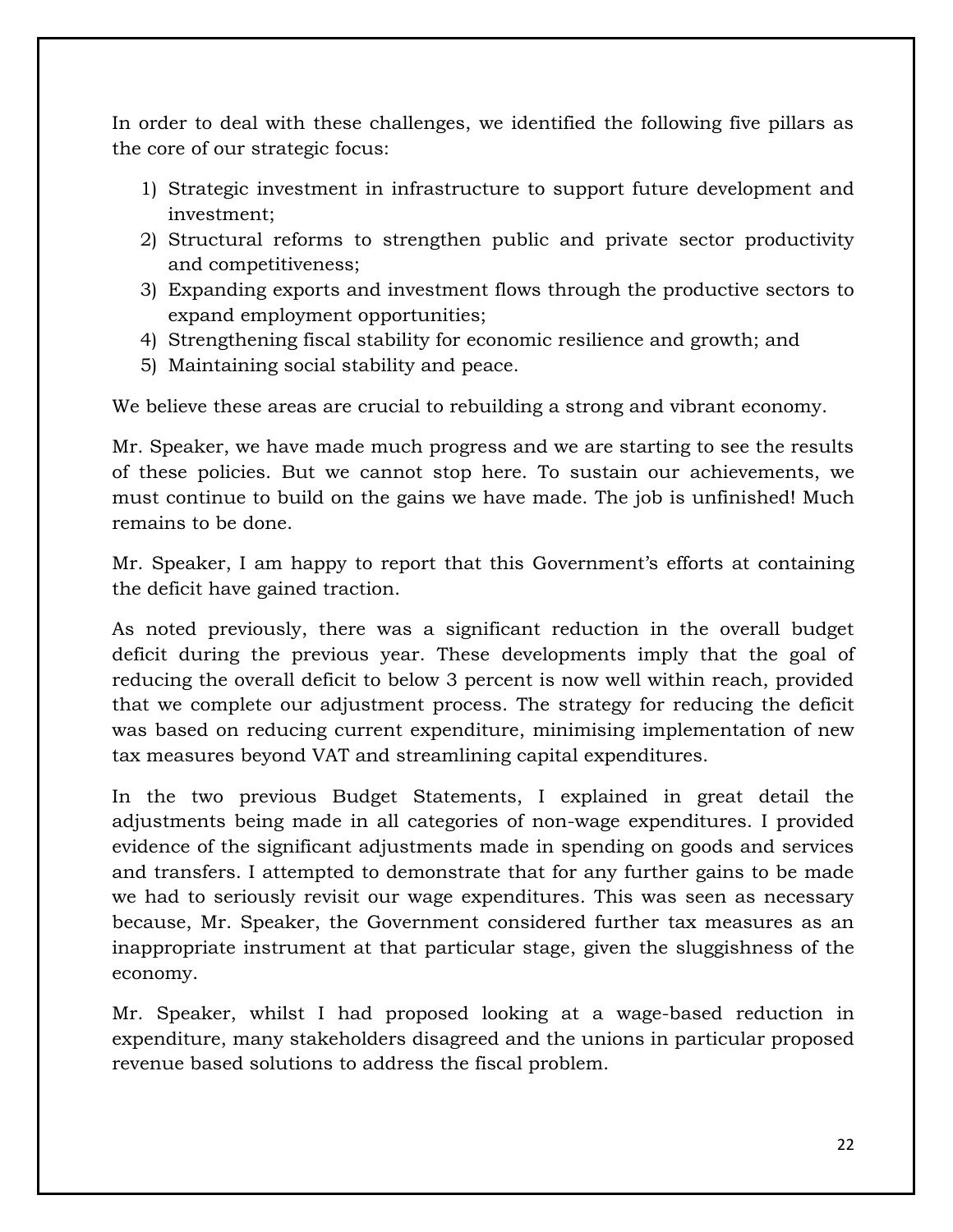Mr. Speaker, while no new tax measures were introduced in the last fiscal year, amendments made to the VAT regime – specifically increasing the rate on the tourism sector and broadening the range of products which fetched VAT – led to significant gains in tax receipts.

This, along with continued efforts at non-wage cost reduction and containment, helped to generate a favourable outcome. The lower overall deficit, was, in part, also explained by the delayed work on the St. Jude Hospital, due to later than expected disbursement of the acquired financing.

Mr. Speaker, while the Government is pleased with the return to a current account surplus, lower recurrent deficit and much improved overall deficit position, there is much left to be done. We have to remain guarded as a number of factors continue to weigh heavily on the fiscal position. First and foremost, the overall deficit remains above our targeted level. Secondly, the recurrent account is still in deficit, which implies that we have to continue to borrow to repay our debt obligations, albeit at much lower levels than the past two years. It should be noted that spending on interest payments is at about \$145 million. The only way to reduce this bill is by borrowing less and finding alternative ways to finance our development.

Despite the improvement in the fiscal position, as will be articulated more precisely later, the borrowing requirement of the Government remains very high, above prudent and sustainable levels. The quantum of market debt which we have to accumulate to finance the budget remains elevated. We have to reduce this pace of borrowing and for this reason we have to continue to manage our finances carefully and prudently.

The period of fiscal consolidation is not over. There is still need for stringent expenditure restraint and reduction and for increased domestic resource mobilization through enhanced revenue collection. Any increase in expenditure will remain heavily focused on investment and preferably through funds acquired at lower than market rate, as is the case with St Jude Hospital and Phase II of the Castries-Gros Islet Highway Upgrade.

We continue to depend on borrowing from the market to finance current spending such as road maintenance, tourism marketing and a number of vital social programs. This cannot continue indefinitely. Mr. Speaker, we need to create the space to fund many of these activities from domestic resources.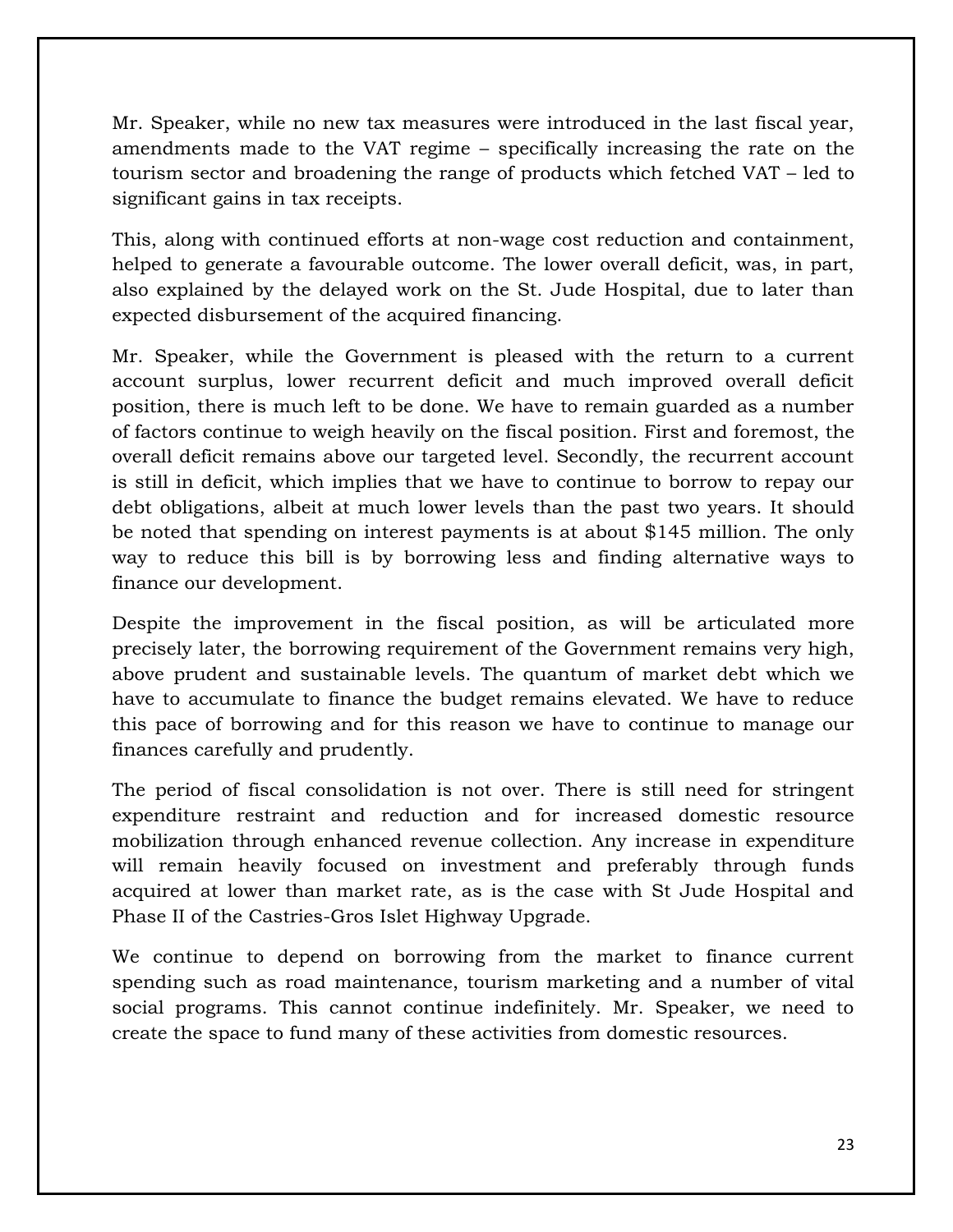However, an even more pressing reason to further reduce the overall deficit or increase the current account surplus is the need to make space for investment. Saint Lucia continues to face huge infrastructure gaps.

We must, therefore, seek to generate domestic resources to complement available sources of external finance to meet these needs.

Reducing existing infrastructure gaps is one of the pillars for sustained growth and development.

The agenda outlined in this Budget seeks to tackle both the physical and institutional gaps that currently exist.

Creating space by containing current expenditure or raising additional revenue is the only way to ensure that sufficient resources are available for this purpose.

### <span id="page-23-0"></span>5.0 **INVESTMENT PROSPECTS**

Mr. Speaker, with our fiscal deficit nearing more reasonable and prudent limits, the Government is now better positioned to engage in policies to expand economic activity. In this cycle, the Government will seek to stimulate growth in our economy, attract new investment and ultimately reduce unemployment. The Government plans to do so by:

- 1. Encouraging new investments by the Private Sector;
- 2. Introducing new investment options; and
- 3. Increasing spending in public infrastructure.

The Government plans to engage in these initiatives without seeking to compromise unduly our fiscal stability. This expenditure will nudge our deficit to increase to an estimated 5.8% of GDP but we expect that the deficit will fall to reasonable limits shortly thereafter as the economy stabilises.

Mr. Speaker, we are beginning to see encouraging signs of investment in the Private Sector. I note that Unicomer will commence in July its new \$15 million Courts Megastore. The Chrieki Family has commenced construction of its new Dayana Centre at the corner of Bridge Street and Jeremie Street in Castries; the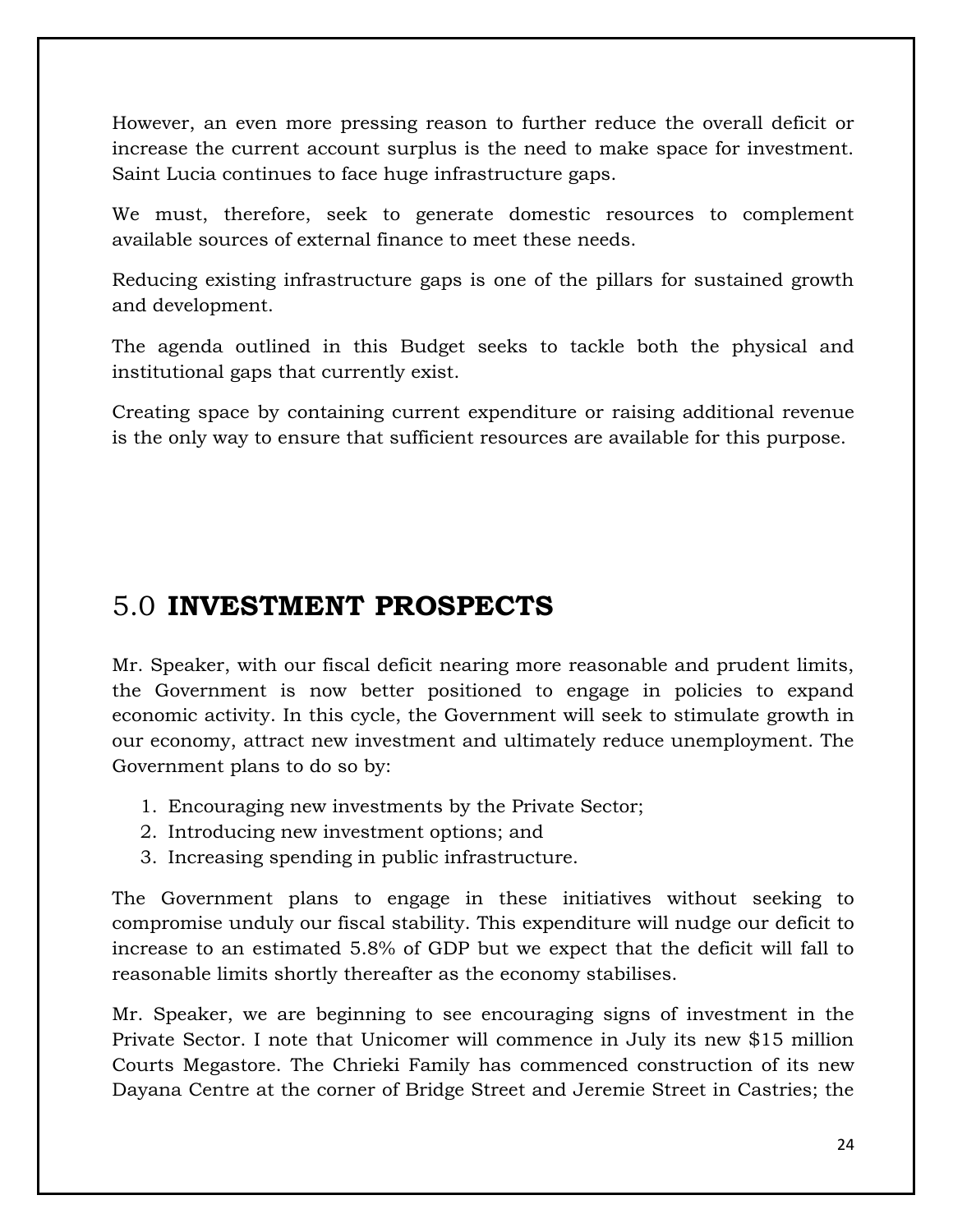CIE Group led by Mr. Rayneau Gadjadhar plans to commence construction of a commercial and industrial park in Cul de Sac.

Work on the Harbour Club, a 100 room companion hotel to Dive Saint Lucia is under construction at the Rodney Bay Marina.

Perhaps the most significant investment coming our way is the decision by the Sunwing Group to demolish and reconstruct a new hotel in the place of the former Smugglers Hotel. I am advised that some 1,200 persons will be employed during the construction of this property. On completion, some 600 persons are expected to be employed full-time.

### <span id="page-24-0"></span>5.1 **CITIZENSHIP BY INVESTMENT PROGRAMME**

Mr. Speaker, in respect of new investment possibilities, the Government has already indicated it will proceed with a Citizenship by Investment Programme linked directly to real estate investment. We believe that the programme properly managed could yield significant investment.

The enabling legislation will be presented to the House at its next sitting.

#### <span id="page-24-1"></span>5.2 **PUBLIC SECTOR INVESTMENTS**

Mr Speaker, for the record I wish to remind Honourable Members that the Government of Saint Lucia is hopeful that the next few weeks will see commencement of two other major public sector projects, both under BOLT Agreements, the construction of the Administrative Complex in Vieux Fort and the conversion of the former Golden Hope Hospital to the Office of the Prime Minister. Together, these projects will inject nearly \$100 million into the economy.

Details of the investments in the Public Sector will be shared with Honourable Members later in this presentation, when I shall provide details of investments in Public Infrastructure.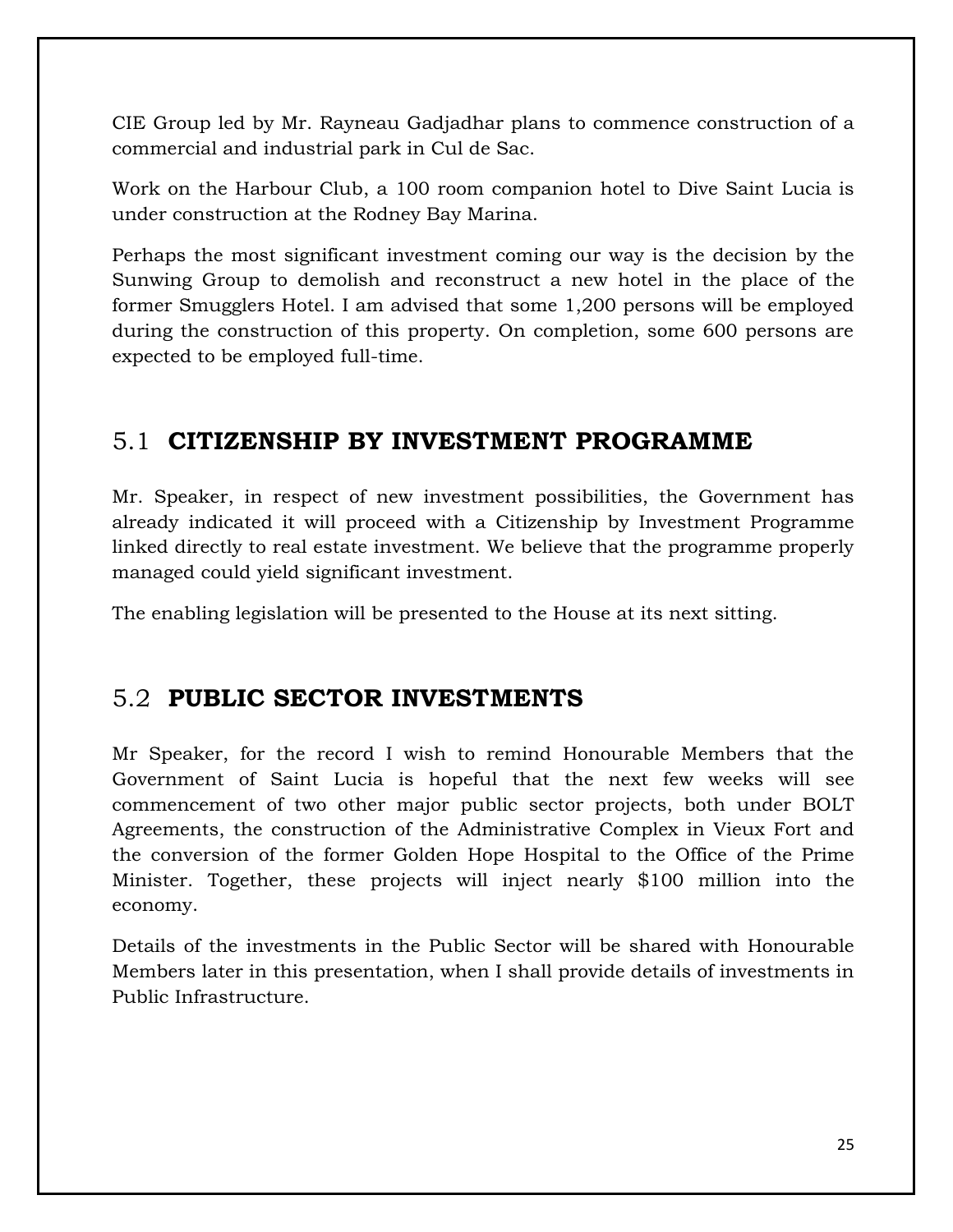# <span id="page-25-0"></span>6.0 **PILLARS FOR ECONOMIC RESILENCE AND SUSTAINABLE DEVELOPMENT**

#### <span id="page-25-1"></span>6.1 **EFFECTIVE POLICIES AND INSTITUTIONS**

Mr. Speaker, I have made the point that effective policies and institutions are critical for driving economic growth by creating an enabling environment to attract investment and improve competitiveness, through a reduction in the cost of doing business.

#### <span id="page-25-2"></span>6.1.1 **Making Travel Less Stressful**

Mr. Speaker, in the course of preparing this Budget Statement, I invited our Social Partners and members of the public to identify some of the administrative procedures and processes in the Public Service that cause irritation. Our Government believes that we constantly need to reform our approaches to improve the quality of service to the public and of course, to leave customers who are satisfied and pleased with the services provided by the state and financed by them through taxes.

Two of the issues raised had to do with immigration procedures. Many saw no reason why citizens should be required to fill in and submit immigration forms on arrival into Saint Lucia. It was accepted that there was need to have knowledge of all arrivals into the island but, in the case of nationals, this could be accomplished by simply taking a computer record of the details of the passport.

Our Government agrees. Effective September 1, 2015, citizens of Saint Lucia will no longer be required to complete arrival forms. Between now and then, computers manned by immigration officials will be up-dated to allow for this change.

I wish to emphasise, however, that all departing or outbound travellers will still be required to fill the shorter departure or exit forms.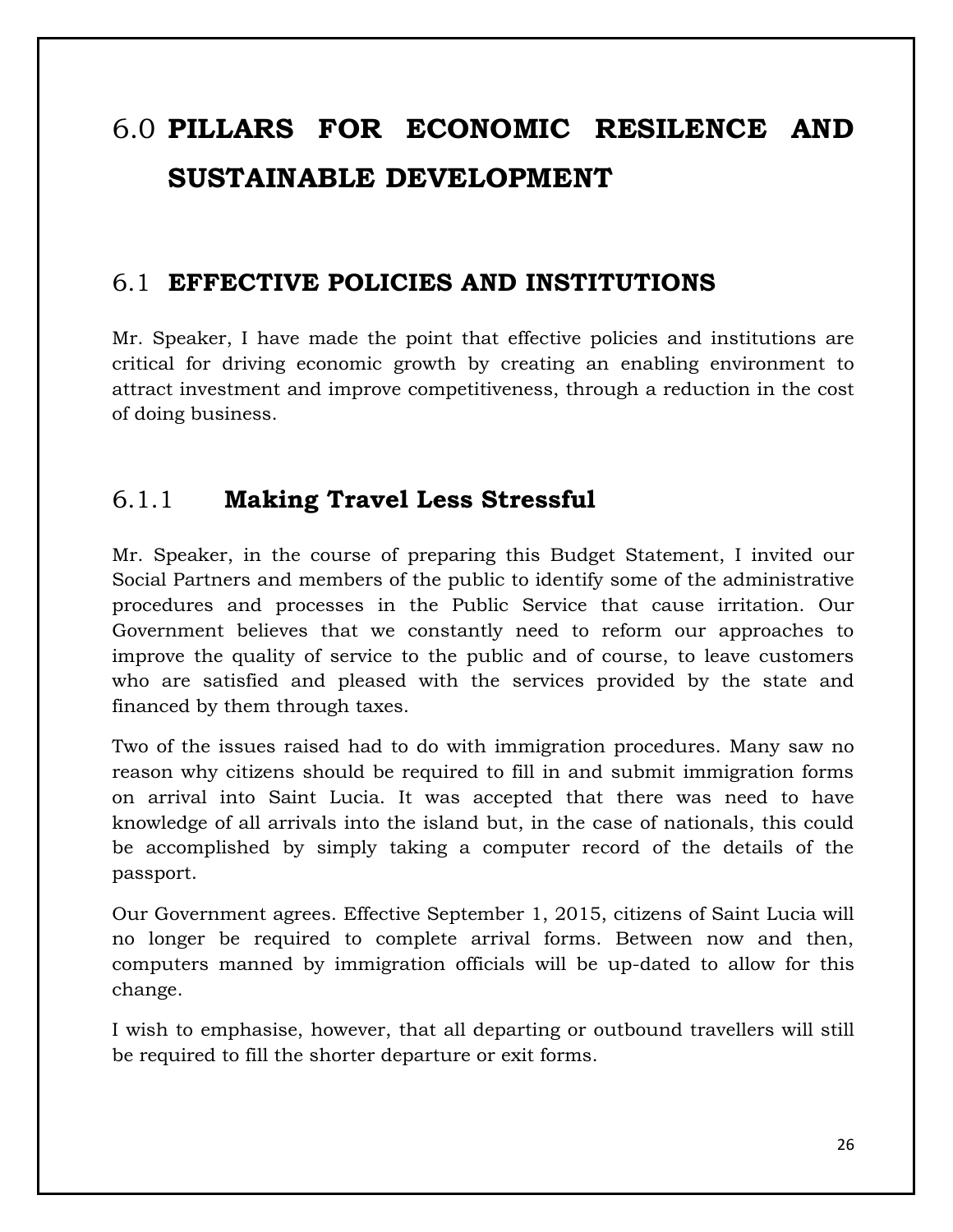The second issue has to do with visitors who own properties in Saint Lucia and wish to spend an extended period of time on island to enjoy their properties. On arrival, these individuals are given a period of stay, usually seventeen days, and then are required to go to the Immigration Department for renewals of stay at a prescribed fee. Many of these individuals have no objection to paying a fee for an extended stay.

The problem seems to be the repeated visits to the Immigration Department for extensions of stay. In some cases, applicants are required to leave their passports with the Immigration Department.

The Government proposes to:

- 1. Introduce a scale of fees depending on the length of stay that is requested;
- 2. Allow the fees to be paid on arrival to minimise repeated visits to the Immigration Department.

These new arrangements will come into effect on September 1 2015, after discussions with officials of the Immigration Department.

#### <span id="page-26-0"></span>6.1.2 **Investment and Business Environment**

Mr Speaker, following the financial crisis, foreign direct investment inflows declined significantly, adversely impacting economic activity and job creation. Moreover, Saint Lucia lost ground in the World Bank's 2015 Ease of Doing Business Report, suggesting some slippage in the business climate.

While we have made considerable strides in our reform agenda, the pace of reforms remain slow due to:

(a)Lack of financial resources dedicated to the reform process;

(b)Limited institutional capacity;

(c)Conflicting priorities within agencies;

(d)Paucity of technical skills; and an

(e)Absence of a comprehensive and integrated approach.

To confront this issue, the Government will embark on a new approach, which will focus on ensuring a more effective, holistic and synergistic approach to the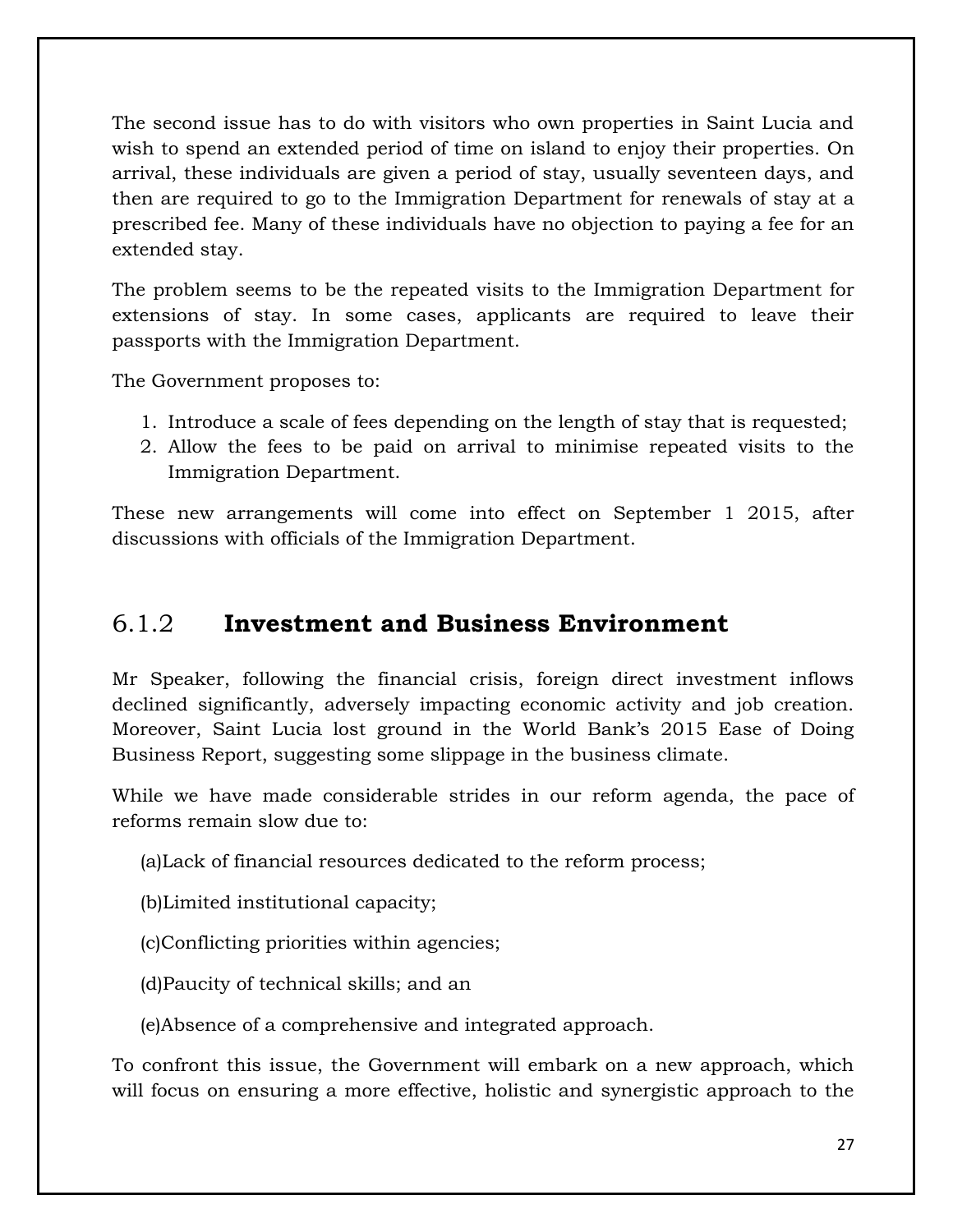business reform process. This will also provide a framework for monitoring to facilitate prompt action towards addressing constraints.

#### <span id="page-27-0"></span>6.1.3 **Ease of Doing Business Strategy**

Mr. Speaker, the Ministry of Commerce, in consultation with the Ease of Doing Business Task Force, which is chaired by the Minister of Commerce, has developed an *Ease of Doing Business Strategy*. This strategy has been endorsed by Cabinet and is aimed at improving Saint Lucia's ranking in the World Bank's *Ease of Doing Business* Report. The strategy highlights the implementation of a series of continuous reforms utilising technology, process re-engineering, legislative and cultural changes to drive the transformation of the business environment in Saint Lucia.

#### <span id="page-27-1"></span>6.1.4 **Ease of Doing Business Reforms**

In this fiscal year, a series of reforms and initiatives will be undertaken through a project geared at improving efficiency and competitiveness, and supporting renewed investment in the local economy. The project will focus on the following reforms:

1. Improved Access to Credit by drafting legislation to deal with insolvency and to facilitate secured transactions.

2. Modernising the process and access to the Register of Companies and Immovable and Movable Property through the development of a system of inter-connected registries, which are searchable by a unique identifier.

3. Creating a single electronic window for construction permits/building approvals to reduce the length of the approval process.

#### 6.1.4.1 **Trade Facilitation: Restructuring of Seaport Operations**

Mr Speaker, the Government's reform programme will also extend to our seaports.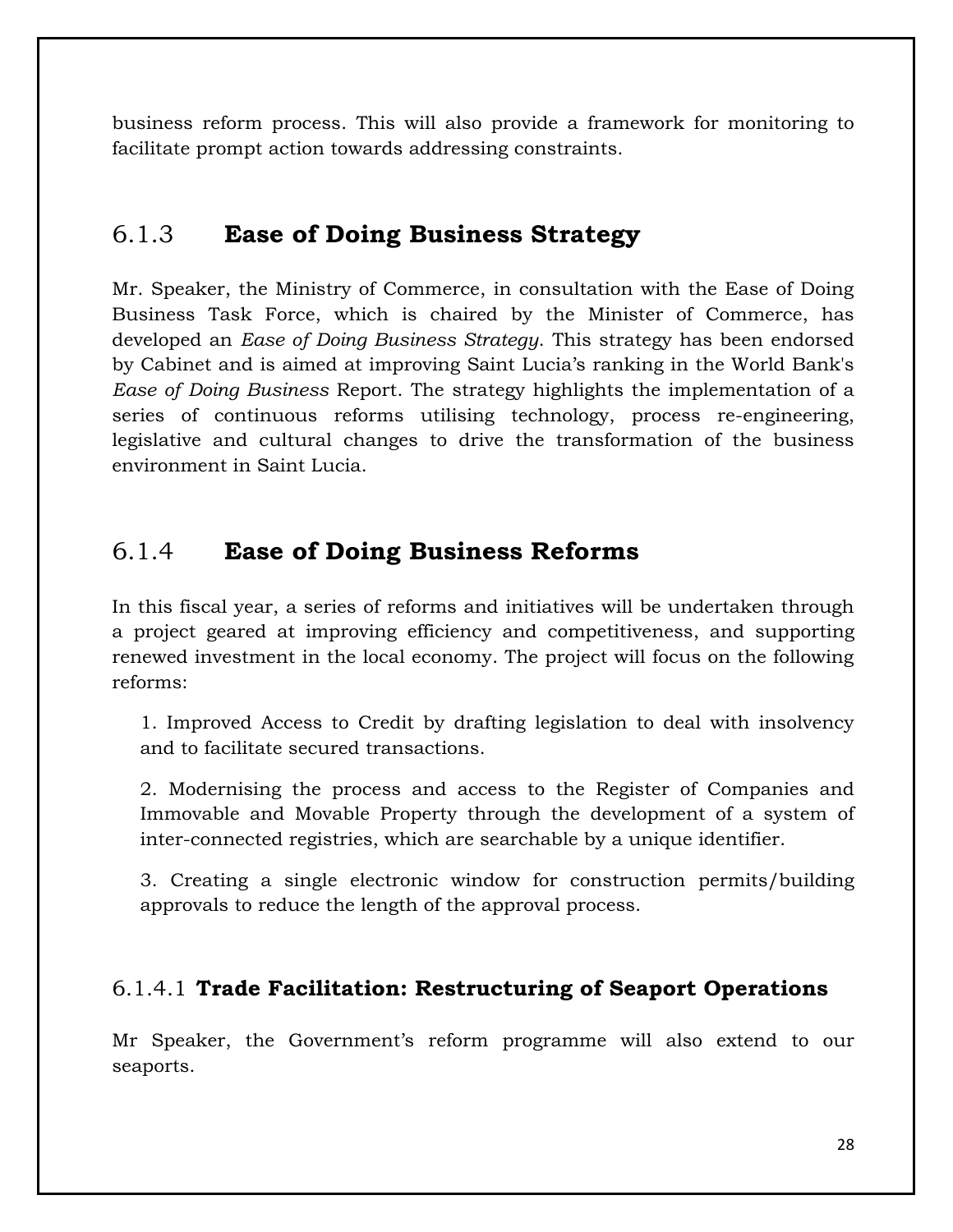Commercial trade in our globalised environment is evolving. This evolution has transformed the way we do business and by extension, necessitates a paradigm shift in how Government and associated state-owned entities function. The global competitive environment dictates a rethink of the structure and operating hours of our seaports to facilitate trade. No longer should a customs broker, a commercial entity, a consumer or trucker be impeded by restricted operating hours at our seaports. We must embrace the necessity to facilitate the requirements of these stakeholders beyond the typical 8:00 am to 4:30pm work day.

Mr. Speaker, I am pleased to advise that SLASPA has commenced the process of restructuring the Ports operation, which is at an advanced stage at Port Vieux Fort. Further, details will be communicated upon conclusion of the process, which involves the engagement and participation of the stakeholders.

We believe this initiative will allow for greater operational efficiency, thereby enhancing trade facilitation and the ease of doing business.

### <span id="page-28-0"></span>6.1.5 **Public Private Partnership Policy**

Mr. Speaker, as promised, we are very pleased to report that the Government, with assistance from the World Bank, has now completed a Public-Private Partnership (PPP) policy framework that will be used to guide the development of PPP projects in Saint Lucia. This policy was developed through a highly consultative process with key stakeholders in the private and public sector.

The policy has been approved by Cabinet and institutional arrangements for its execution will be put in place during this fiscal year. It is anticipated that the use of the PPPs would reduce fiscal pressures and improve efficiency in the implementation of infrastructure projects.

### <span id="page-28-1"></span>6.1.6 **E-Government Agenda**

Mr. Speaker, during the 2013/14 to 2014/15, Government completed a wide range of E-Government initiatives outlined in preceding Budget Statements. In this financial year, funding will be provided to complete successive phases of ongoing projects.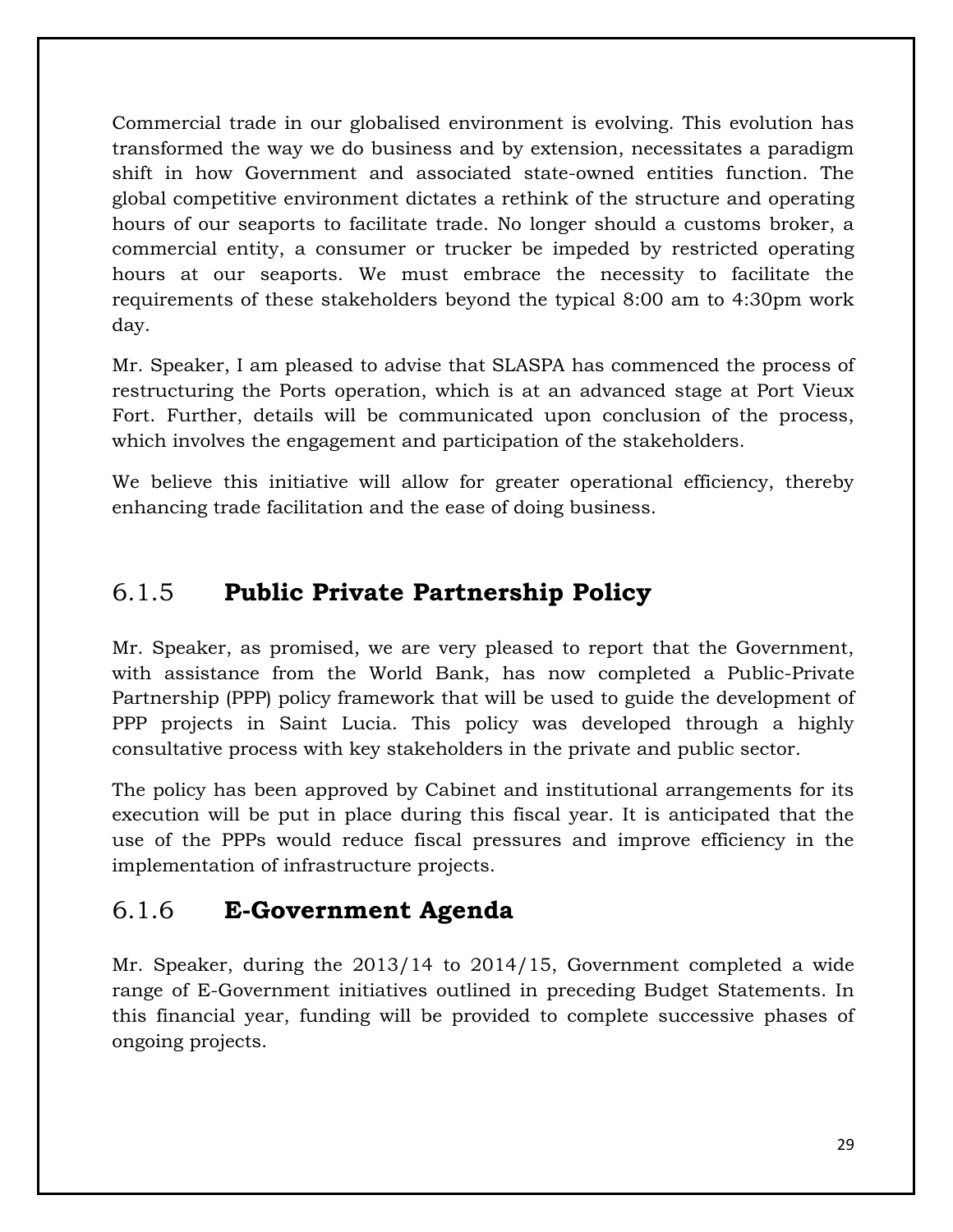#### 6.1.6.1 **Government Communications**

An allocation of \$5.46 million has been earmarked to continue the World Bank funded Caribbean Regional Communications Infrastructure Project, CARCIP.

Under this project, Government is proceeding to replace the existing, dated, expensive and restrictive PBX system with a unified and more cost effective communication system. This new system will allow for video conferencing and the use of voice-over-IP protocols, which will significantly reduce the \$11.8 million Government currently spends in communication costs.

Installation of the new Unified Communication System (UCS) will start in September 2015, and will be complemented by upgrading the skills of the individuals who will be tasked with operating the new system.

#### 6.1.6.2 **Island-Wide Wi-Fi**

Another important component of our ICT development programme is the provision of island-wide Wi-Fi to the citizens of Saint Lucia. This was one of the ambitious pronouncements made in our Blueprint for Growth and I am very pleased to announce that we are moving closer to making this a reality. Last year, we initiated the project with the provision of free Wi-Fi in the town of Soufriere and in this financial year we will expand our coverage on different fronts.

The Government, earlier this year, signed an agreement with the Republic of China (Taiwan), through its International Cooperation and Development Fund, for grant support of US\$3.2 million for the creation of 70 new Wi-Fi hotspots in an island-wide Government Integrated Network (GINET). The first of these hot spots are expected to be fully operational before the end of this year. Allied to this initiative is a \$5 million component CARCIP to assist with the build-out of the Government network.

This component is expected to identify and fill gaps in the GINET and complement the activities being undertaken.

#### 6.1.6.3 **Community Access Centres**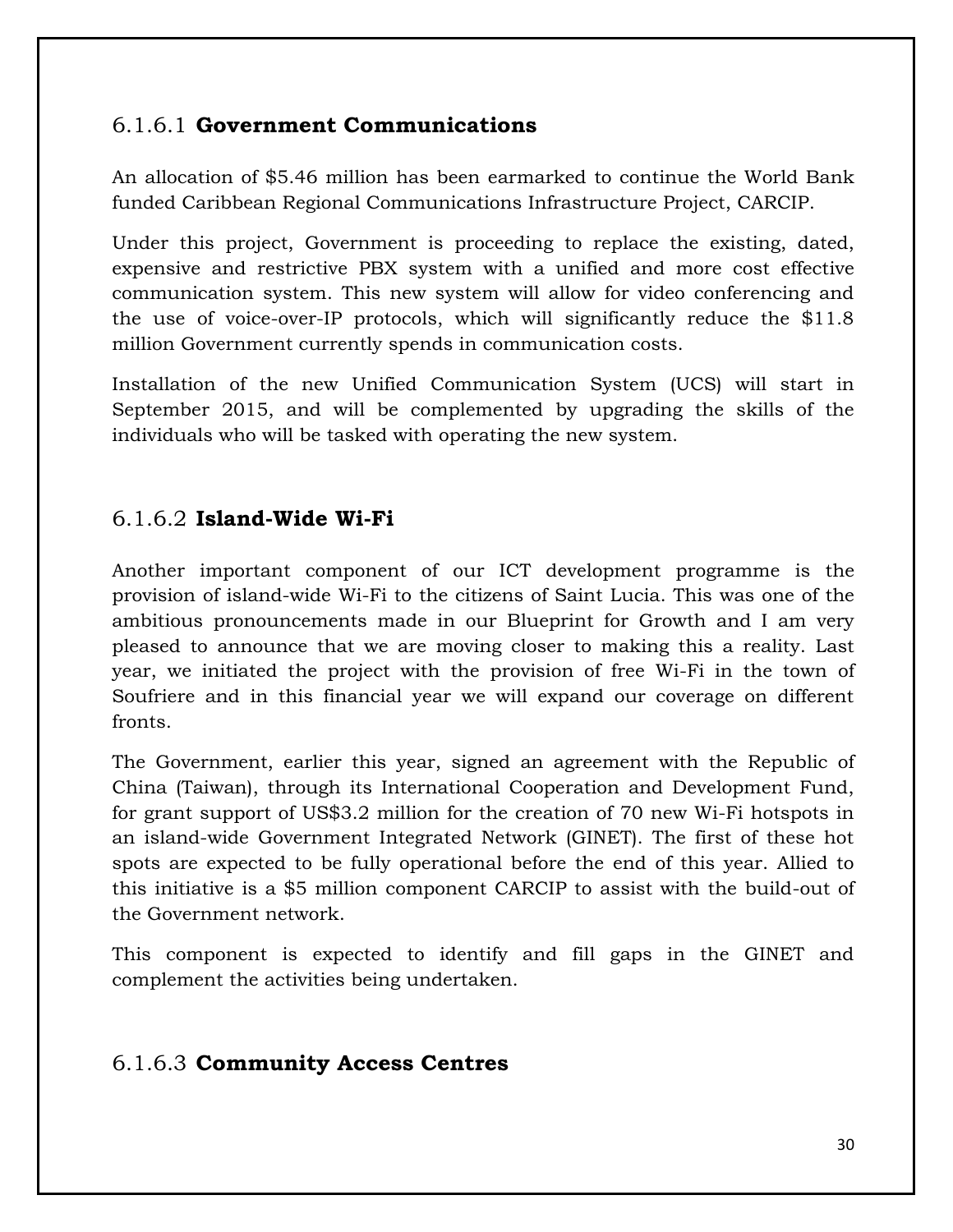Mr. Speaker, our Government recognises that making free Wi-Fi available is just one part of the equation. We must also provide facilities for those who may not have the means to make use of the service. This is why we embarked on the construction of two new Community Access Centres in the town of Vieux Fort and in Micoud village. A little over \$2.1 million has been allocated this year to complete these projects. Both of these Centres are expected to be completed by the second half of this financial year.

It is our intention, however, to provide Community Access Centres in all the underserved major communities on the island. This is why in the next six months we will be establishing new access centres in Canaries and also in Belmont, Dennery North, by retrofitting existing buildings, providing them with new computers and Wi-Fi access. For the latter two Access Centres the computers have already been purchased and the buildings secured.

In the next six months, we will also create new mini Access Centres at La Feuillet, Gros Islet; Garrand, Babonneau; Mongouge, Choiseul; Grace, Vieux Fort North; and Entrepot, Castries. The next wave of Community Access Centres will see the retrofit of existing buildings to accommodate new computer and ICT equipment and services in Choiseul, Laborie, Anse La Raye, Monchy, Castries and Vieux Fort North.

Additionally, Mr. Speaker, under a Libraries Information Technology Programme, funded by the Universal Service Fund administered by the National Telecommunications Regulatory Commission (NTRC), fourteen of the seventeen national libraries around the island are set to benefit from new computers, Wi-Fi access and hot spots.

#### 6.1.6.4 **Automation of Records**

Finally under this sector, the Ministry of Legal Affairs continued with the implementation of the Automation of Records Project. This is geared towards providing a more secure and efficient electronic document storage and revenue collection system for Deeds & Mortgages in Saint Lucia.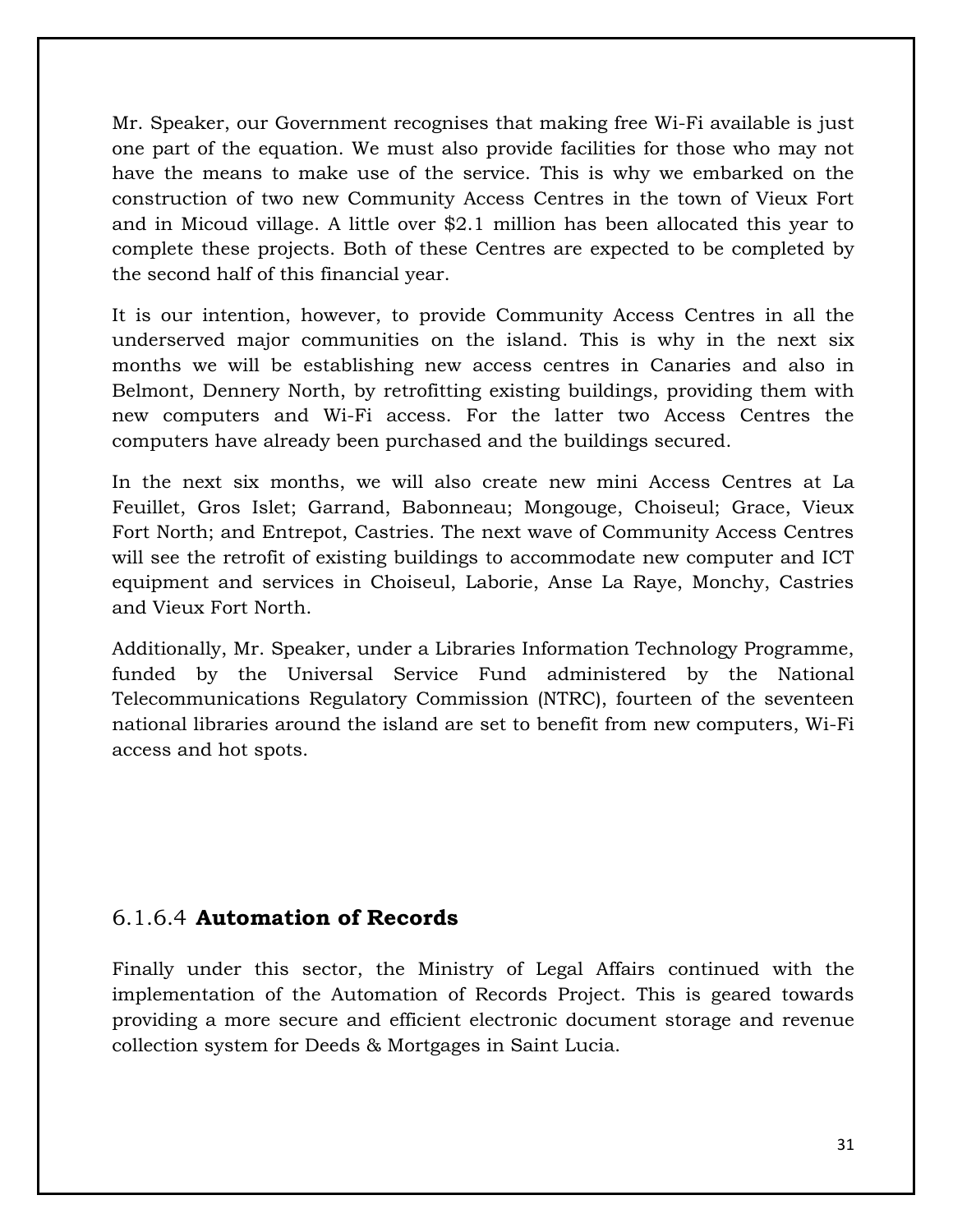Phase 1, which included the purchase of equipment for data entry and verification and contracting of Computer Centre Ltd. to develop the requisite software and database, is nearing completion and during this financial year, additional equipment will be sourced for Phase 2, which involves the setting up of the Deeds and Mortgages online registry.

### <span id="page-31-0"></span>6.2 **AGRICULTURE**

I now turn to a sector critical to the rural economy and food security, the Agriculture Sector.

### <span id="page-31-1"></span>6.2.1 **Livestock Development Programme**

Mr. Speaker, the recent completion of the Meat Processing Facility at Beauséjour, Vieux Fort, has the potential to enhance the capacity of what was is a growing livestock industry. The facility is now ready to receive a continuous supply of livestock to support its operations.

To this end, the Government of Saint Lucia has received grant funding from through South-South Cooperation, in the amount of \$1.26 million for the implementation of the Livestock Development Programme in this fiscal year 2015/16.

The project will establish the Beauséjour Agriculture Station as a national centre of excellence through infrastructure improvements and the breeding and multiplication of quality livestock. The project seeks to create an enabling environment to increase the production of, and access to, safe quality livestock products.

### <span id="page-31-2"></span>6.2.2 **Management of Black Sigatoka**

I wish to advise the House that the very successful Black Sigatoka Management Programme will continue for a further year up with a \$1 million allocation from the Government of Saint Lucia and the Republic of China (Taiwan) providing grant funding support of \$2.4 million.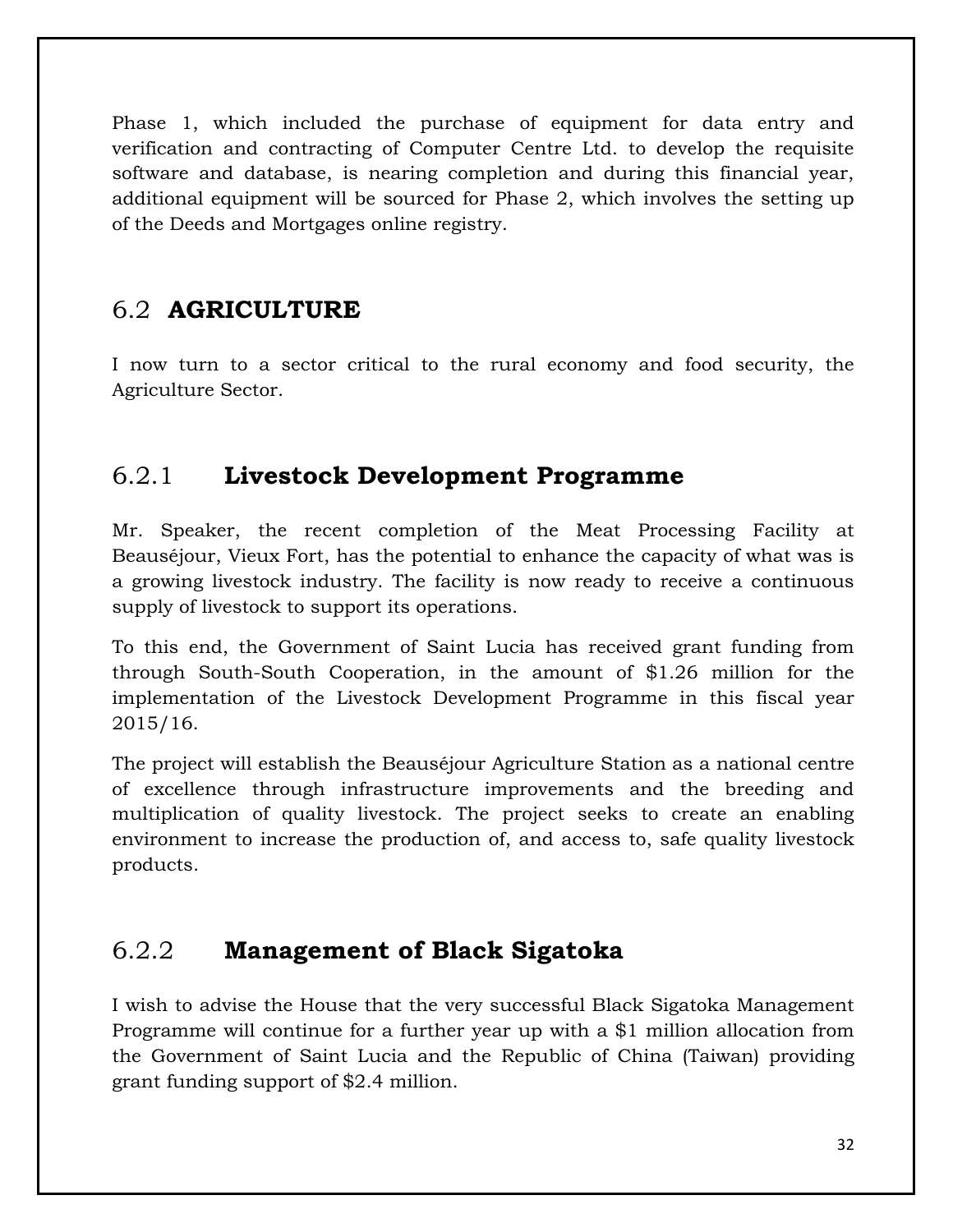### <span id="page-32-0"></span>6.2.3 **Soil Fertility Map Project**

Mr. Speaker, it is crucial that we have reliable technical and scientific information on which to shape policy. In this regard, Government has devised a project to develop a soil fertility map for the total cultivated area of Saint Lucia. This will allow for better management of the country's soils to ensure sustainable land use and a better agricultural output. The project is being partially financed through a grant from the Government of Morocco.

Activities under this project commenced in April 2015 at a total cost of approximately \$1.6 million. The project is expected to compliment other ongoing and new initiatives within the Ministry of Agriculture, including:

- 1. Land identified by the Land Bank Initiative, which will be sorted to determine areas suited for production of different produce after the mapping is done.
- 2. Fisheries Development Programme, which is aimed at reducing contaminates in the rivers by using eco-friendly fertilizers.

### <span id="page-32-1"></span>6.2.4 **Coffee Production**

Mr. Speaker, last year we announced plans to return Saint Lucia to the cultivation of traditional crops to increase agricultural production and marketing through niche markets.

The tragedy of the agricultural sector is that we destroyed fields of traditional crops to make way for bananas. Now, bananas are no longer green gold and the chickens have come home to roost.

The initiative to return to the cultivation of coffee was recently ridiculed by the suggestion that the money is best spent on roads. Roads may help reduce the cost of transportation but will not put food on the table of our rural folk. However, export income does precisely that! Tourists who visit our country should be given the opportunity to enjoy the unique flavour of coffee grown on the rich volcanic hillsides of our island.

This programme will involve the rehabilitation of the existing coffee acreages (25 acres) island-wide and the establishment of 150 new acres. The Project was set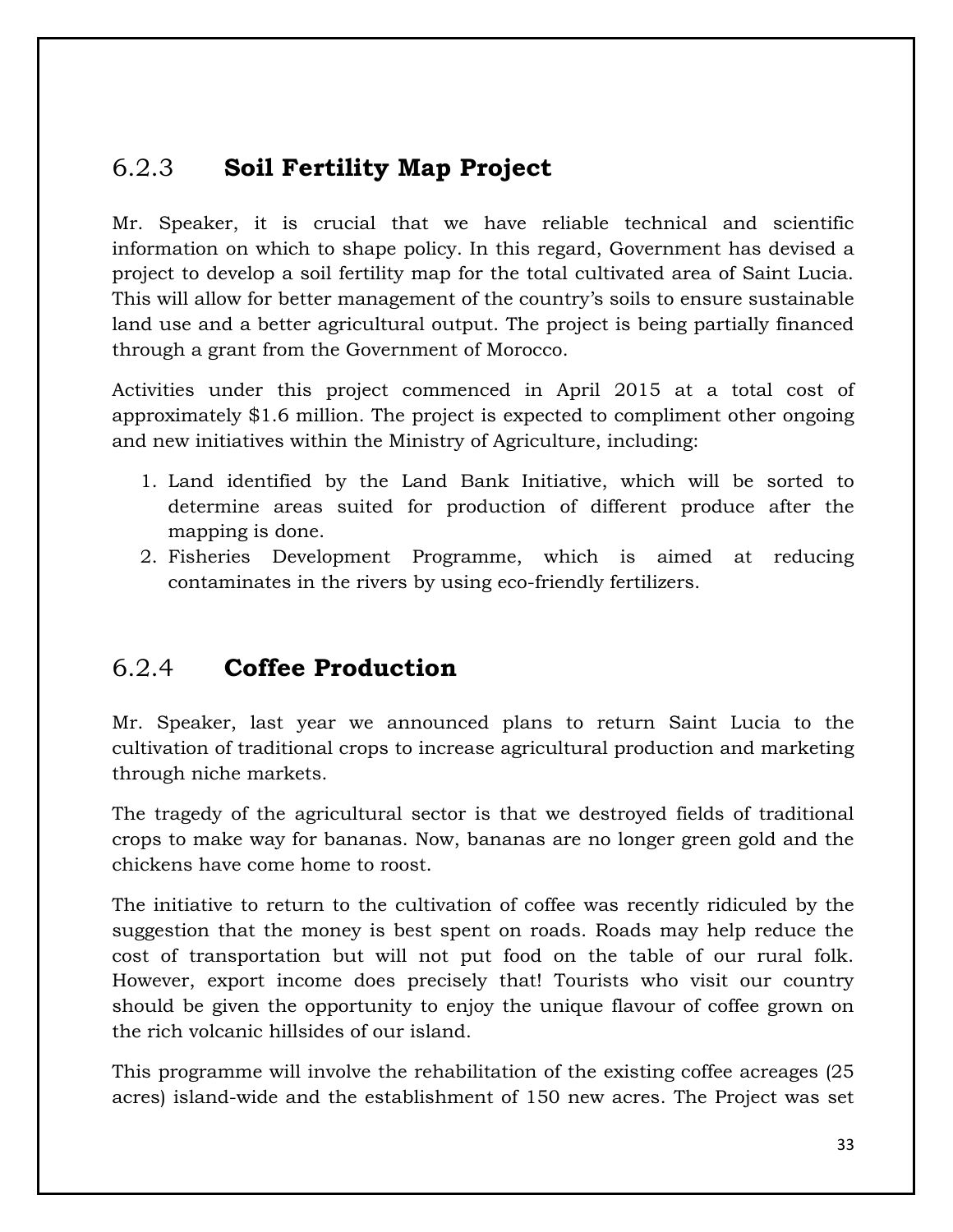to begin in January 2015 and terminate in March 2019. It is expected to result in an improvement in coffee farm yield, from less than 1 tonne per acre to over 3 tonnes per acre. The project will also promote the use of small-scale and cost effective modernized technology in coffee bean processing, and provide training and oversee the functioning of two model coffee demonstration plots.

The project is funded by the Government of Saint Lucia at a cost of \$300,000.00 and will commence during this fiscal year.

#### <span id="page-33-0"></span>6.2.5 **Land Bank Initiative**

Mr. Speaker, we presented the Land Bank initiative in the last budget. It is a long-standing goal of our government. It seeks to identify, map and manage existing Crown lands and abandoned farmlands suitable for agriculture, which the Government may acquire to establish a land bank for agricultural production. These lands will be managed by the Government and made available to persons who are desirous of engaging in agricultural production.

It will be implemented in two (2) components:

1. Identifying and securing appropriate agricultural Crown lands which would initiate the land bank process; and

2. Identifying and securing abandoned and other private land to be vested in the land bank, in accordance with existing law, whether by negotiation or acquisition.

Mr. Speaker, this project is funded through grants provided by the Food and Agricultural Organization (FAO), at a value of \$138,500 and is expected to commence this quarter.

Some of the major activities during this fiscal year include:

(1) Compilation of a detailed report on suitable Crown lands and abandoned private farms lands island wide;

(2) Recommended changes to policy, legislation and institutional arrangements for the development of the land bank for agriculture;

(3) Establishment of a land bank database;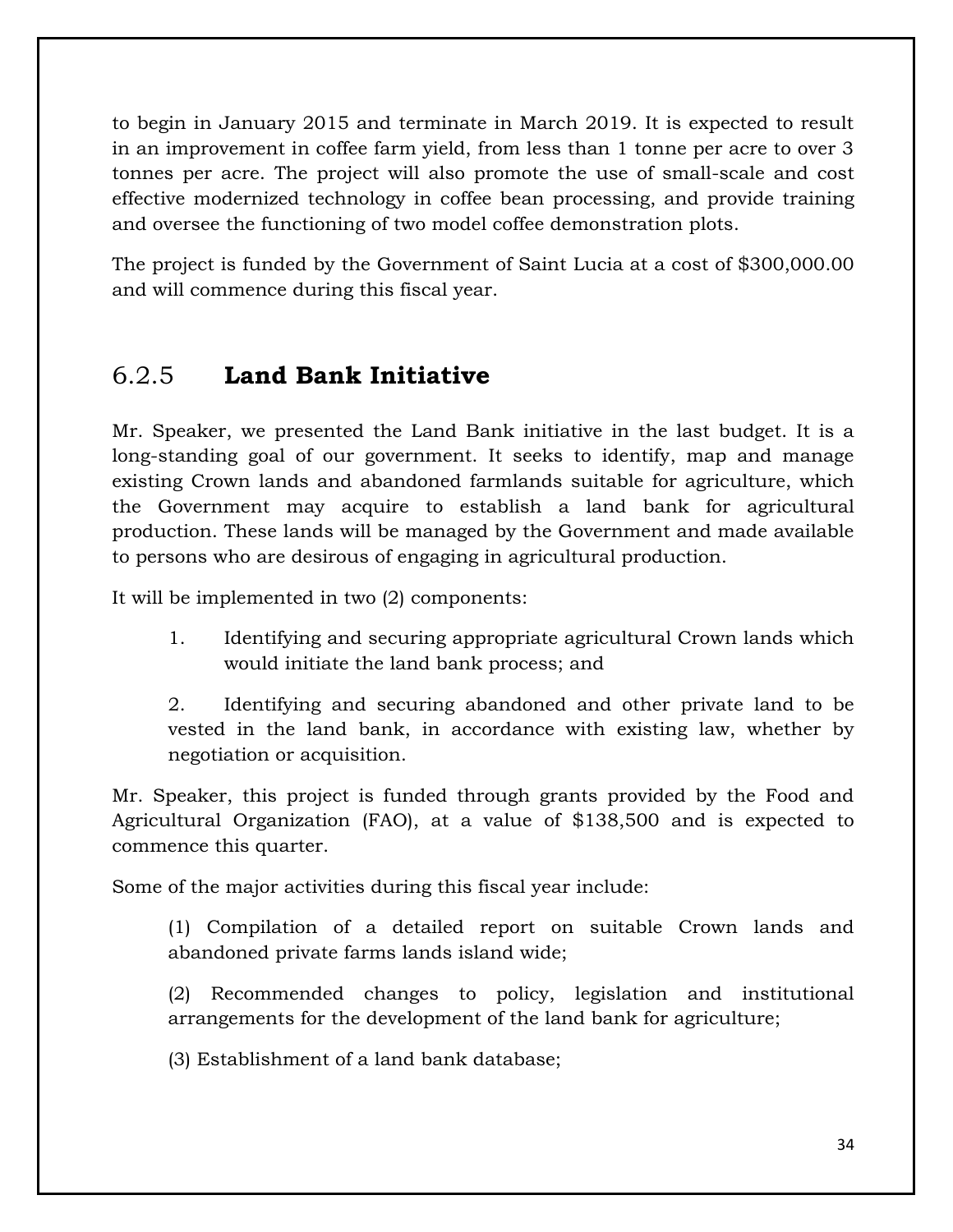(4) Development of an organisational structure to oversee the smooth implementation of the land bank for agriculture; and

(5) Public awareness and sensitisation on land bank development.

### <span id="page-34-0"></span>6.3 **TOURISM, HERITAGE & CREATIVE INDUSTRIES**

Mr Speaker, I now turn to efforts under the Ministry of Tourism, Heritage & Creative Industries.

### <span id="page-34-1"></span>6.3.1 **Tourism Development Programme**

Under the Saint Lucia Tourism Development Programme, Government will promote product development and support activities to create linkages within the tourism value chain.

During the 2014/2015 Financial Year, efforts focused on development of new tours including Maroon Hike and a Waterfall Tour developed in La Sorcière, Dennery.

Consultations are ongoing regarding the development of an agro-tourism tour at Choiseul and Canaries through collaboration with the Ministry of Agriculture and the Inter-American Institute for Cooperation on Agriculture (IICA).

This work is expected to continue during 2015/2016, with an allocation of \$360,000 to facilitate public consultation and the building of tourism awareness.

# <span id="page-34-2"></span>6.3.2 **Tourism Competitiveness: Enhancing Port Castries**

Mr. Speaker, the value chain assessment of the tourism industry that was undertaken under the recently concluded Tourism Benchmarking and Competitiveness Strategy project, highlighted the need for Saint Lucia to offer a differentiated product relative to other Caribbean destinations. The report posits that the development of niche products with significant local input in the areas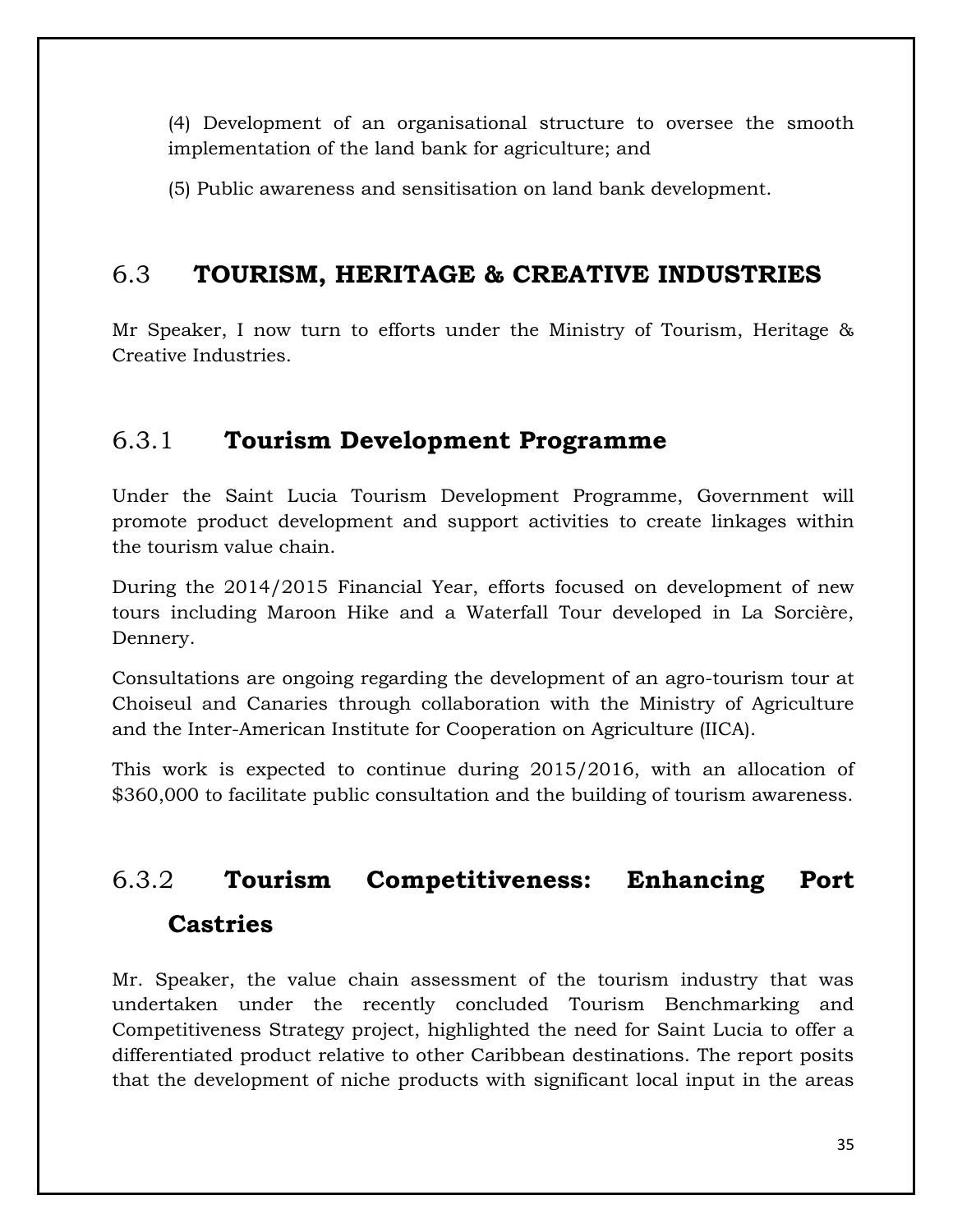of adventure tourism, eco-tourism, culinary tourism and agro-tourism can significantly enhance the overall product offering.

To this end, our new World-Bank funded project to enhance the Port Castries aims to broaden the product offering and enhance the value gained, thus creating sustainable livelihoods within communities.

Enhancing logistics, connectivity and aesthetics to improve the competiveness of Port Castries will include the following:

- 1. Addressing traffic flow management, signage and pedestrian safety;
- 2. Rationalisation of Parking;
- 3. Improvement of pedestrian mobility by decreasing vehicular-pedestrian conflict at critical locations;
- 4. Improvement of traffic flow along the ring road around the Castries City Centre, namely Brazil St, Chaussée Rd, Jeremie St, Manoel and the Inner Relief Rd; and
- 5. Technical Assistance to explore water connectivity options.

Direct product development of sites and tours within the city of Castries will be undertaken, including, but not limited to:

- 1. Improvement of the Derek Walcott Square to link to the development of Walcott Place, the childhood home of Derek and Roddy Walcott as a tourism attraction;
- 2. Enhancement of the urban quality of the William Peter Boulevard;
- 3. Restoration of George V Park;
- 4. Developing the touristic potential Vigie and Morne Historic Areas of Castries;
- 5. Tourism information within the Castries City Centre; and
- 6. Policy development to support the renewal of buildings.

Additionally, technical assistance to support the development of a framework for Community Tourism including criteria for site selection, product concept, design and costing will be undertaken.

Development of a web portal to market and sell heritage and community tours online is envisaged. This should be linked to popular internationally recognized tourism search engines as well as the Saint Lucia Tourist Board's website.

Mr. Speaker, while it is anticipated that the total rollout of this programme is in the vicinity of \$30 million, an allocation of \$2 million is budgeted for this Financial Year for this project.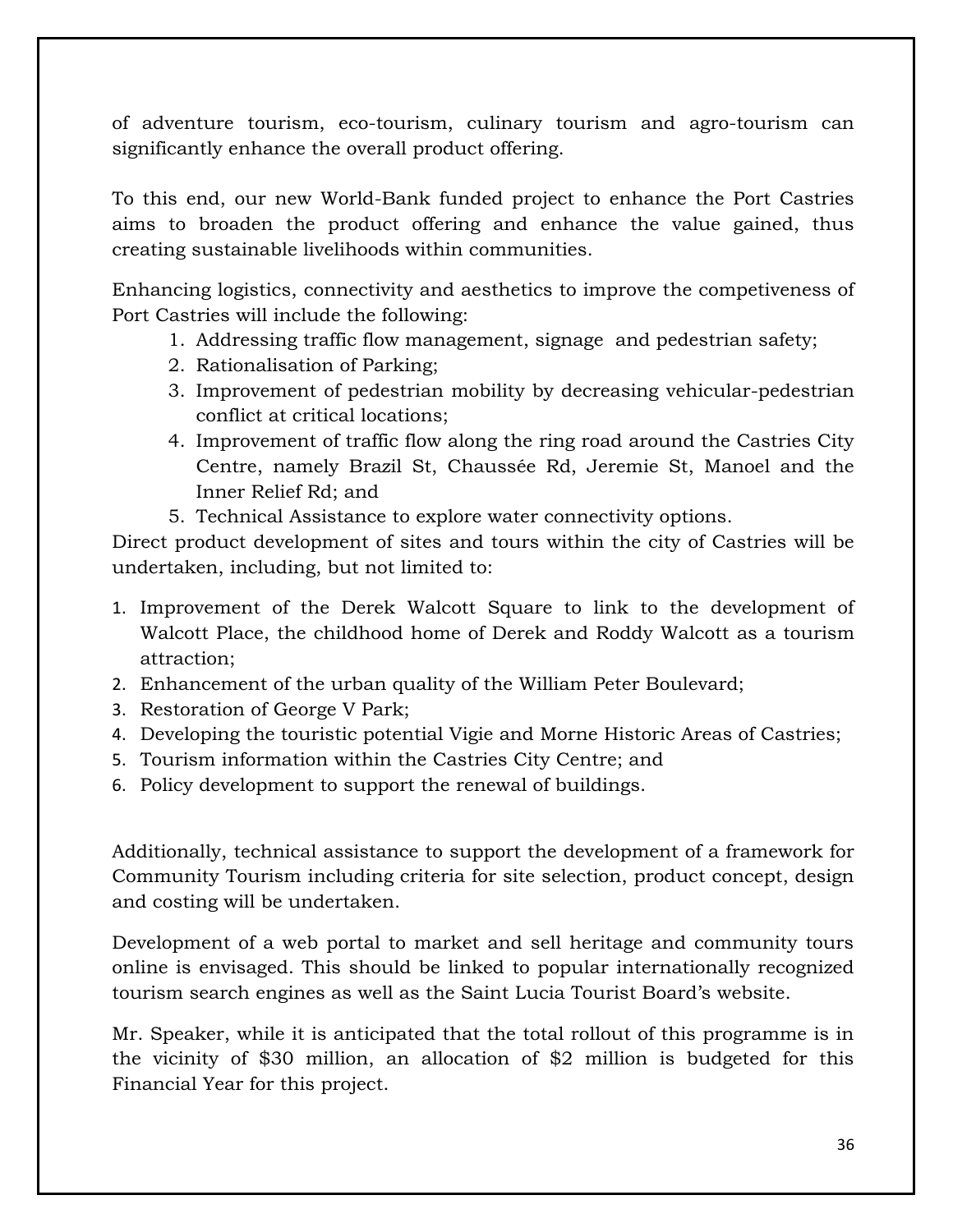### 6.3.3 **Visitor Safety Unit**

Mr. Speaker, visitor harassment is a big issue in our country. We are all witnesses to the problem and, as is so typical, we react with a sense of helplessness. There exists report after report from our cruise ship passengers pointing to harassment as a major problem.

We need to remember that tourism is an integral part of our economy. Much of our current revenue derives from expenditure in tourism.

We have a responsibility to create a safe and secure environment for our people as well as our visitors.

The problem of visitor harassment is acute. Frankly, it is out of control particularly in Castries and its environs. It is also a serious problem on our beaches and visitor hotspots.

Some years ago, we attempted to deal with the problem on our beaches by creating a special unit, the Beach Rangers. The unit was unceremoniously disbanded by the former Minister of Tourism.

Some measure of protection is offered by special constables attached to the Royal Saint Lucia Police Force. Helpful as these officers may be, their training may well be inadequate to meet the challenges that they face on a daily basis.

Having examined the problem, and after discussions with the Saint Lucia Hotel and tourism Association, the Government has decided to establish a special Visitor Safety Unit to protect tourists, to prevent crimes being committed against them and to provide them with assistance. The Government will first establish a pilot programme in Castries and thereafter, deploy the units elsewhere.

While the members of the unit will receive regular training as police officers, they will receive, in addition specialised training to prepare them to respond to the usual issues raised by visitors. The training modules will be developed by the police as well as tourism personnel.

While being specialized, the proposed unit is not intended to replace regular police patrols. Rather, the unit will assist the regular police while providing support in fighting crime.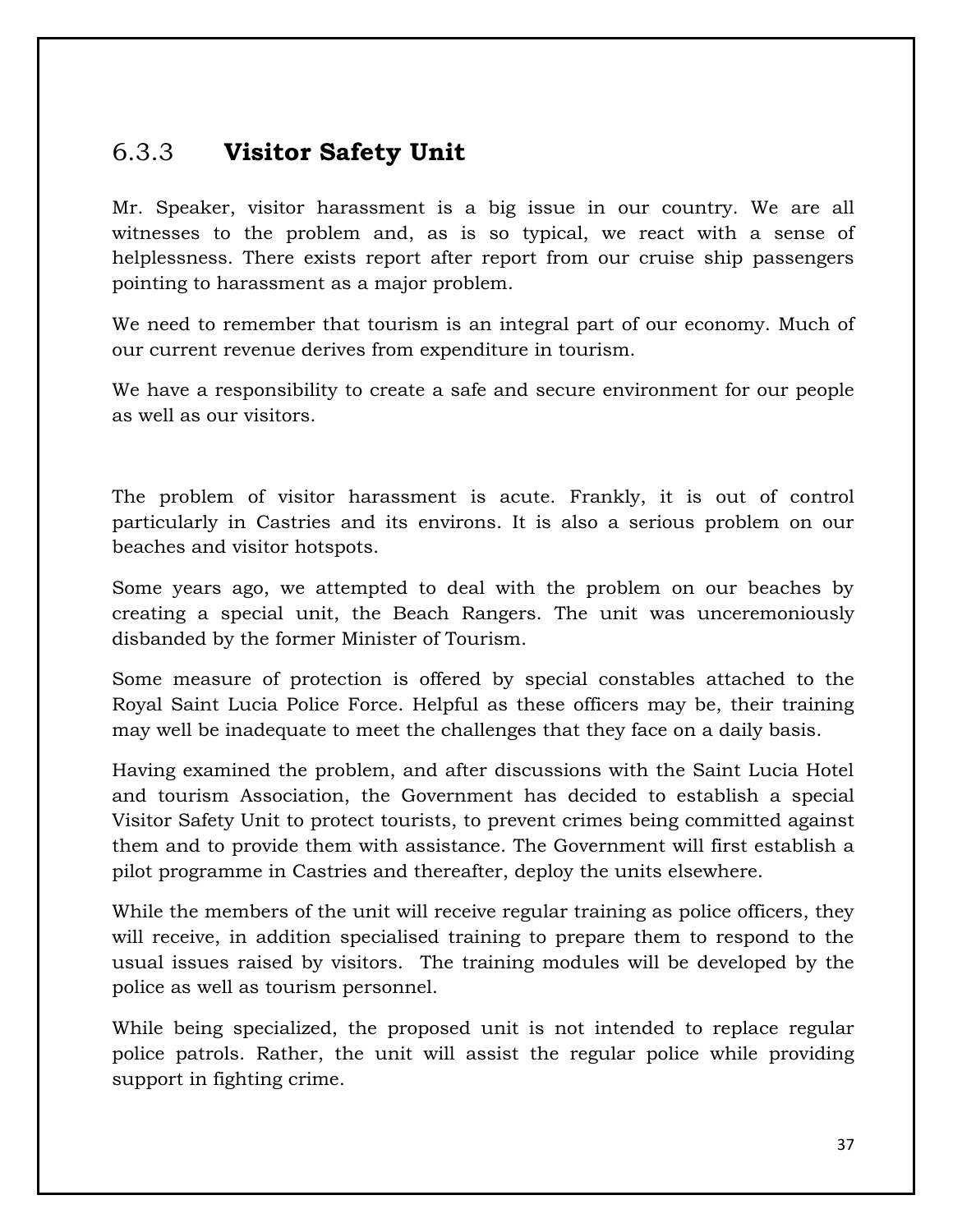### 6.3.4 **Development of the Creative Industries**

Mr. Speaker, Government continues to pursue the development of the Creative Industries sector. As was clearly witnessed the Arts Village and Hot Couture fashion aspects of the Jazz & Arts Festival, our artists, entertainers and designers continue to prove we have great talent that must be nurtured.

A sum of \$1 million dollars is allocated towards the furtherance of this strategic programme in the 2015/16 financial year. Activities to be undertaken include:

- 1. Public Awareness promoting the Creative Industries as a strategic sector for Saint Lucia;
- 2. A Small Grants Programme providing access to finance for micro and small size enterprises operating within the cultural/creative industries;
- 3. Support in developing marquee industry events by designing and establishing creative sub sector specific events locally and abroad so as to promote and develop branding for artists and the St. Lucia brand;
- 4. An Art in Public Spaces Programme to produce creative works that embellish our urban and built environments;
- 5. Training and Capacity Building & Organizational Development in all major sub sectors including music, dance poetry, film, photography, visual arts and digital media; and
- 6. An Export Market Development Programme supporting external opportunities.

### 6.3.5 **Establishment of a Festivals Commission**

Mr. Speaker, this is the last time that the Jazz Festival will be organized and managed by the Saint Lucia Tourist Board. Likewise, this will be the last Carnival celebration that will be organized under the auspices of the Cultural Development Foundation.

Consistent with the plans to develop the Creative Industries Sector, the Government will move to establish a Festivals Commission to manage both the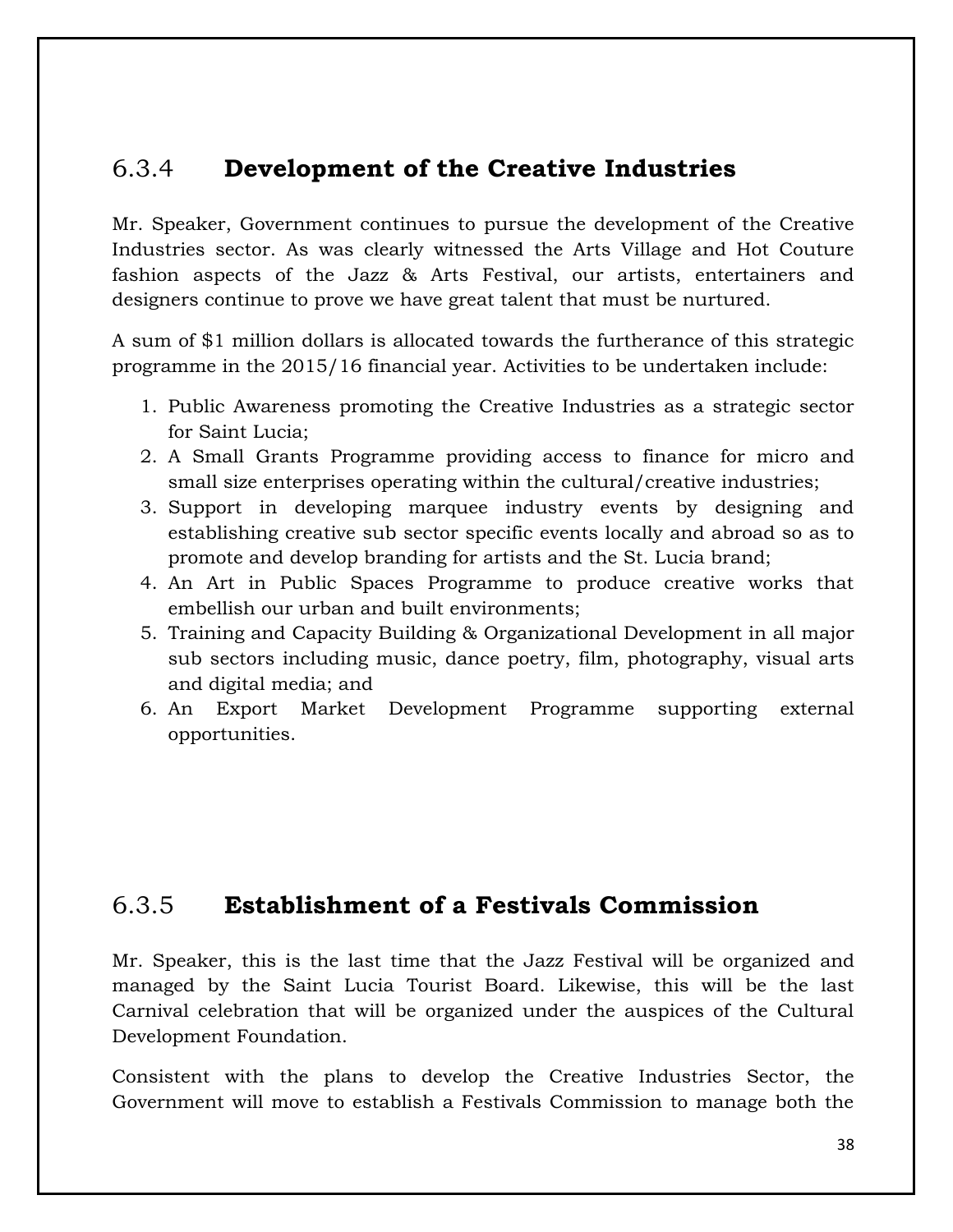Jazz Festival and Carnival. Obviously, this will mean a reallocation of Resources away from the Tourist Board and the Cultural Development Foundation.

The Government will establish a company, the Festivals Commission Incorporated to plan, organize and manage both events. To facilitate the transition, I have allocated \$200,000.00 to meet the initial costs.

### 6.4 **INVESTING IN INFRASTRUCTURE DEVELOPMENT**

Mr. Speaker, in this Government's cycle, infrastructural development is at the centre of the Government's efforts.

Investments in modern infrastructure lay the foundation for economic development and growth. Infrastructure development impacts growth directly through job creation during the construction stage.

Furthermore, good roads networks, bridges, air and seaports, communication and electricity systems improve logistics and connectivity within the economy and enable more efficient and effective business operations and export promotion. This also enhances the investment climate, thus attracting further investment and job opportunities in the domestic economy.

### 6.4.1 **Road Infrastructure**

#### 6.4.1.1 **Castries Gros Islet Highway (Choc to Gros Islet Upgrade)**

Mr. Speaker, the Choc Bay to Gros Islet section of the Castries Gros Islet Highway is a major national initiative being undertaken by this Government.

This second phase is co-financed through loans facilitated by the Kuwait Fund for Arab Economic Development (KFAED) and the OPEC Fund for International Development (OFID) and is expected to commence mid-2015 and conclude by mid-2018. These institutions will provide the resources at interest rates that are far more favourable than what the Government can attract on the market.

The project seeks to upgrade 6.9 kilometres of road from the Choc Roundabout to the Dauphin Street Junction at Gros Islet and improve also approximately 20 kilometres of secondary roads.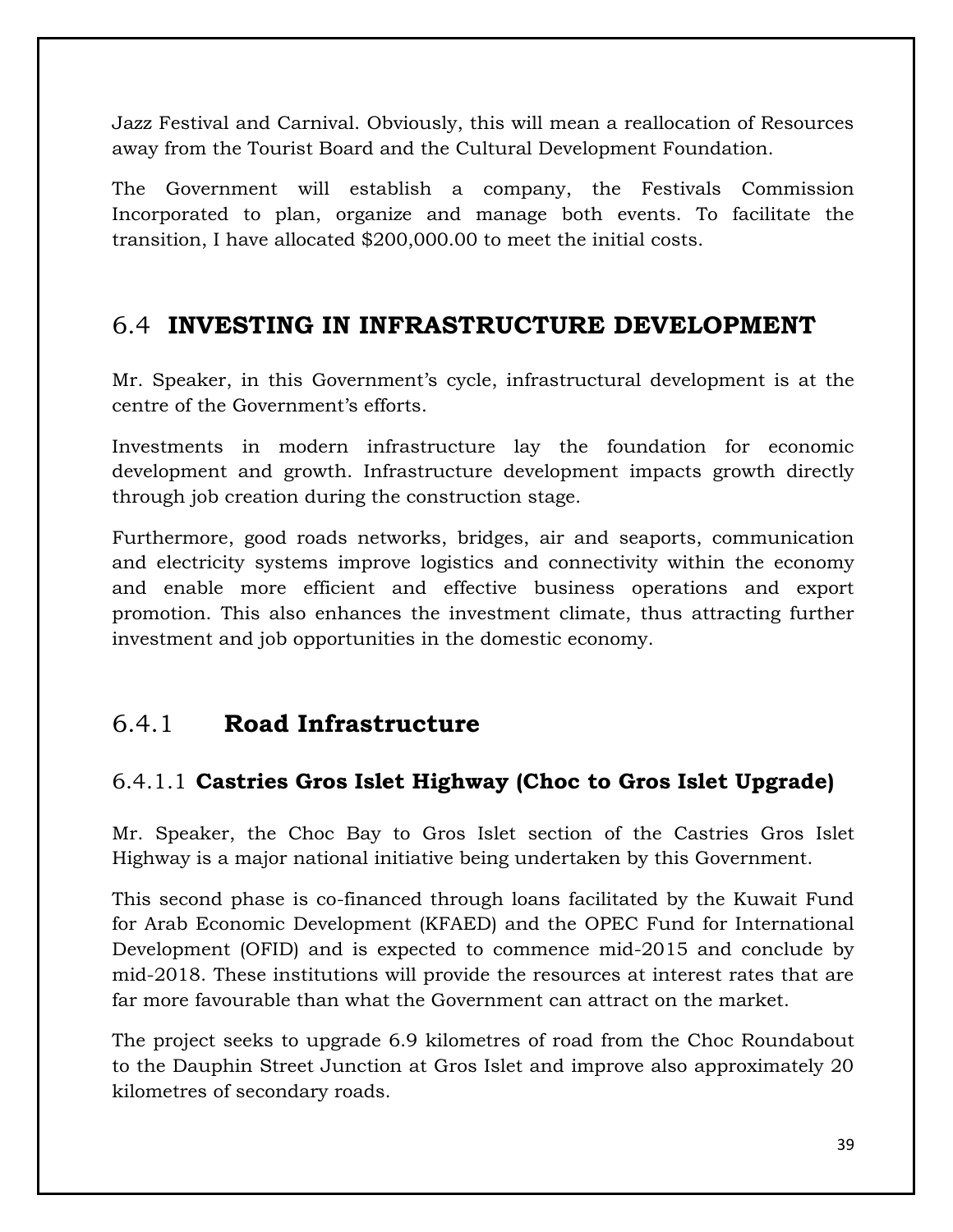The project will include the following main components:

(1)Widening of the existing two lane road to a four lane dual carriageway from Choc to the Gros Islet Junction;

(2)Upgrading of seven (7) junctions (Marisule, Glace Motors, Bois d'Orange, Mongiraud, Rodney Bay, Bonne Terre and Gros Islet);

(3)Construction of pedestrian walkways with safety bars and foot paths;

(4)Construction of nine (9) pedestrian footbridges at Marisule, Glace Motors, East Winds, Bois D' Orange, Monchy, Rodney Bay, Bonne Terre, Gros Islet and Wyndham for enhanced pedestrian safety and reduction of vehicularpedestrian conflicts; and

(5)Upgrading of drainage infrastructure and ancillary structures.

To provide relief to commuters during these major infrastructural activities, a number of secondary roads will be rehabilitated. These include:

- (1) The Old Military Rd from Bonne Terre to La Feuillet;
- (2) The La Retraite Rd from Rodney Bay to La Feuillet;
- (3) The Monchy Rd from Mongiraud to Caye Manger;
- (4) The Vieux Sucreic-Norbert Rd from Careffe to Corinthe;
- (5) The Corinthe Estate Rd from Bois D'Orange to Corinthe.

Under the project, extensive public education will be conducted to ensure that commuters and the general public are made aware of the project activities and the alternate routes that can be accessed to traverse between the city and Gros Islet.

An allocation of \$7.0 million is budgeted for this financial year, with a total project cost estimated at \$150.6 million. Most of this year's expenditure will go towards the rehabilitation of the secondary roads to which I just referred.

#### 6.4.1.2 **North–South link Road**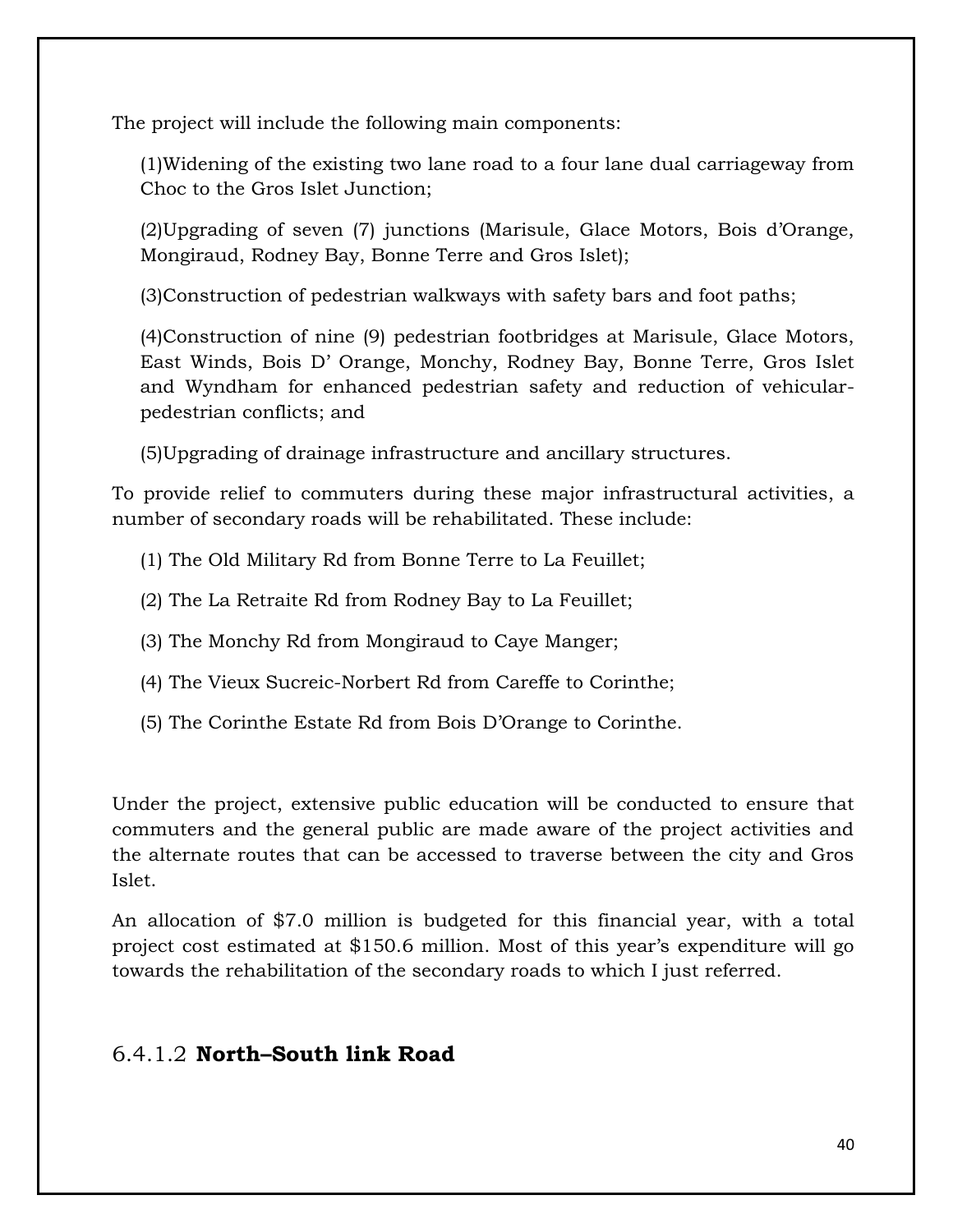Mr. Speaker, STANTEC Consult out of Canada continues on the feasibility study of the proposed new north-south link. This project which is part funded by the CDB is an important and necessary step in our island's future development. So far, the consultant has submitted its first report. The final report on the study is expected by September 2015.

#### 6.4.1.3 **Feeder and Agricultural Roads Phase II**

On a previous occasion, I announced that the Government plans to commence Phase II of the Feeder and Agricultural Roads Project. This project is geared at improving or strengthening approximately 38 km of primarily rural roads.

Mr. Speaker, during this fiscal year we will be undertaking the necessary technical-economic feasibility study, detailed engineering design and environmental impact assessment for this project. Grant funding was received from the Kuwait Fund for Arab Economic Development (KFAED) in the amount of \$2.4 million to undertake these consultancy services.

The construction phase is expected to commence in 2016. I am now able to give Honourable Members an indication of the roads that are targeted for rehabilitation.

These roads include:

- (1) Cacoa Savanne 2.35 km
- (2) Grace Woodlands Vielle Litre 0.75 km
- (3) Main Belmont Road 1.65 km
- (4) Patience-Lombard-Mont Eole 3.33 km
- (5) Bazille Road 5.00 km
- (6) Mardi Gras 1.20 km
- (7) Fond Desir 1.1 km
- (8) Piat Roads 1.10 km
- (9) Miné Pelouze Extension 1.94 km
- (10) Morne Bois D'Inde 2.28 km
- (11) Praslin Miné 2.13 km
- (12) Vigé Cacoa 5.73 km (agricultural)
- (13) Viancelle Mouclay 0.54 km
- (14) Viancelle La Source 1.47 km
- (15) Bois Grand Fond 0.89 km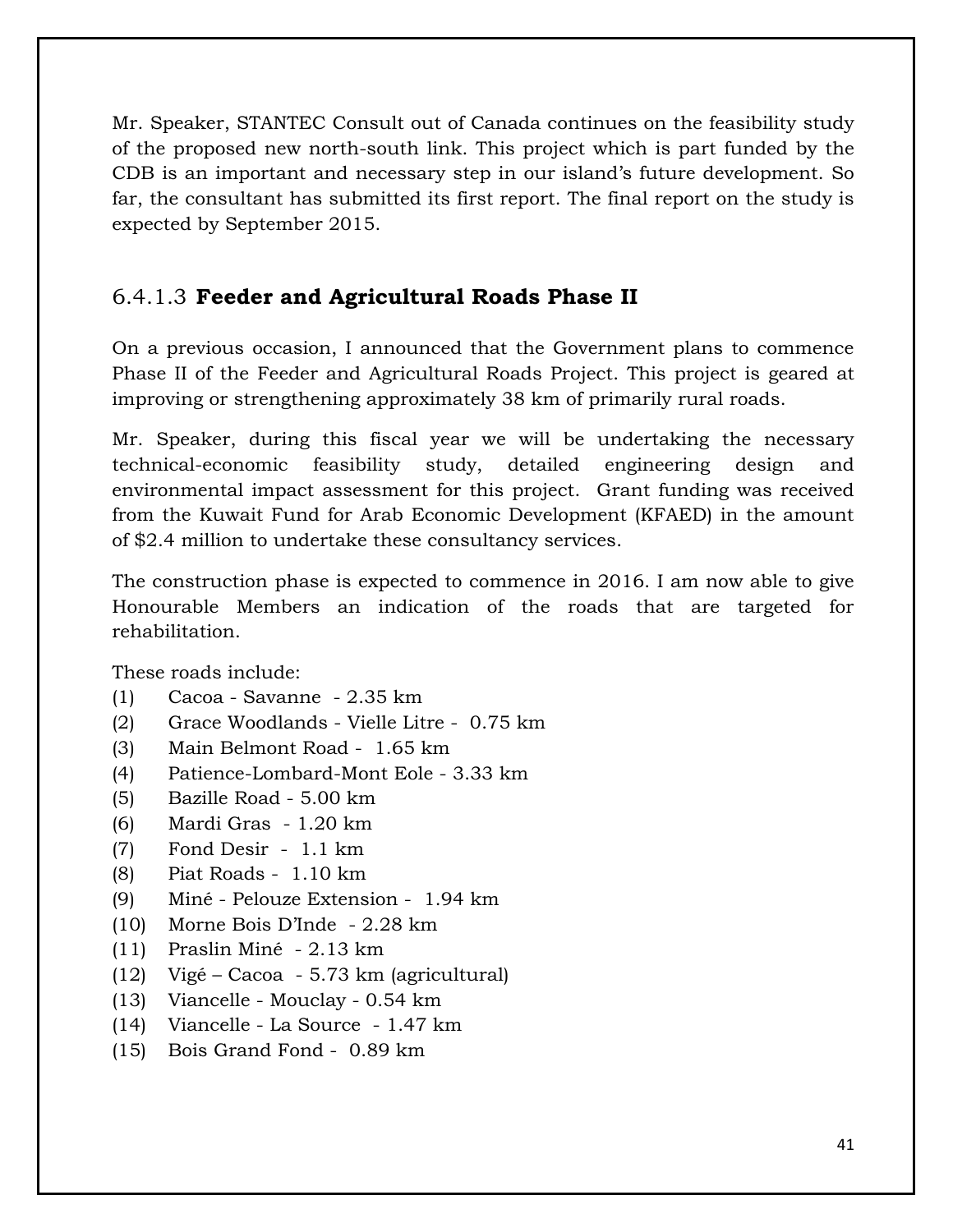#### 6.4.1.4 **The Southern Roads Rehabilitation Project**

Mr. Speaker, under the South Roads Rehabilitation Project, approximately 11 kilometres within the Secondary Road Network will be rehabilitated.

These initiatives will involve complete rehabilitation of the Laborie Village Main Road and the Banse-La Haut Road.

This project will be financed by a DFC agreement and will cost \$29.0 million.

The scope of the works includes earthworks, location widening, realignment and strengthening of pavement structures, construction of hard shoulders, installation of drainage facilities, construction of and repairs to retaining structures, construction of and repairs to bridges, installation of road furniture and marking, and relocation of utilities where necessary and construction of laybys and bus stops.

#### 6.4.1.5 **Asou Kannal Bridge**

Mr. Speaker, the Asou Kannal-White Rock Bridge has been a long standing issue for residents since the original structure got destroyed during Tomas. I am happy to report that a contractor has been engaged to undertake the Reconstruction of the Asou Kannal Bridge at a cost of nearly \$700,000.

#### 6.4.1.6 **New Design-Finance-Construct Roads**

Mr. Speaker, at the close of the financial year 2014/15, the Government has paid to contractors engaged in Design Finance Construct (DFC) Projects some \$15.0 million. This means that we have space to utilise this amount without increasing our existing debt stock.

The Government has therefore decided to utilise this fiscal space to finance the construction or rehabilitation of the following roads under its DFC Programme in 2015/2016:

- 1. Caico Millet, in Anse la Raye/Canaries 1.3km;
- 2. Vigé Cacoa Rd, 4.7km;
- 3. Ciceron Main Road;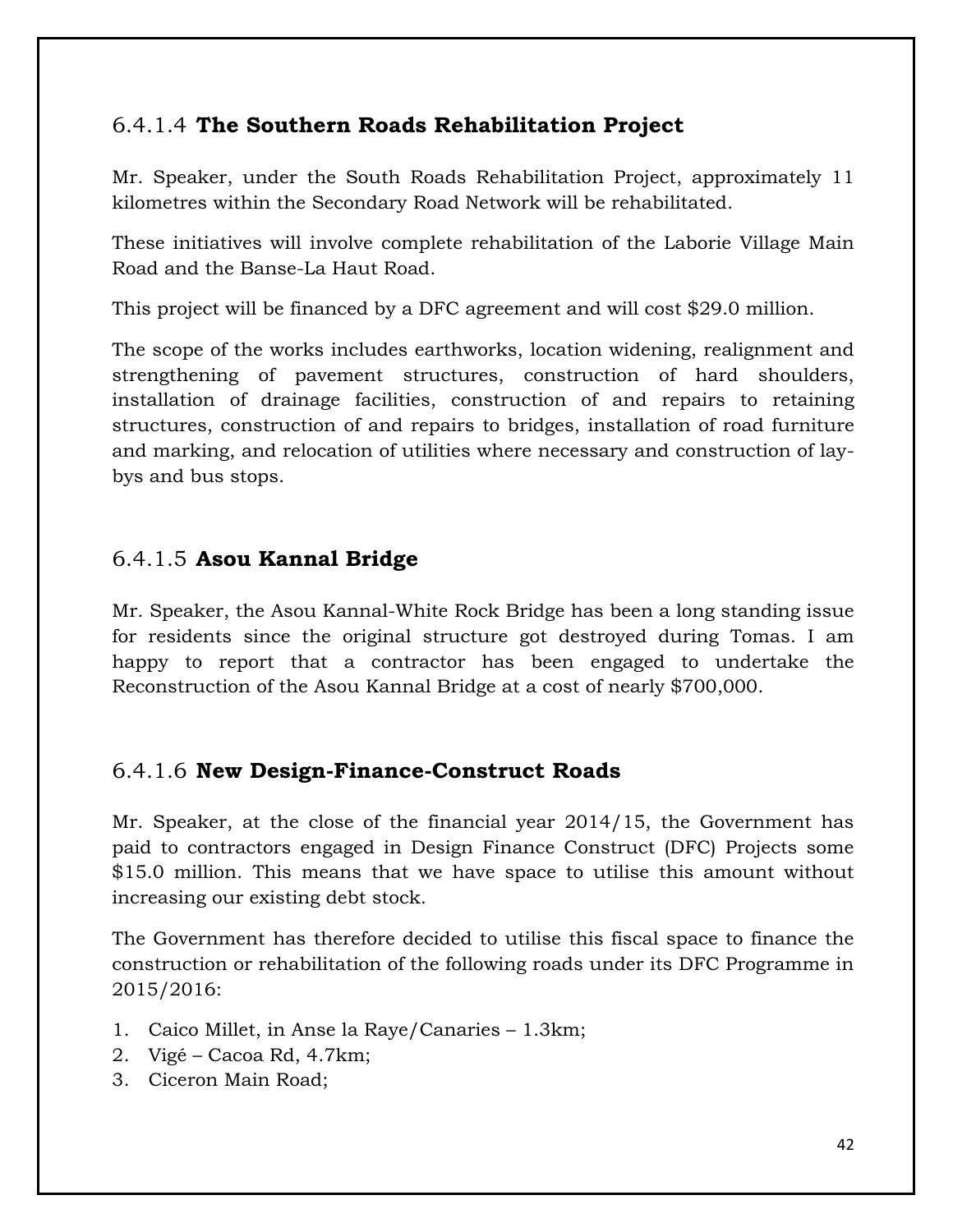- 4. Castries-Vieux Fort Highway from the Hewanorra Airport Access Rd to Sandy Beach, 1.2km of roadway;
- 5. The most critical sections of the Millennium Highway which require rehabilitation;
- 6. Ti La Ressource Road in Dennery North 0.7km;
- 7. Savanne en Haut near La Guerre, Babonneau 0.7km; and
- 8. Parke Estate/Saltibus Road.

### 6.4.2 **Disaster Vulnerability Reduction Project**

Mr. Speaker, the Disaster Vulnerability and Reduction Project, DVRP, is the largest single project that this country has ever undertaken with the World Bank. The DVRP is estimated to cost US\$68 million or about EC\$184 million.

This project is a five-year initiative, which will be implemented by at least seven agencies across the public sector including the Ministry of Infrastructure, Ministry of Education, Ministry of Health, Ministry of Sustainable Development, NEMO and the Saint Lucia Development Bank, among others.

Honourable members will recall that the DVRP is designed to reduce disaster vulnerability and increase our resilience in the long term. The project consists of five main components:

- 1. Risk Reduction and Adaptation Measure US\$ 49 million
- 2. Technical Assistance for Improved Assessment and Application of Disaster and Climate Risk Information in Decision-Making – US\$ 10 million
- 3. Climate Adaptation Financing Facility (CAFF) US\$ 5 million
- 4. Contingent Emergency Response US\$1 million; and
- 5. Project Management and Implementation Support US\$3 million.

Let me now provide details of some of these components.

### 6.4.2.1 **Climate Adaptation Financing Facility**

The Climate Adaptation Financing Facility (CAFF) is designed to establish a pilot financing mechanism through the Saint Lucia Development Bank (SLDB). Under this programme, loans will be made available to eligible households and the private sector to finance climate adaptation investments to build resilience. This component of the project is expected to result in a reduction of risks associated with catastrophic hydrological and meteorological shocks. Among the areas that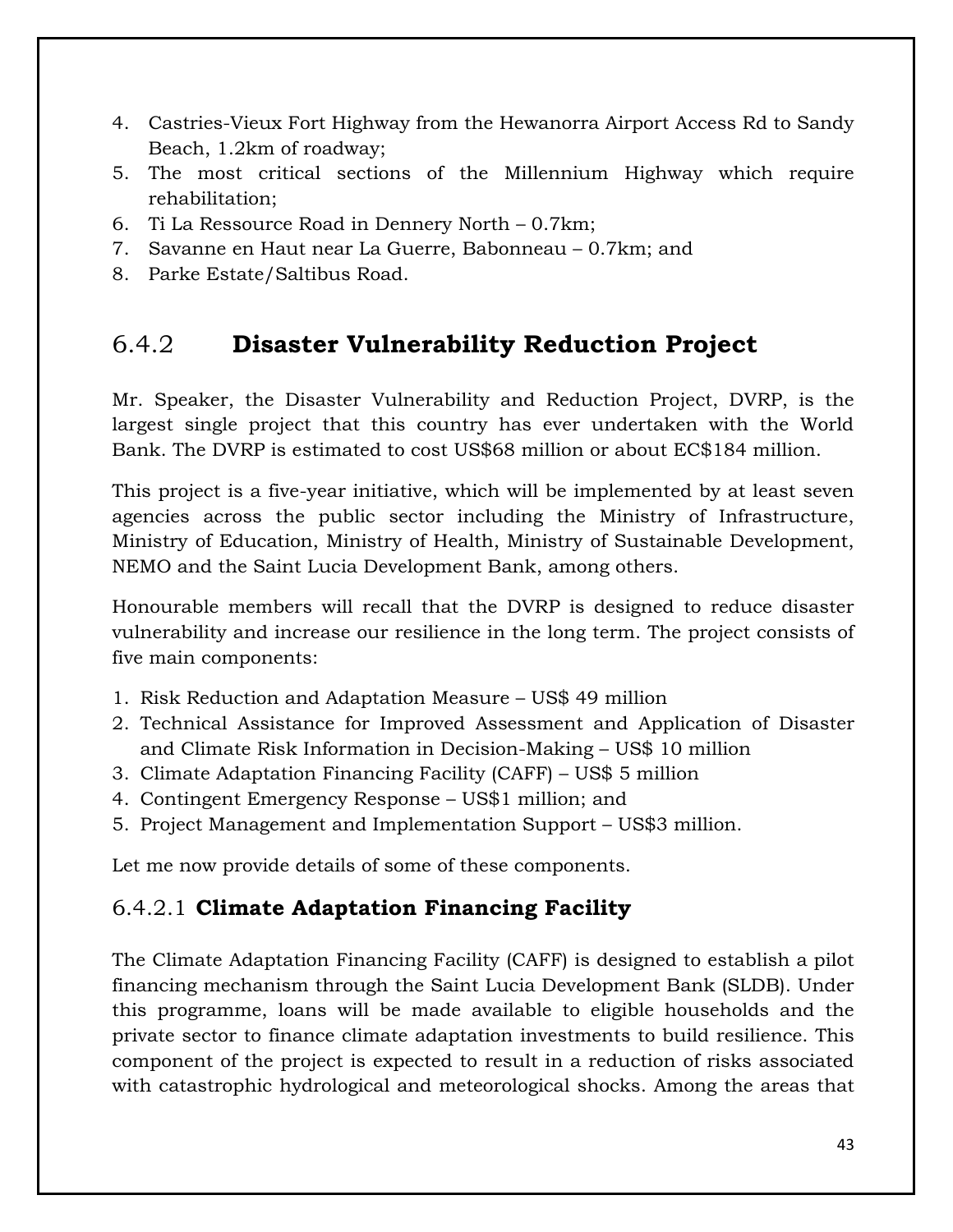we expect will receive favourable consideration for support under the CAFF are building retrofits for rainwater harvesting and more prudent management of water, and installation of roof-top solar photovoltaic systems on residential and commercial buildings.

#### 6.4.2.2 **Risk Reduction & Adaptation**

Mr. Speaker under the first component, Risk Reduction and Adaptation Measure, a number of sub projects are ongoing.

These activities are being executed through the Ministry of Infrastructure, Port Services and Transport in collaboration and consultation with the beneficiary agencies, which include the Ministry of Health, Ministry of Education and Ministry of Social Transformation.

A number of schools and community facilities will be rehabilitated, including the Choiseul Secondary School, Dennery Infant School, the Victor Archer Building at the Sir Arthur Lewis Community College, the Marcus Garvey Hall, Choiseul Community Centre, Dennery Polyclinic and Soufriere Hospital.

Ongoing works on the Cannelles and Volet crossings will continue into this fiscal year.

In the coming months, work will commence on a number of slope stabilisation initiatives, including works associated with Marchand River Bank stabilisation and other drainage works in flood prone areas. The design review of the Choc Bridge will be conducted during this fiscal year.

The Government also hopes to initiate the design of the Piaye Bridge and the Anse La Raye/Venus crossing within the next 10 months.

## 6.4.3 **Hurricane Tomas Rehabilitation and Reconstruction Project**

Mr. Speaker, the Hurricane Tomas Rehabilitation and Reconstruction Project was started following Hurricane Tomas to facilitate the rehabilitation of major roads damaged by the Hurricane. Financed by the Caribbean Development Bank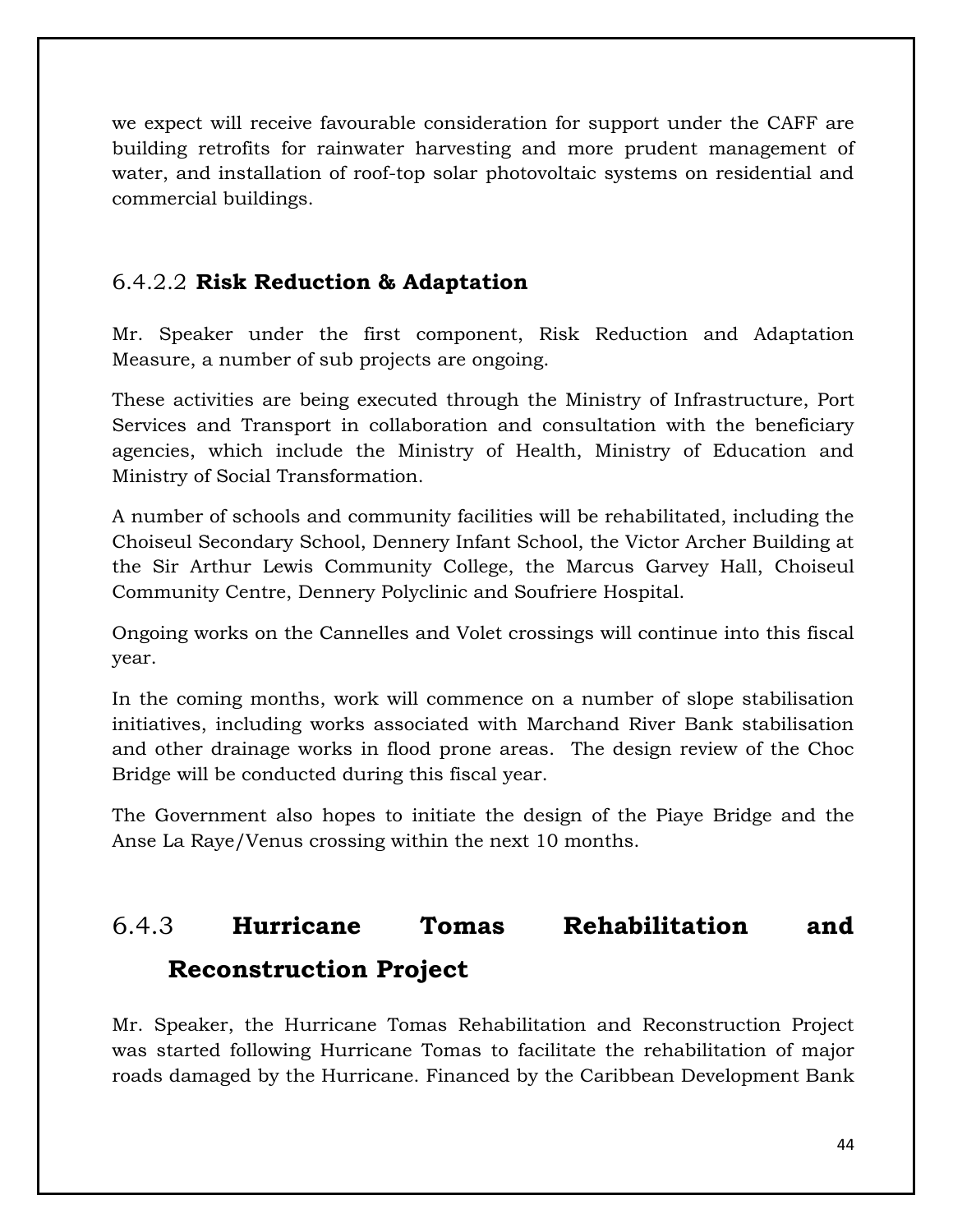and the Government of Saint Lucia, activity under the project will continue during this financial year and will include:

- 1. Sulphur Springs Road Rehabilitation Project Slope stabilisation and road rehabilitation works are expected to be substantially complete by end of this month;
- 2. Marc-Bexon River Bank Stabilisation works are expected to begin during the second quarter and conclude by December 2016;
- 3. Guesneau Road works are expected to start by July 2015;
- 4. Entrepot River & Mountain Springs Ravine work is expected to commence June 2015 and conclude by January 2016;
- 5. East Castries Drainage Management Study The study is expected to commence June 2015 and end by January 2016;
- 6. Thomazo & Canaries Bridge reconstruction these are scheduled to commence during the course of the financial year;

To facilitate execution of the project, an allocation of \$12.7 million is budgeted for this Financial Year.

### 6.4.4 **Ports Development**

Mr. Speaker, I wish to focus my attention to a key state entity which is poised to play a critical role in underpinning this Government's vision for Saint Lucia. The Saint Lucia Air and Seaport Authority (SLASPA) has commenced a transformation that seeks to establish the way forward for the redevelopment of the Hewanorra International Airport (HIA). In addition, SLASPA is examining initiatives geared at facilitating the forecasted long-term growth in Tourism (Stay-Over and Cruise) as well as enhancing the ease of doing business in Saint Lucia.

#### 6.4.4.1 **Hewanorra International Airport Redevelopment**

Mr. Speaker, as articulated in the past, this Government has opted to pursue the redevelopment of the island's international airport through a Public Private Partnership (PPP). The redevelopment is aimed at positioning the airport to meet future passenger and aircraft landings growth. In addition, this framework will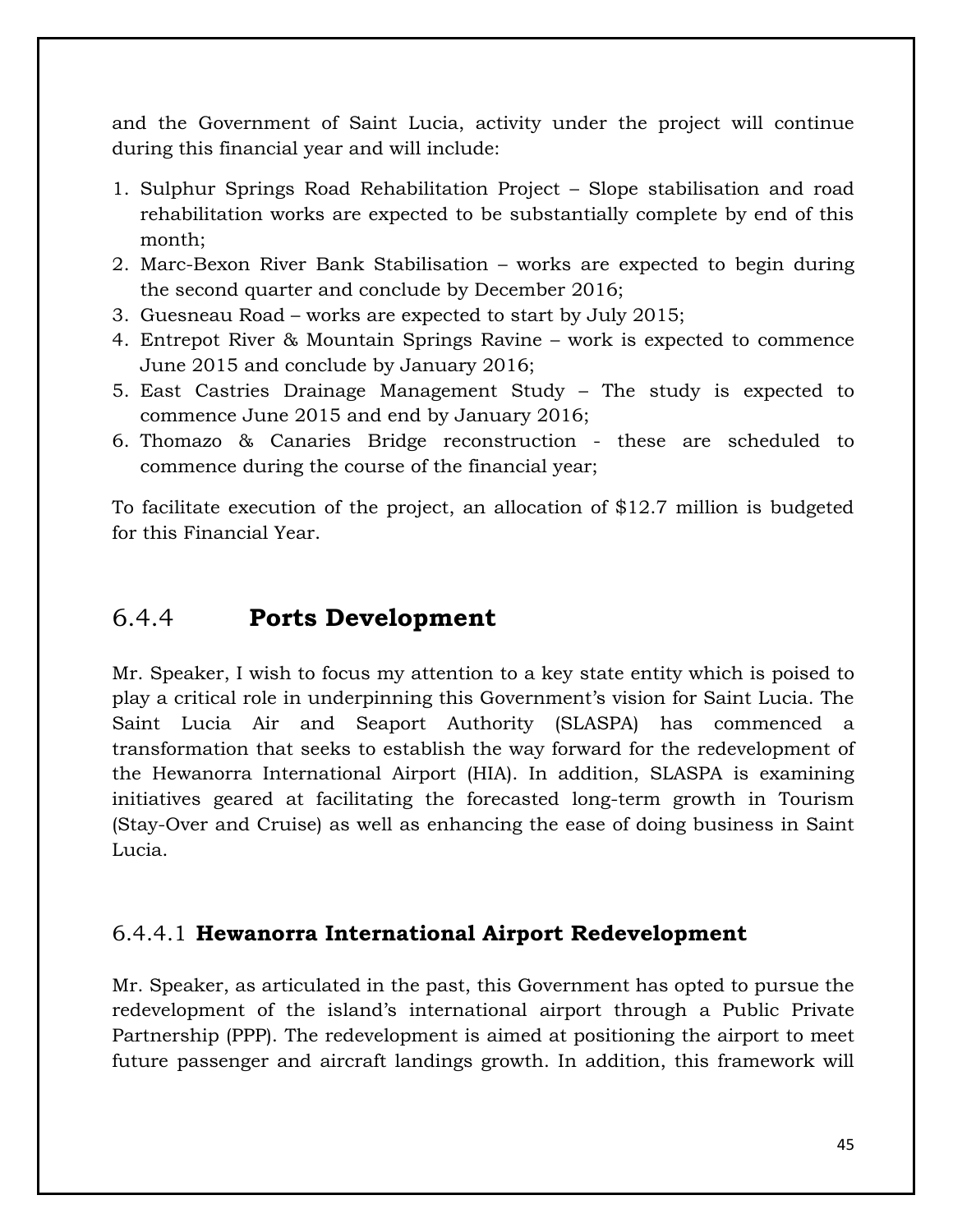allow for automatic improvements in service quality standards, operational efficiencies and ensure adherence to international best practices.

Mr. Speaker through a PPP, SLASPA and the Government of Saint Lucia will seek to leverage private sector investment and expertise. This will be achieved within the framework of a concession agreement, which legally binds the private concessionaire to financing, constructing, operating and maintaining the airport for a specified period.

As with any concession agreement, SLASPA will be remunerated through a revenue sharing arrangement realizing a percentage of the gross revenue, and the Government with Corporate Taxes over the life of the concession.

Mr. Speaker, the aforementioned arrangement ensures that the total financing requirement of this project does not equate to a contingent liability to the State. In addition, this mechanism transfers the financing, construction and maintenance risks to the private partner rather than the State or SLASPA.

With the assistance of the International Financial Corporation (IFC) tremendous progress has being made in finalising this transaction.

A thirty (30) year airport master plan was developed, along with a detailed due diligence report and transaction report, which formed the basis of the decision on the way ahead.

The IFC has advised that the bidding process will commence this month and should conclude with the award of a contract by October 2015. In line with the master plan, SLASPA will commence, as early as June 2015, a programme of initiatives that would signal the start of the redevelopment of the airport, but equally seeks to address capacity concerns and safety considerations.

This includes the realignment and extension of the runway turning bay, which is estimated at EC\$10 million, the construction of a new technical tower at an estimated cost of EC\$9 million, along with the development of an additional parking apron, which is estimated to cost EC\$9.5 million.

### 6.4.5 **Health Infrastructure**

Mr Speaker, I now move to Health Infrastructure.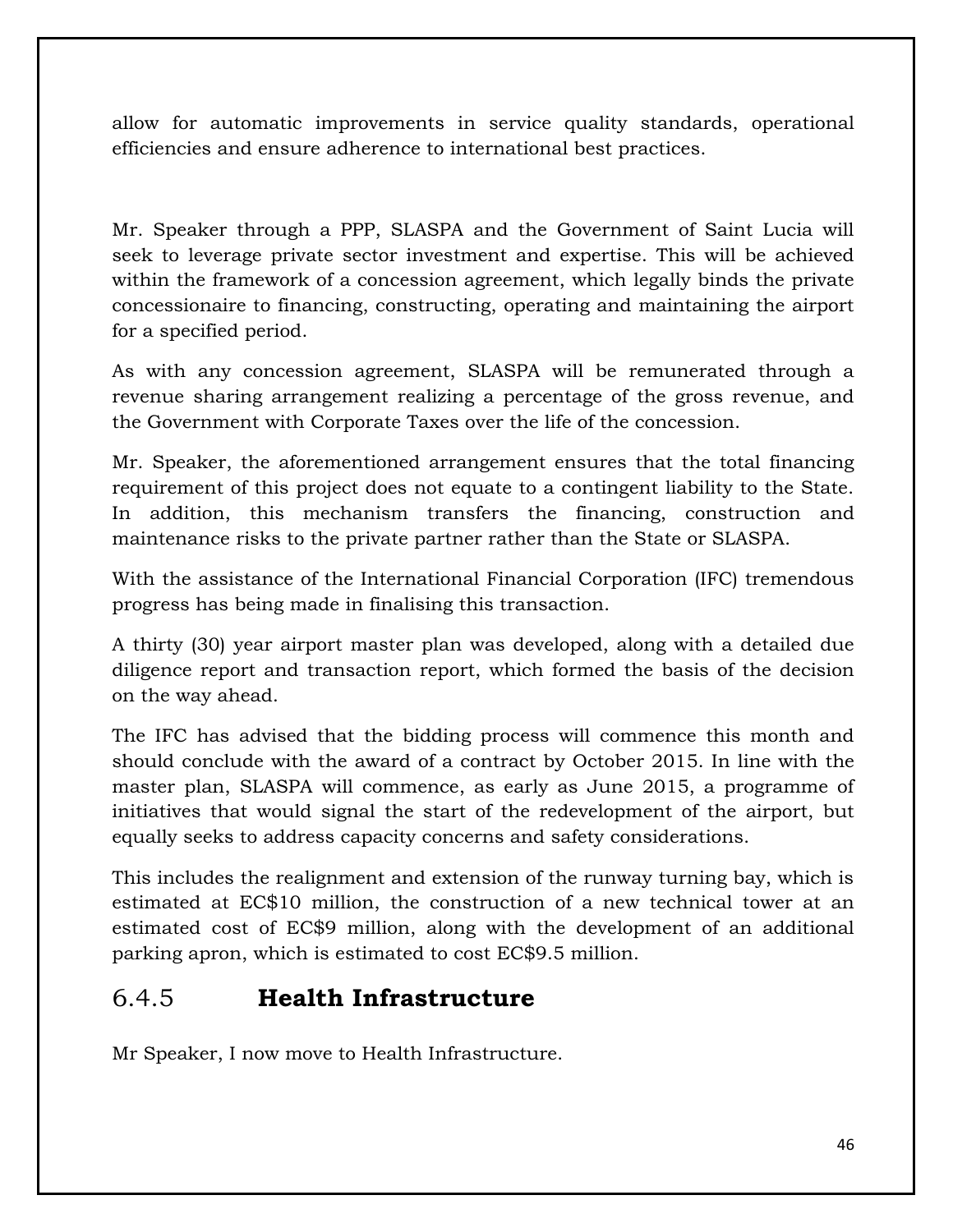#### 6.4.5.1 **Improvements to Health Infrastructure**

Mr. Speaker, to provide a safe working environment for clients and staff in the delivery of primary health care services, the Ministry of Health undertook the rehabilitation of several health facilities. These consisted of minor repairs, major repairs or construction of new facilities, rehabilitation works to the Accident and Emergency Department of Victoria Hospital, Administration and Medical area of Soufriere Hospital, completion and re-opening of the Dennery Hospital, and construction of the La Guerre Health Centre.

In this new budget cycle, provisions have been made to refurbish the Soufriere Hospital, undertake remedial works at select Health Centres and the installation of generators at health centres. Commencement of works at the Soufriere Hospital will be subject to the findings of the World Bank's Vulnerability and Structural Assessment study.

#### 6.4.5.2 **New National Hospital Commissioning**

Mr. Speaker, allow me to give Honourable members an update on the status of the commissioning of the Owen King-EU National Hospital.

The Ministry of Health and Victoria Hospital are now in earnest preparation to transition to a modern, unified and efficient health facility. The commissioning exercise involves the preparation of plans and activities to:

(1) merge the administration of Victoria Hospital, Turning Point Rehabilitation Centre and National Mental Wellness Centre;

(2) transfer staff and services to the New National Hospital;

(3) decommission the Victoria Hospital plant and transform it into a new Castries Polyclinic;

(4) devise and implement a communication plan; and

(5)introduce administrative changes and adjustments in accordance with an agreed Change Management Plan.

#### 6.4.5.3 **St. Jude Hospital Reconstruction**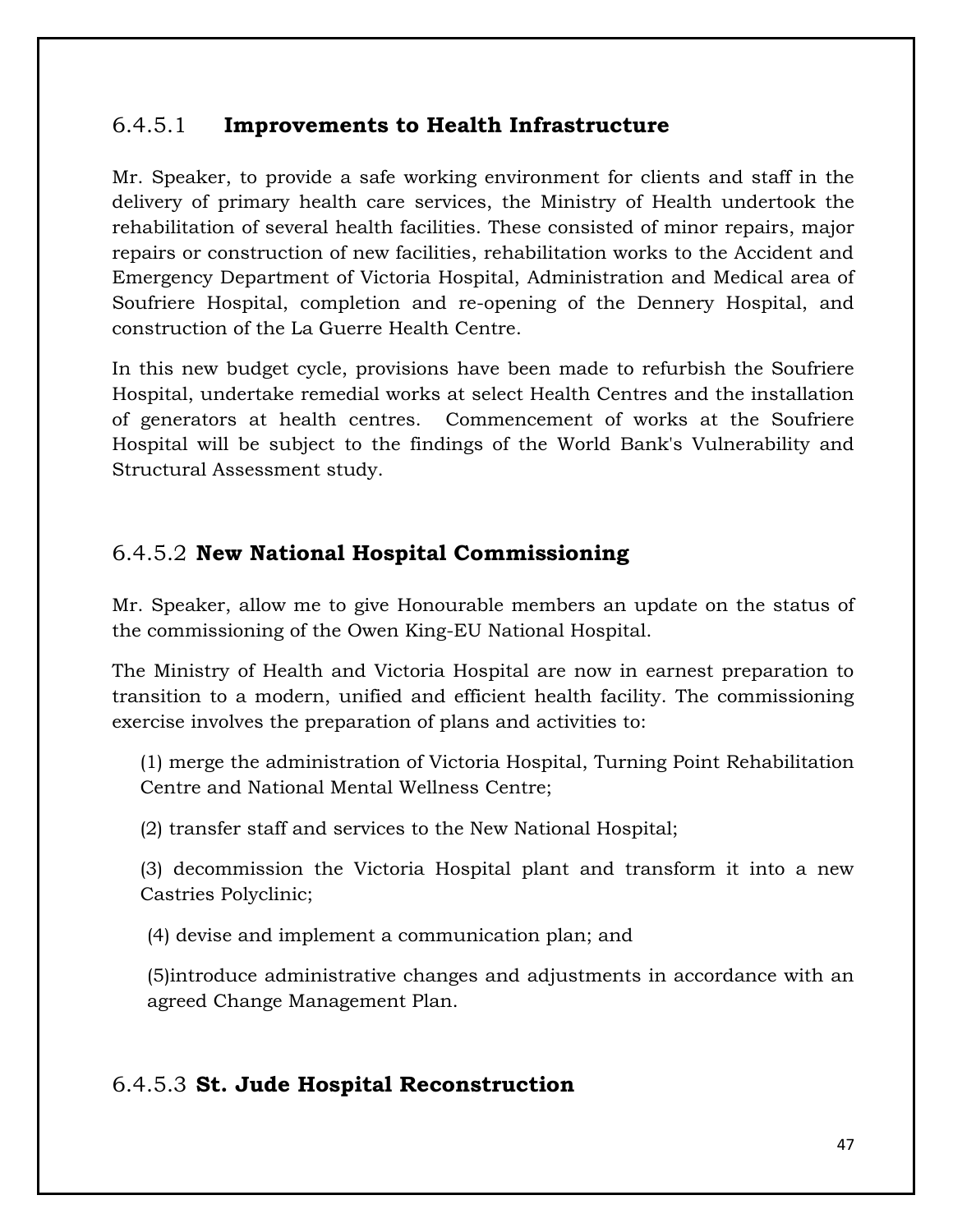Mr. Speaker, a tremendous amount of work has been undertaken at the St Jude Hospital. Last year, approximately \$13.18 million was spent on infrastructural works and this year a further \$49.13 million will be expended. It is anticipated that the new hospital will be commissioned this financial year. However, other works will continue on the morgue and other ancillary buildings and will be completed in the following financial year.

Once the hospital is commissioned, rehabilitation work will commence at the George Odlum Stadium.

### 6.4.6 **Water Infrastructure**

#### 6.4.6.1 **Sustainable Access to Safe Drinking Water**

Mr. Speaker, under the Sustainable Access to Safe Drinking Water Project, a new water intake system and raw water treatment plant will be constructed in Desruisseaux. In Micoud, efforts to improve the capacity for water storage and the distribution infrastructure continue.

Construction activity in Desruisseaux and Micoud should commence by June.

The Vieux Fort and Dennery Water Supply Redevelopment Projects are well on their way to successful execution with loan financing from the Caribbean Development Bank and grant financing from the Mexican Government.

The expected outcome of these projects is the provision of efficient, safe, and sustainable supply of potable water to the residents and businesses in the communities of Vieux Fort and Dennery North.

#### 6.4.6.2 **Vieux Fort Water Sector Redevelopment Project**

Mr. Speaker the water supply system which serves Vieux Fort, Laborie and environs comprises water abstracted from the Grace and Beauséjour intakes on the Grande Rivière de Vieux Fort River. The communities served consist of approximately 4,300 households. The water supply has been unreliable in both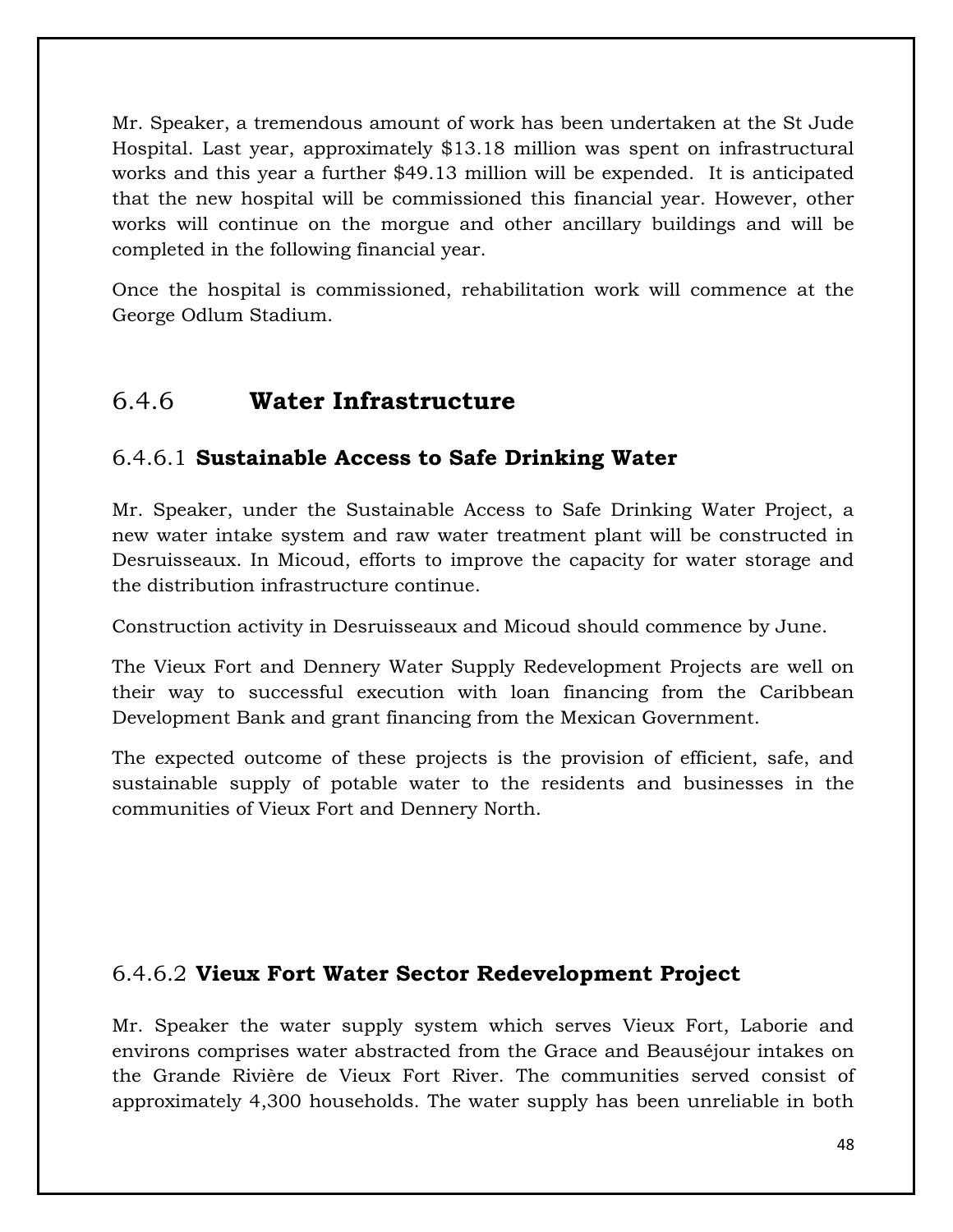the dry and rainy season due to the vulnerability of the systems to rainfall variability. Moreover, during periods of intense rainfall the turbidity level of the raw water rises significantly above acceptable levels.

The Vieux Fort Project will comprise the installation of new water production, transmission, and storage facilities, as well as non-revenue water reduction measures for the Vieux Fort Water Supply System.

Other project components include technical assistance to enhance the operational efficiency of WASCO through the preparation of an energy efficiency improvement plan; preparation of a Watershed Management Plan and assistance to improve the capacity of the Water Resource Management Agency to monitor the Vieux Fort River watershed. The total allocation for this financial year is \$6.37 million.

#### 6.4.6.3 **Dennery Water Sector Redevelopment Project**

Mr. Speaker, the Dennery Project is also expected to alleviate the longstanding woes of the residents of Dennery North. No longer will residents have to fetch water in buckets from water trucks.

The project will be undertaken over a period of 18 to 24 months. The main infrastructure components include:

(1)Water intake construction and raw water transmission;

(2)Water treatment plant construction and start up;

(3)Installation of pumping facilities; and

(4)Network distribution upgrades.

The total allocation for this financial year is \$7 million.

### 6.4.7 **Renewable Energy**

#### 6.4.7.1 **A Quiet but Dramatic Energy Revolution**

Mr. Speaker there is a quiet but profound change taking place in the energy sector in our country. When our Government assumed office in 2011 we made a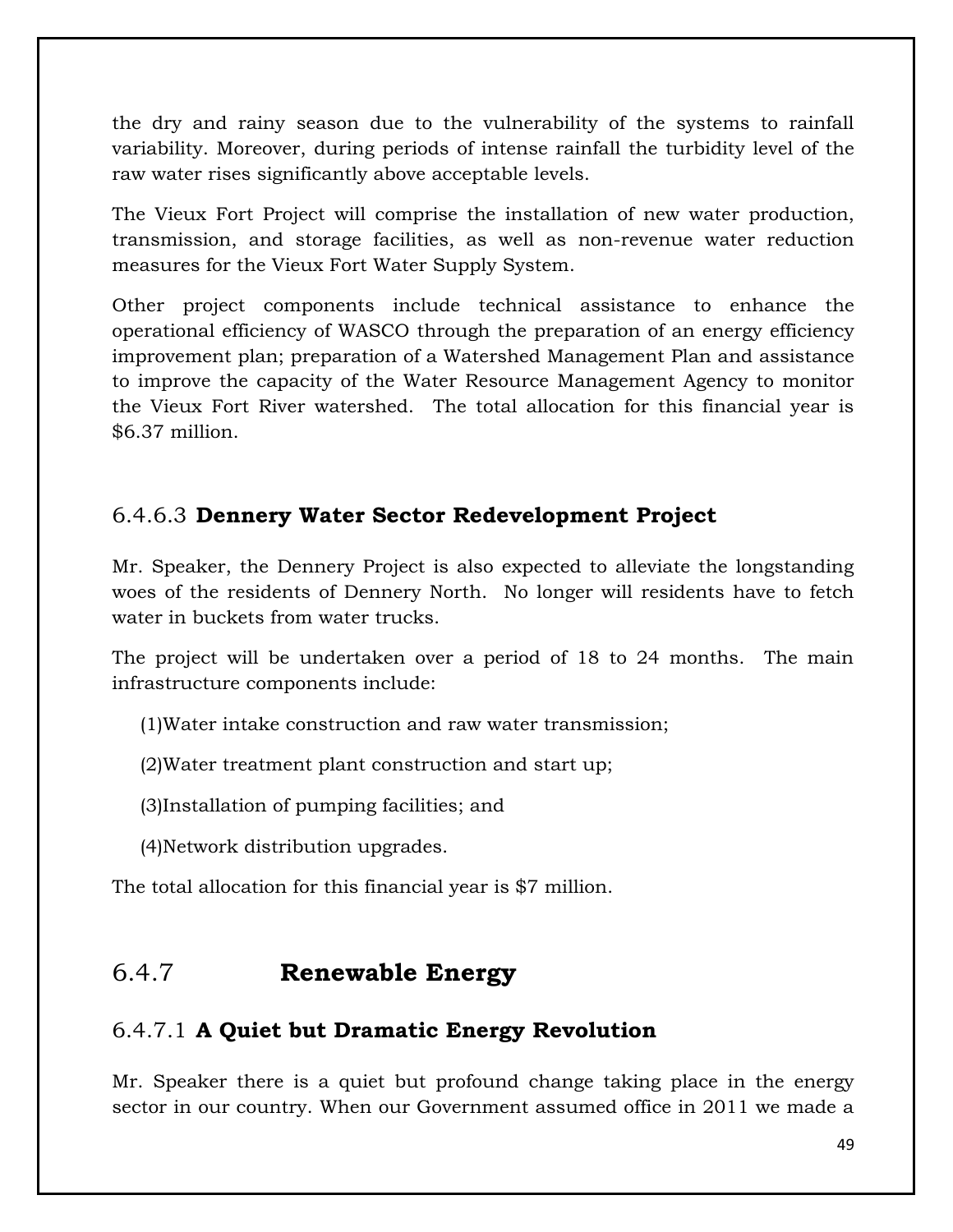promise to diversify the electricity sector to the point where we would move the contribution of renewable energy to this sector from zero percent to twenty percent in 2020.

Our actions in this sector over the past three years have been deliberate, strategic and focused. We have made changes at the institutional level, at the legislative and regulatory level, and now we are poised to make even more impressive gains at the infrastructure level. However, please allow me to put our energy programme in perspective.

#### 6.4.7.2 **Legislative and Regulatory Reform**

The Electricity Supply Act, which governs the electricity sector in our country, gives LUCELEC an 80-year monopoly on the generation, transmission, distribution and sale of electricity. This monopoly is set to end in June 2045. So, to introduce renewable energy into our electricity matrix we have to amend this Act. This is currently being done, via a consultancy that is being financed under the World Bank-funded ECERA project. When this work is completed by September of this year, we will have a new draft Electricity Supply Services Bill that will replace the Electricity Supply Act, and a suite of draft regulations that will govern everything from licenses to wiring to tariffs to interconnection to customer service standards.

We are also changing the regulatory regime for the electricity sector. We believe it is not fair for LUCELEC to determine not only the price it charges for electricity but also the price at which it will purchase electricity from independent producers, both at the household and utility levels. Therefore, we have developed a new bill to create a National Utilities Regulatory Commission (NURC), which will regulate both the water and electricity sectors and be responsible for ensuring the smooth, transparent and fair operation of the various operators in these sectors.

#### 6.4.7.3 **New Renewable Generation**

At the infrastructure level, we have been working diligently to attract quality independent power producers to generate electricity from renewable sources. I am pleased to announce that we are starting to see the fruits of that labour. Last month, we welcomed the commissioning of a test tower in the Dennery area to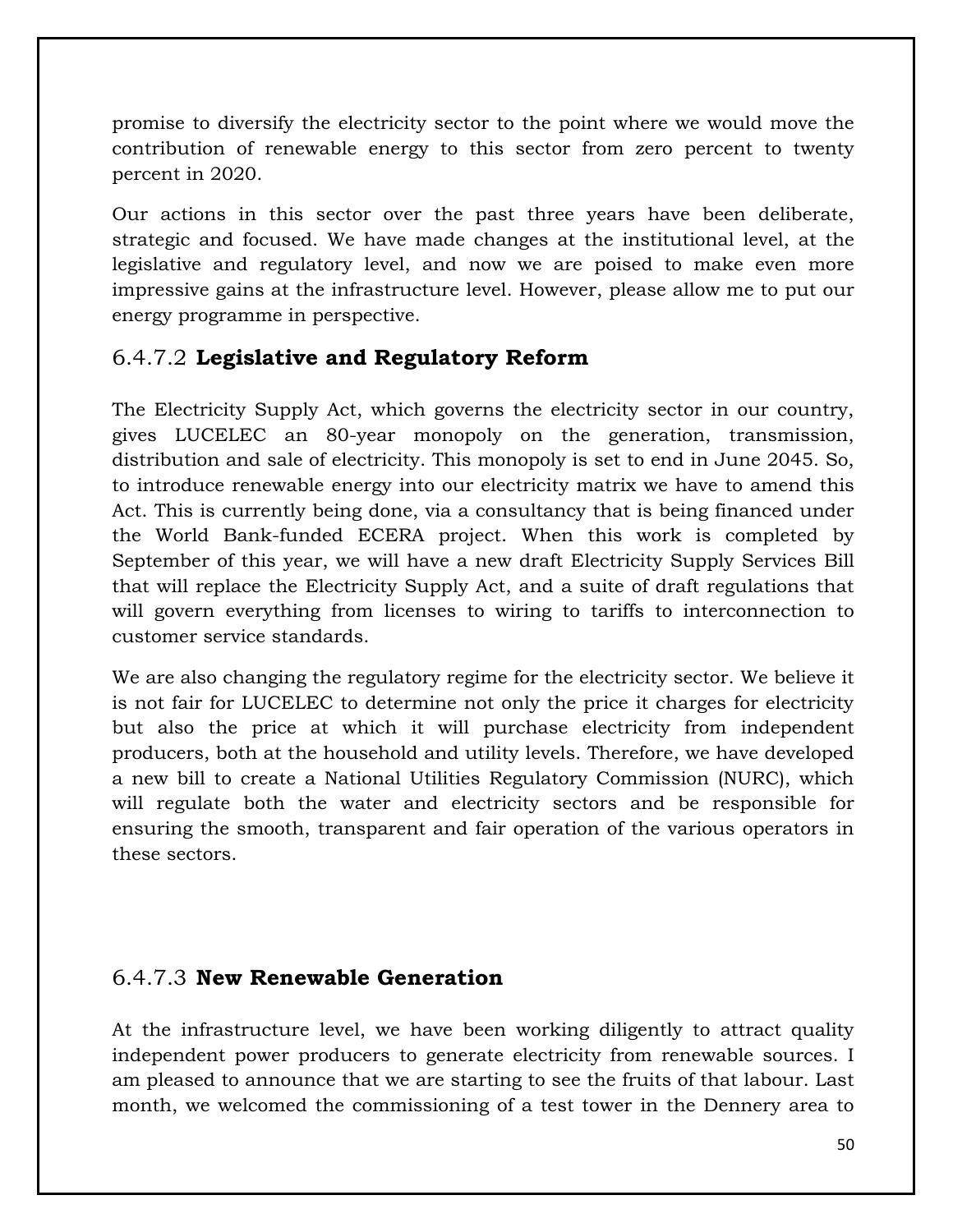collect wind data that will inform the establishment of a 12 MW wind farm. When this wind farm is commissioned, it will immediately fulfil our Government's promise to increase the generation of renewable energy to 20%, except in this case we will be achieving that goal over three years early.

With the generous support of the World Bank, the Global Environment Facility, SIDS DOCK and the Government of New Zealand, we have commenced technical studies and community consultations that are a precursor to the development of our geothermal potential in Soufriere. The Clinton Climate Initiative has provided invaluable transactional support to our government in advancing negotiations with the preferred geothermal developer and between the developer and LUCELEC to finalise a geothermal development agreement and a power purchase agreement. Over the next twelve months we will see an intensification of the geotechnical explorations and the community meetings and hopefully, a transitioning to the next phase, which will be the actual drilling of new exploratory wells.

We are aware of the sensitivity of this activity. The Soufriere area is very important for our tourism product and we will not allow any activity to take place there that will compromise our tourism product. We are also cognizant of the environmental sensitivity of the area and specifically, its unique nature as a UNESCO World Heritage Site.

We also know that some have fears, largely unfounded, of a link between geothermal exploration and earthquakes. For these reasons we are moving carefully, undertaking all of the necessary tests, collecting all of the required environmental data and doing everything within our power to ensure that this facility, when it is built, will be constructed to the highest standards and will safeguard human lives, property and our World Heritage Status, while at the same time giving us as much as 30 MW of cheaper, cleaner, reliable energy.

#### 6.4.7.4 **Reduction in Public Expenditure on Electricity**

Finally, we are working to fulfil another manifesto promise, which is the reduction of public expenditure on electricity by 20 percent by the year 2020. To do this we are moving aggressively to retrofit government buildings with more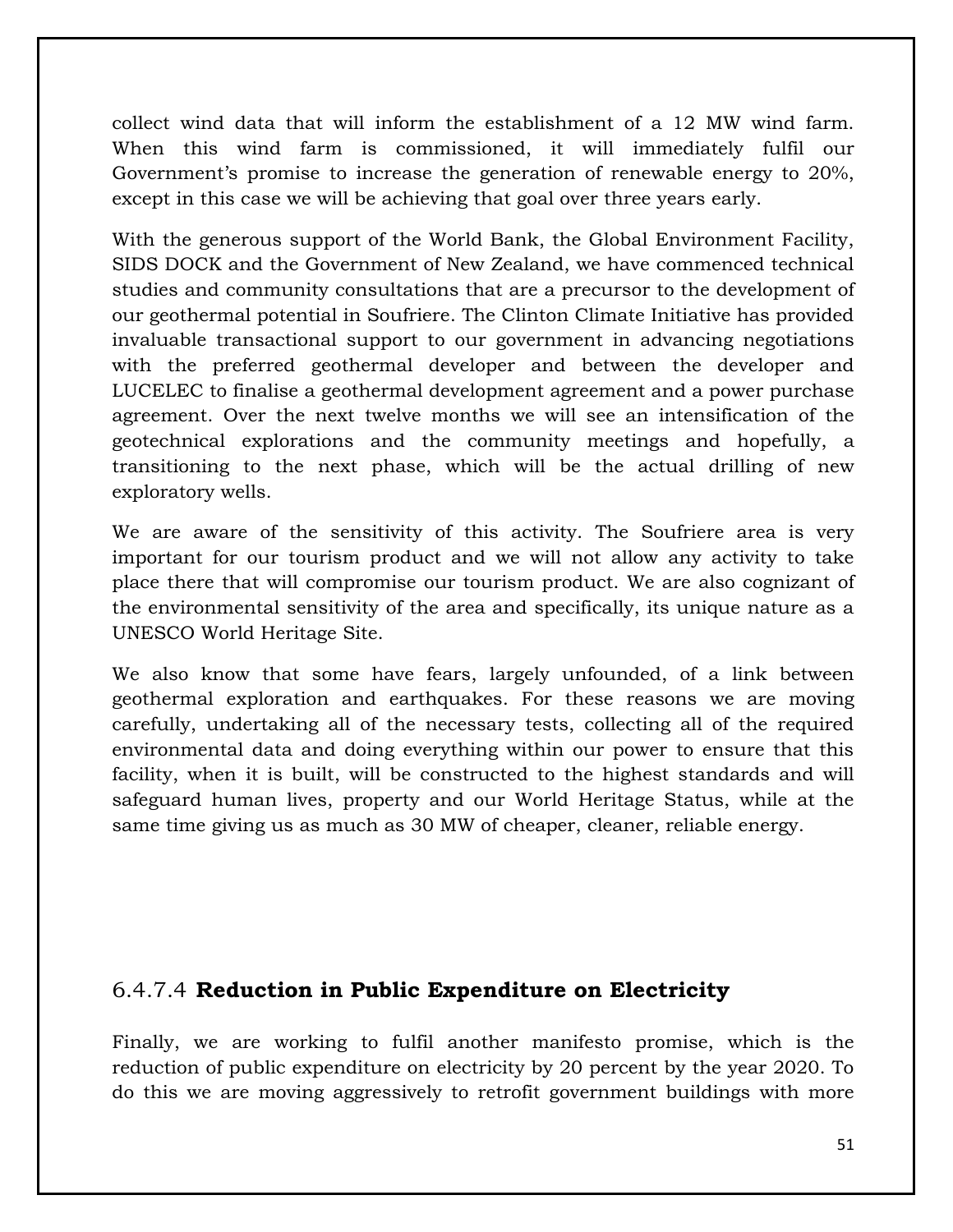energy-efficient lights and air condition units, and in some instances, install grid-tied rooftop solar photovoltaic panels so that they may generate their own electricity from the sun.

In a few months, we will install solar-PV panels on the roofs of the Wellness Centre and NEMO's Headquarters. Our Government will also be installing solar-PV panels on the roof of Government House to make the official home of our Head of State a shining example of our green energy programme.

Four buildings have been targeted for lighting retrofits this year under a project funded by the Taiwanese Government. We will be replacing all of the lights in the Ministry of Infrastructure at Union, the High Court building, the Parliament Building and the General Post Office with more efficient and longer lasting LED lights. On an even bigger scale, we also expect to install LED lights and replace the inefficient air condition units in the Greaham Louisy Administrative Building, after we have upgraded the electrical system in the building. The tenders for this significant retrofit are expected by the end of this month, May.

### 7.0 **INVESTING IN OUR HUMAN CAPITAL**

Mr Speaker, I now turn to development of our human capital through our Education Sector.

### 7.1 **FREE VISION AND HEARING TESTS**

One of the promises we made on assuming office was to provide free testing for children in Primary School to allow us to determine whether there are any physical impediments that may be affecting their ability to perform.

I am pleased to be able to announce that from January 2016 we will introduce free vision and hearing tests for all children in Grade 2 in our primary schools, prior to the Minimum Standards Test, so that we can catch any problems early and ensure the necessary corrective actions are taken. Approximately three thousand students will benefit from this initiative.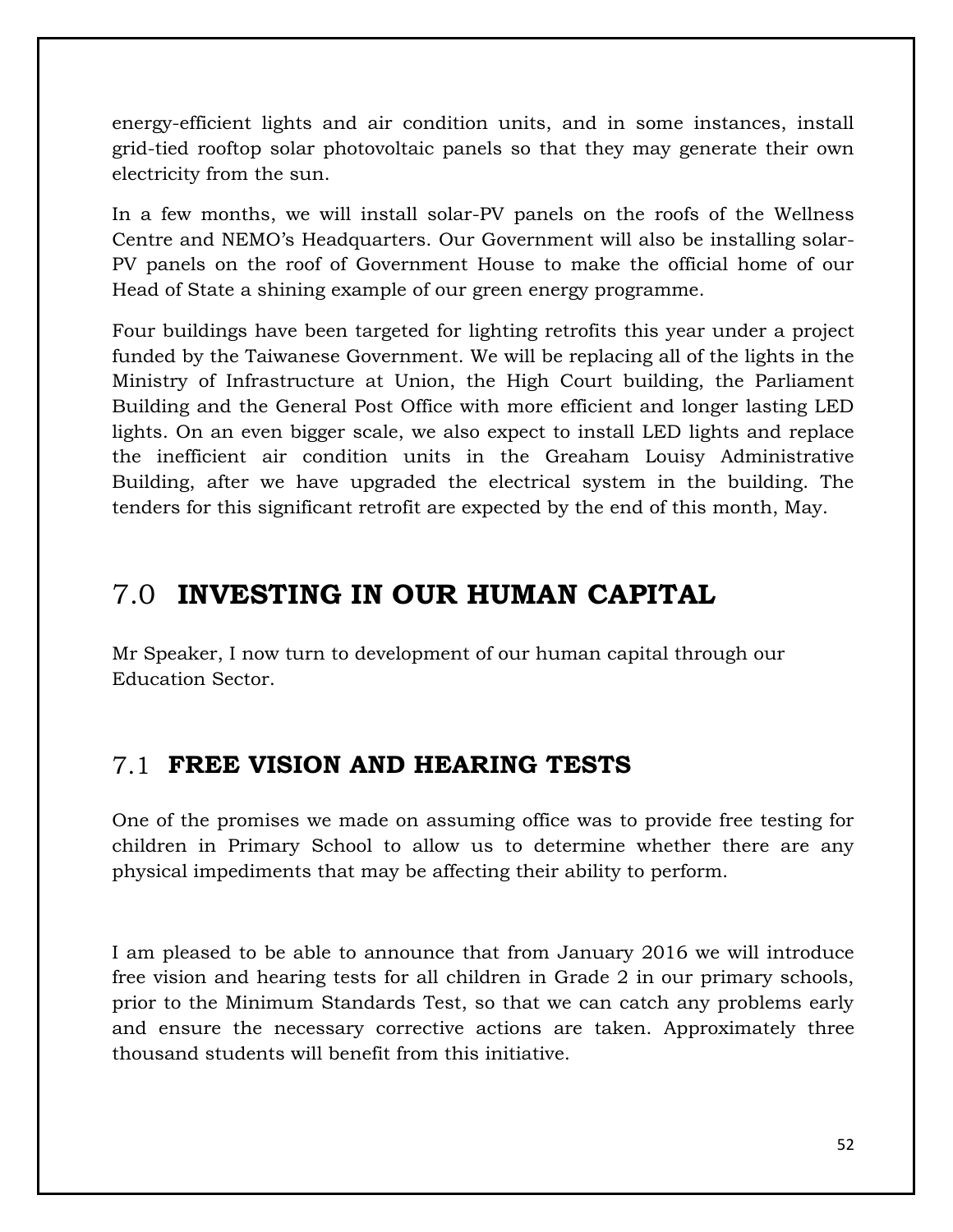### 7.2 **BASIC EDUCATION ENHANCEMENT PROJECT**

Mr. Speaker, during this Financial Year, we will continue works on a number of ongoing projects in the education sector.

Under the Basic Education Enhancement Project, \$14.1 million will be spent on completing works that commenced in the past financial year. These include the following initiatives:

(1)At the Corinth Secondary School in Gros Islet, a major rehabilitation of the plant is underway at a cost of \$6.0 million. This involves the replacing of old timber wings with two new concrete wings incorporating 9 classrooms, art & music rooms, a Physics laboratory, office space, modern toilets, a covered assembly area, rehabilitated sewage system and parking improvements;

(2)The Clendon Mason Secondary at Dennery will also be upgraded at a cost of \$6.9 million. Eight new classrooms, four science labs, a covered assembly area, staff common area and offices will be provided; and

(3)Another \$4.9 million will be spent upgrading the Vieux Fort Infant and Fond Assau Combined Schools.

### 7.3 **OTHER INITIATIVES IN EDUCATION**

Mr. Speaker, thanks to the Venezuelan Government, our Government provided laptops to every secondary school teacher and student in Forms 3 and 4. The programme will continue in the next academic year when laptops will be made available to the incoming batch of Students of Form 3 in all secondary schools.

To assist teachers with maximising these resources for teaching and instruction, ICT training will be provided by that ministry's IT Unit in collaboration with other agencies.

Government will also continue its support of the successful SMILES Programme that is targeted at single mothers. Mr. Speaker this programme is run through the National Skills Development Centre (NSDC) and \$500,000 has been provided for its continuation.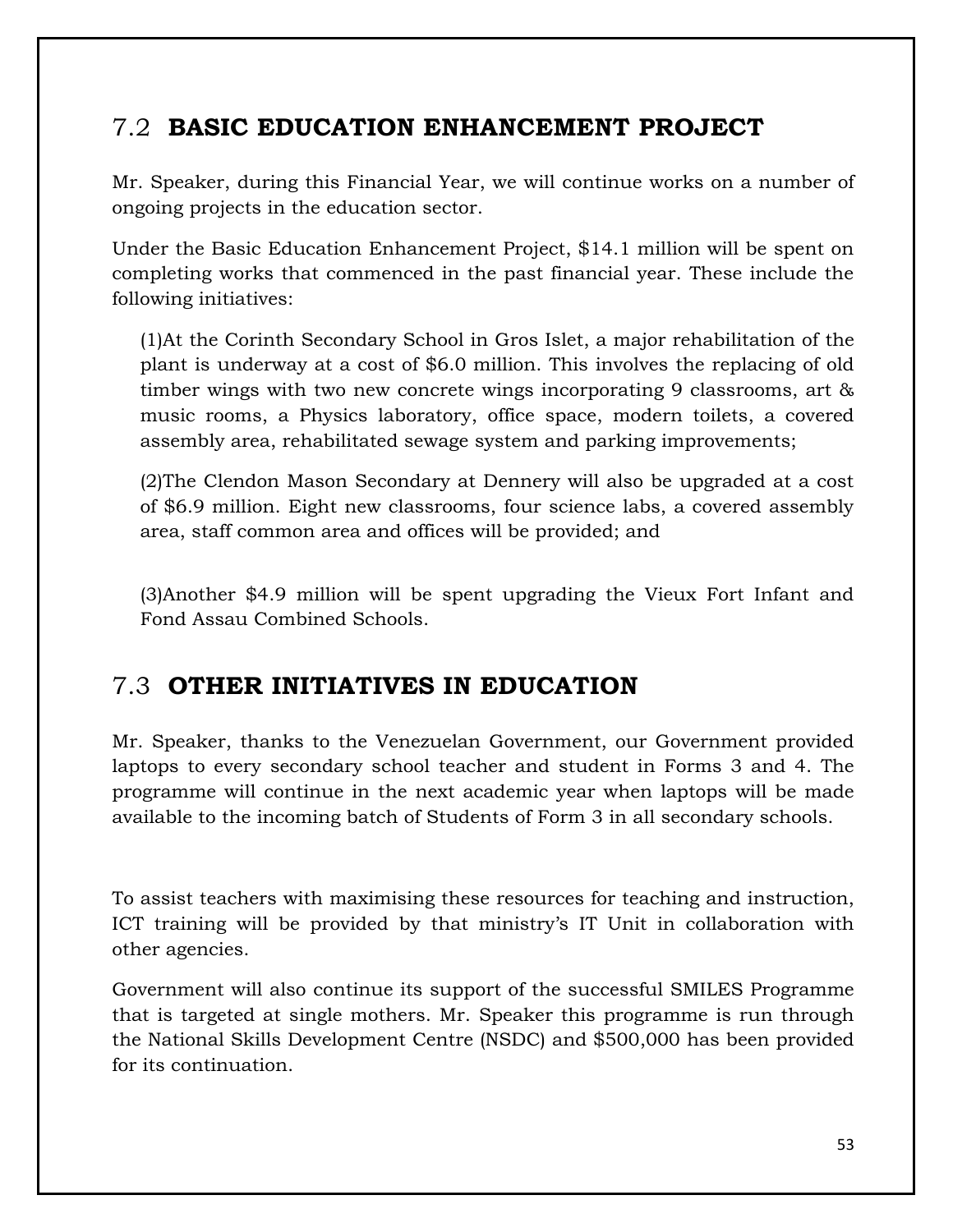Another \$500,000 has been provided for the Caribbean Youth Empowerment Programme, another initiative implemented by the NSDC. This will assist with training approximately 90 at-risk youth.

### 7.4 **SPORTS**

While health and sport go hand-in-hand, sport has had to suffer over the past years due to the housing of the St Jude Hospital at the George Odlum Stadium. Once St Jude Hospital has been re-commissioned at Cantonment, we shall commence actions aimed at rehabilitation of the George Odlum Stadium.

However, we managed to complete rehabilitation works at two major community grounds: the Marchand Grounds and the Phillip Marcellin Grounds. These grounds were energised by the commissioning of sports lighting on both, allowing a rejuvenation of sport, especially football.

### 7.4.1 **Lighting of Recreational Facilities**

Mr. Speaker a total of four grounds saw the introduction of sports lighting last year, and this year, an additional four will be lit for night-time use.

The following communities will benefit from a \$2.6 million grant from the Republic of China (Taiwan):

(1)The La Fargue Playing Field in Choiseul;

(2)The Canaries Playing Field, I must ensure that the people of Canaries feel no jealousy towards the new lights in Anse la Raye;

(3)The Fond Assau Playing Field in Babonneau; and

(4)The football field of the newly renamed Remy Lesmond Sports Complex in the village of Dennery.

I should add, Mr Speaker, that these investments do not only extend the hours of play for sport, but they also enlighten new possibilities for venue hosting, as has been witnessed with the Phillip Marcellin Grounds and *Independence 36*, and the recently concluded Anse la Raye Jazz on the playing field there.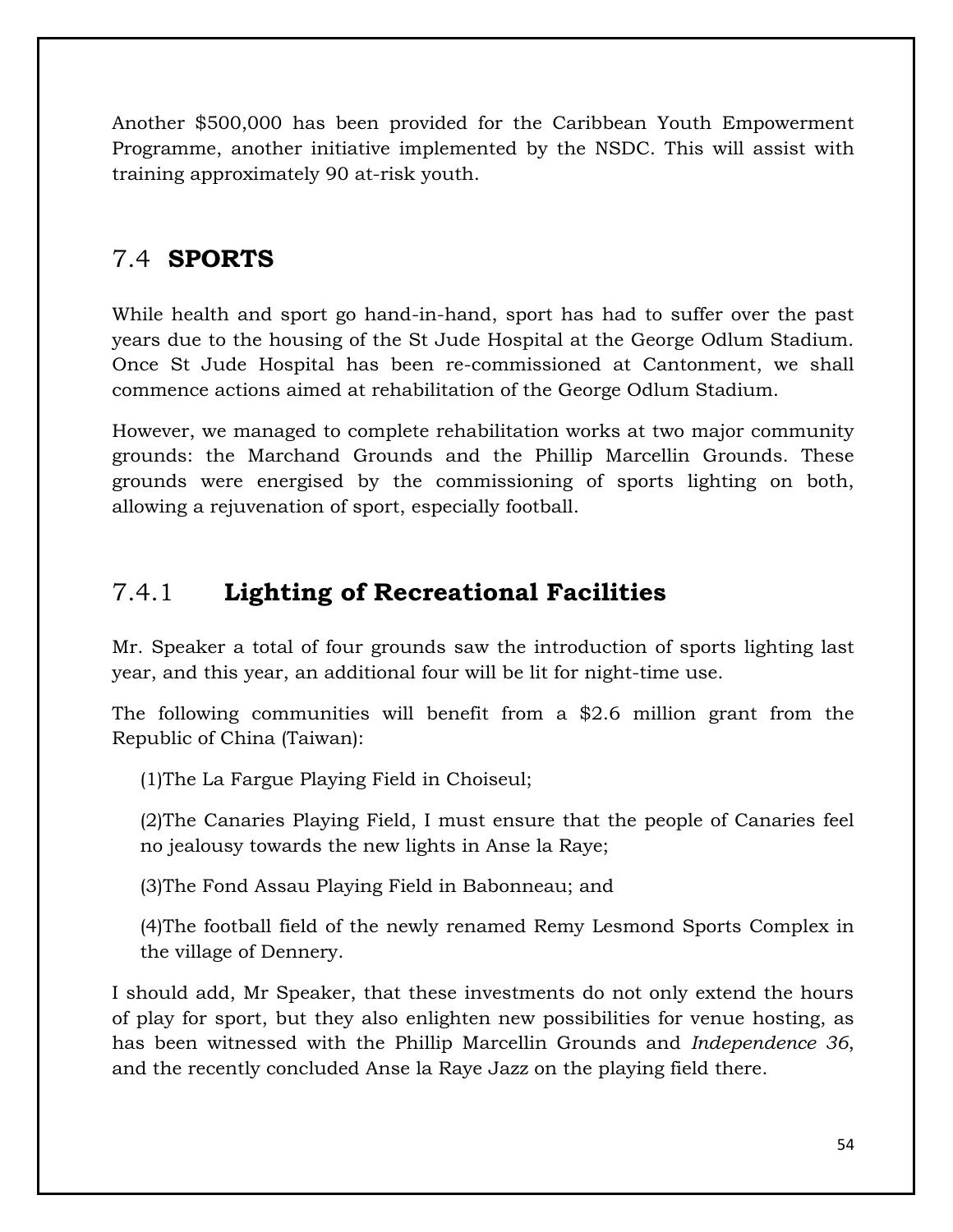### 7.4.2 **National Aquatic Centre**

The major sports infrastructure investment to be undertaken this financial year is the new National Aquatic Centre to be constructed at Beauséjour, Gros Islet, at a cost of \$12 million. This facility will provide an Olympic-standard swimming pool with warm-up and training pool space, a 500-seat pavilion and a building with players' changing rooms, gym, coach and officials offices.

### 7.4.3 **Commonwealth Youth Games**

Mr. Speaker, it is well known that the Government of Saint Lucia has offered to host the Commonwealth Youth Games in 2017. The former Government under Prime Minister Stephenson King, supported by the then Leader of the Opposition, your humble servant, committed Saint Lucia to hosting the event. Undoubtedly, the hosting of these games would bring great honour and prestige to our island. The fundamental question that faces us now, is whether we can finance the hosting of the event at this time given our fiscal challenges?

The Ministry of Finance, after reviewing the 2015/2016 Budget Submission from the Ministry of Youth Development and Sports, has estimated the cost of hosting the games at \$34.0 million. Since the funding for the National Aquatic Centre has been secured from the Republic of China (Taiwan) in the amount of \$12.0 million, there is an unfunded balance of \$22.0 million. The Ministry of Youth and Sports indicates that a possible \$11.6 million is available from external sources, though to date only \$600,000.00 has been confirmed.

I note that rehabilitation of the George Odlum Stadium is estimated by the Ministry of Youth Development and Sports at \$4.95 million. In my view, this is a rather conservative estimate. I am advised that real cost is more likely to be in the amount of \$8.5 million.

Given our experience with Cricket World Cup in 2007, it is not unreasonable to believe that the real cost of hosting these games may well be much higher.

The real question is whether Saint Lucia should utilise the scare resources at its disposal to invest in domestic infrastructure and youth development as against hosting the event for honour, prestige and exposure of our athletes.

Honourable Members and indeed our sporting public, may wish to share their views on this matter, prior to the Government making a final decision.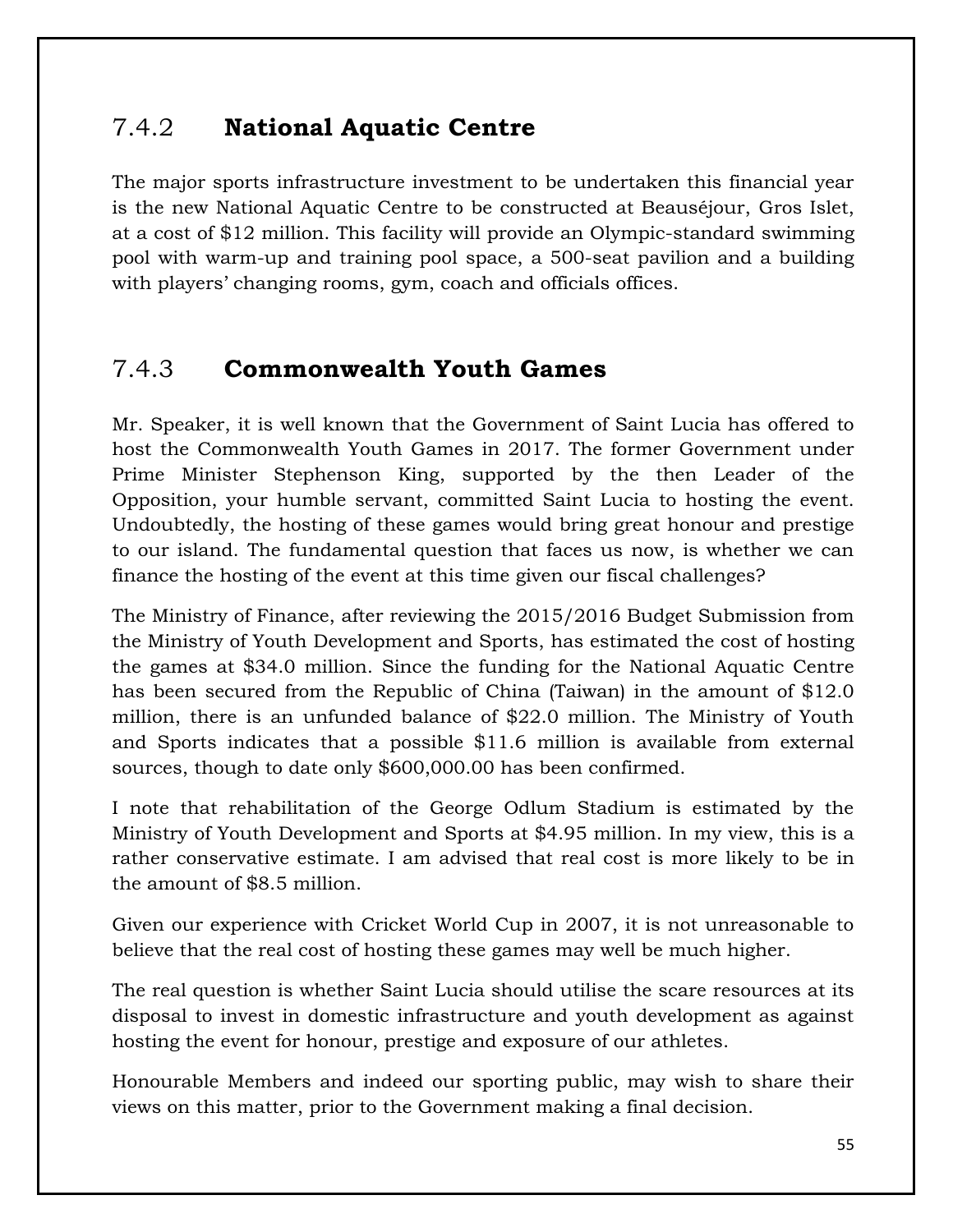### 7.4.4 **Insurance Coverage for our National Athletes**

One final matter under Sport. As you would recall Mr Speaker, in this year's Throne Speech, Her Excellency the Governor General spoke eloquently of the pride that we all share in the performances of our athletes during the past year. In all areas of sporting activity, our national athletes continue to excel. They are doing this not only on the national stage, but now also in regional and international arenas.

One of the primary concerns for any athlete is their physical wellbeing. They train hard and they pay meticulous attention to their bodies and their level of fitness. However, when you push your body to the extremes needed for sporting excellence and success, injuries will sometimes occur. This is one of the unfortunate by-products of sporting endeavour.

Mr. Speaker, I am certain our national athletes and our sporting associations will be pleased to know that effective September of this year we will provide insurance coverage for national athletes who have been selected to represent our country for the duration of the sporting event.

We will provide coverage for Accidental Death and Dismemberment of up to EC\$50,000 per athlete and Accidental Medical Expense Reimbursement of up to \$40,000 per athlete. A maximum of 100 athletes will be covered at any one time. In other words, for the duration of time that our national netballers are representing Saint Lucia in competition, either at home or overseas, they will have insurance coverage, and this will be replicated across all the recognized sporting disciplines.

### 8.0 **STRENGTHENING SOCIAL PROTECTION**

Mr. Speaker, this Labour Government will continue to be one that demonstrates genuine compassion and care for those who are the most vulnerable in society. We are a Government committed to our roots in the protection of those who have the least.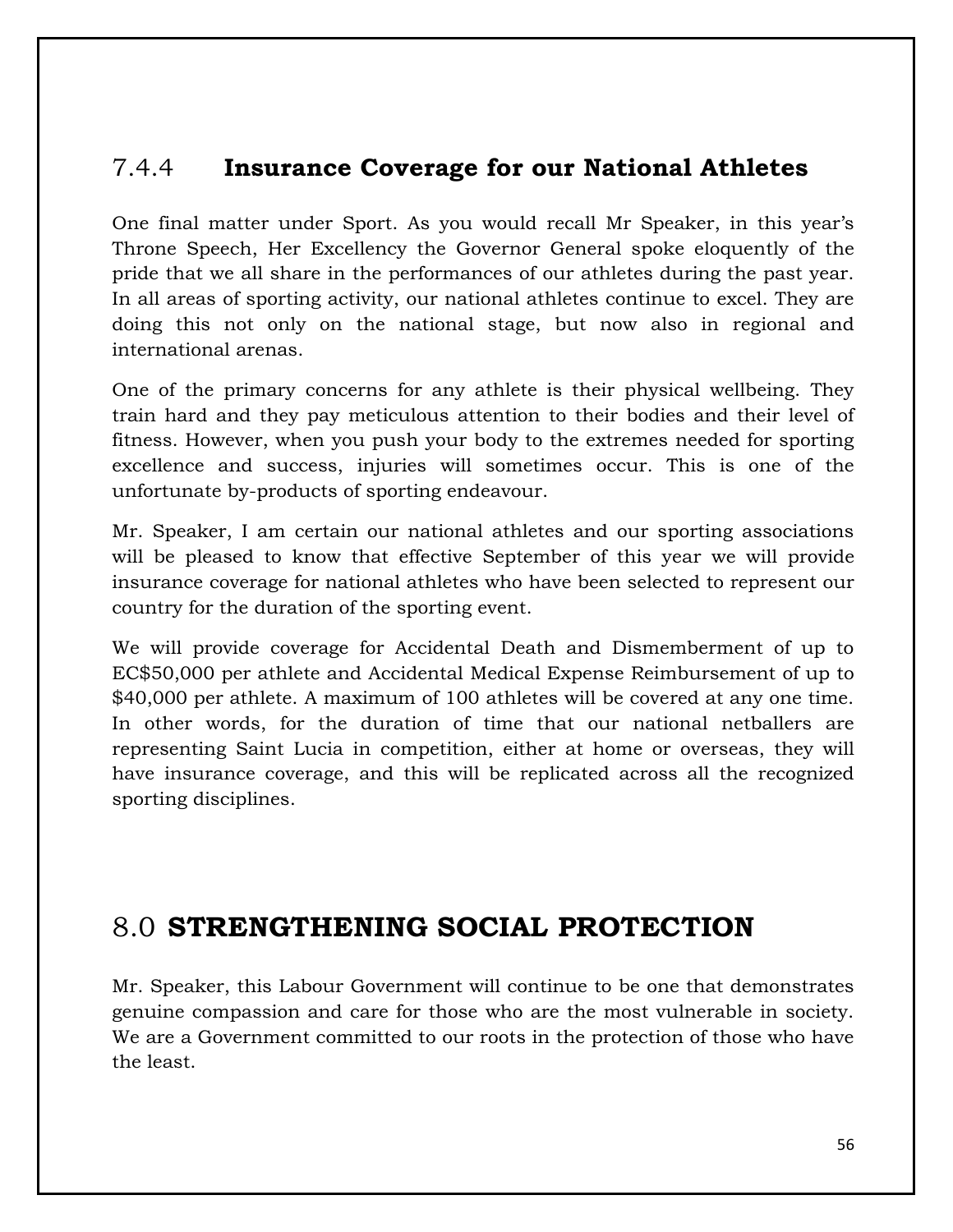### 8.1 **ACTIVE LABOUR MARKET PROGRAMMES**

One of the strategies that has been employed by the Government has been the National Initiative for the Creation of Employment, NICE. NICE is an active labour market programme that has brought relief to thousands of our youth and our females since June 2012.

### 8.1.1 **Grant Funding for NICE**

Mr. Speaker, during the Financial Year, through the help of the Bolivarian Republic of Venezuela and ALBA, we will continue our support for the NICE.

A \$20 million grant will be used to sustain this Active Labour Market Programme. NICE continues to serve as a cushion to the many who would have otherwise been unemployed, resulting in even higher unemployment numbers.

Mr. Speaker, at the end of Financial Year 2015/16, Government would have spent close to \$80 million providing support at stabilising the labour market and providing a major lifeline for thousands of Saint Lucian families in every community. This has created over 5,400 employment opportunities. It now remains to secure a further \$20.0 million in the financial year 2016/2017 to complete the commitment of this Government to spend \$100.0 million to create jobs in our country.

Simply put, thousands of households have kept an income, thousands of women and single mothers kept their dignity, hundreds of children were kept nourished and nurtured thanks to NICE.

### 8.1.2 **Support to Farmers**

Mr. Speaker, during this financial year, NICE will continue with its Farm Labour Support Programme, which has assisted over 100 farmers in returning to production by subsidizing their labour cost. This Farm Labour Support Programme has tackled what has been a major impediment to farmers for quite some time: the cost of Labour. NICE will continue its collaboration with IICA in this regard so as to support the training of young agricultural workers.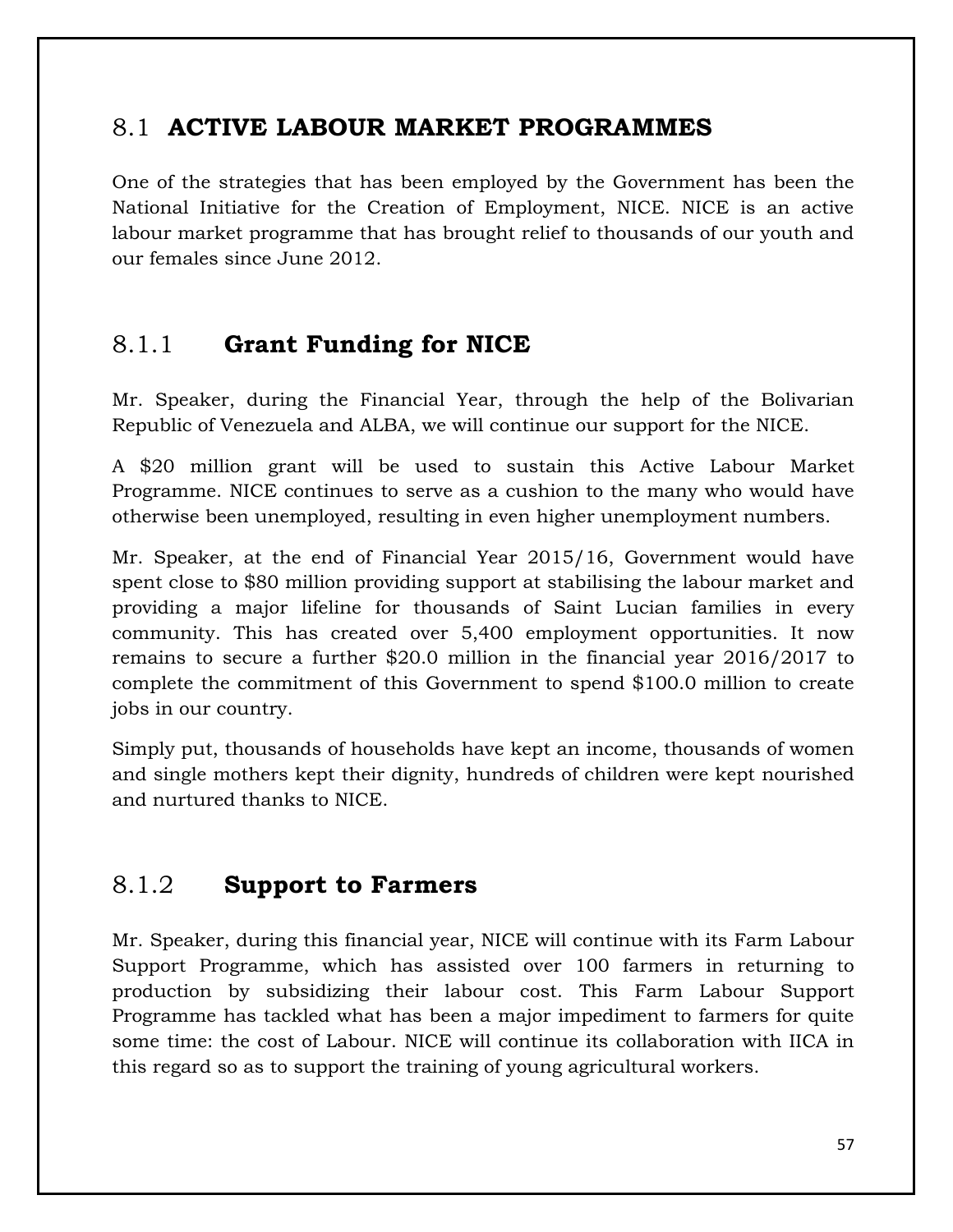#### 8.1.3 **Support to Private Employers**

NICE will also provide opportunities to businesses through its Private Sector Partnership Arrangement. This initiative will deliver support over a six-month period to employers in the productive sector who employ new job seekers between the ages 16 and 45 years. The support will cover up to 60 percent of the individual's salary to a maximum of \$1,500.00.

### 8.2 **STEP-UP**

Additionally, through the Saint Lucia Social Development Fund, I have committed \$3.5 million for the continuation of the Short Term Employment Programme, which gives a boost to the seasonally employed.

Such a programme is important at bringing in much needed income, particularly in our rural communities.

With an improved fiscal situation, the Government is now able to re-introduce a year-round step programme targeted at Anse la Raye/Canaries, given the high poverty levels in that district.

### 8.3 **POVERTY ALLEVIATION**

Mr. Speaker, I have also committed another \$3.5 million to support two other SSDF-managed support programmes: HOPE and Koudmen Sent Lisi. Both programmes will target households and communities that are confronted with the multi-dimensional nature of poverty.

HOPE will receive \$2 million aimed at community-based projects that can make a difference in raising the quality of life in communities while creating employment.

Koudmen Sent Lisi's \$1.5 million vote will this year target new beneficiary households using a new filtering tool. This programme will provide a wide range of support, including education bursaries, health assistance and physical improvements to homes.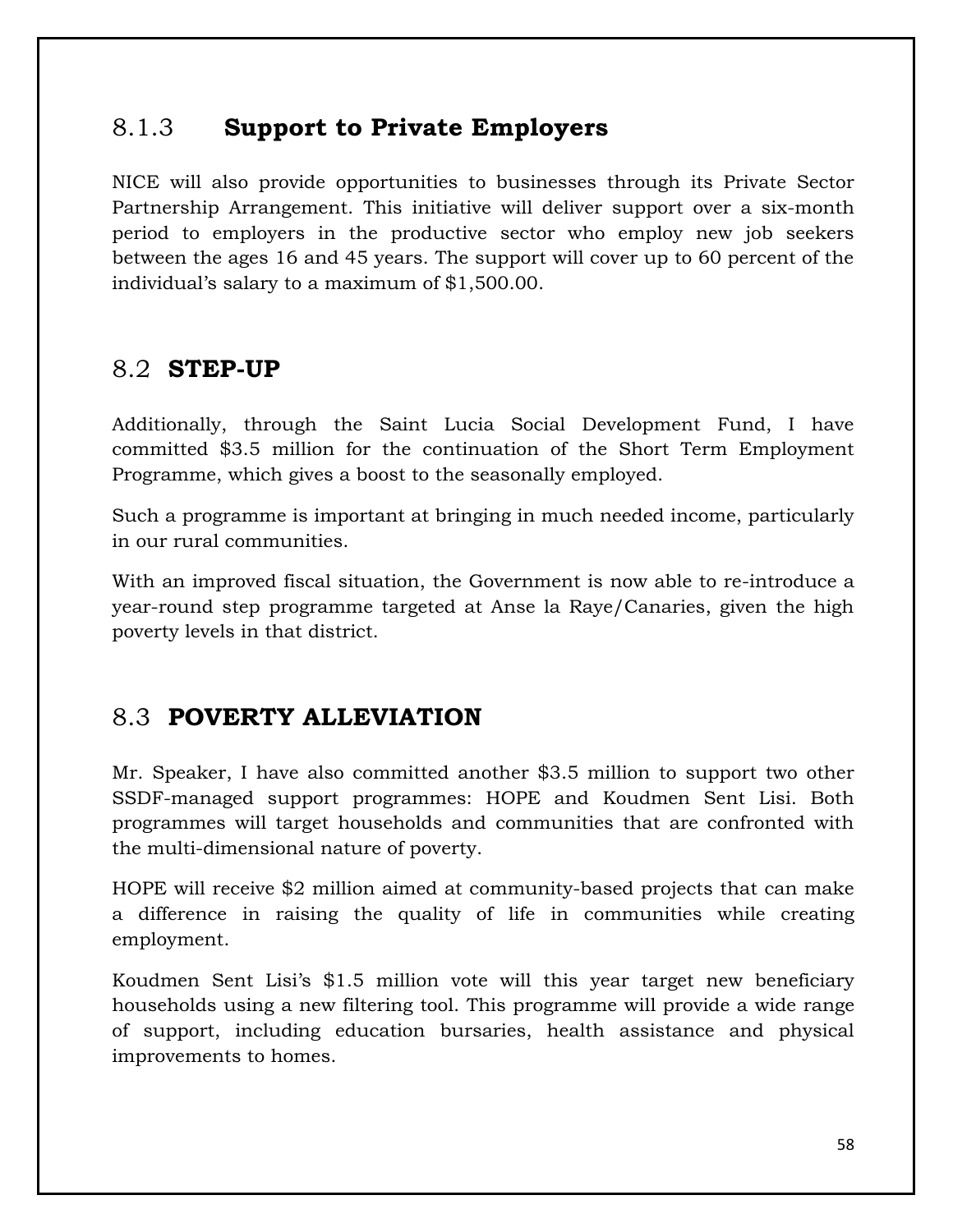### 8.4 **SOCIAL PROTECTION REFORMS**

Mr. Speaker, we will continue with our efforts to improve the efficiency and effectiveness of delivering targeted social services to those who are most in need. Consistent with the newly approved Social Protection Policy, the Government will continue with its roll-out of social safety net reforms.

A new instrument for determining eligibility for assistance is being fine-tuned and will soon be in use across numerous agencies.

Additionally, the Ministry of Social Transformation will continue its shift towards electronic transfer of public assistance. In instances where beneficiaries are incapacitated or unable to transact their own affairs, provision is being made to ensure that the next of kin can substitute on their behalf. Additionally, electronic cards will be issued to beneficiaries, providing even greater empowerment.

### 8.5 **CONSTITUENCY DEVELOPMENT PROGRAMME**

Mr. Speaker, we will continue with the Constituency Development Programme, an initiative which sees major impacts in every constituency around the island. Last year, we spent over \$18.7 million, issued 552 contracts, created over 3,000 construction jobs and realized outputs such as community roads, drains, river walls, sidewalks and footpaths.

This year, thanks to a grant from the Republic of China (Taiwan), the programme will be expanded to over \$24 million. We expect to create nearly 3,900 construction jobs across over 100 projects, spanning all 17 constituencies.

To give but a few examples of the impact of this project, allow me to cite a small sample of the larger projects to be delivered:

- 1. The Fond Cacoa road in Babonneau will be completed at a distance of nearly 1,000 metres, benefitting over 70 households and many farms;
- 2. A number of roads in the Cas en Bas area will receive attention, including the Fostin Development, Hilltop Avenue, and Anse la Voutte;
- 3. Construction will start on the much promised, much awaited Barre St Joseph Human Resource Development Centre;
- 4. Canaries Village will see a major injection of support to upgrade roads and drains;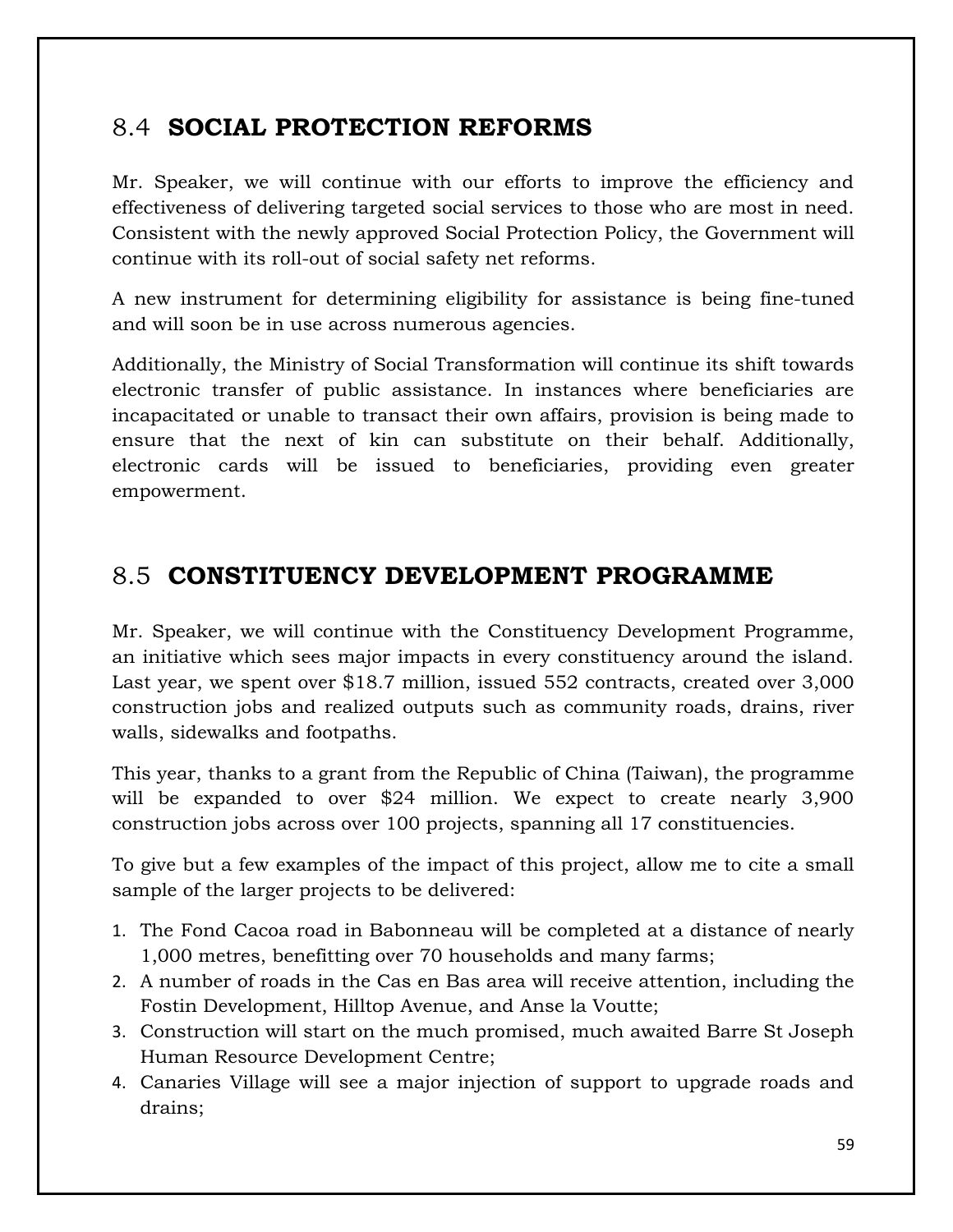- 5. The Belle Vue Playing Field in Vieux Fort North will be upgraded, along with the construction of a mini-pavilion, as well as the Cantonment Playing Field in Vieux Fort North;
- 6. Multipurpose Courts will be completed in Ti Morne at Union, and in Bexon;
- 7. A new beach facility will be constructed at Choiseul Village;
- 8. Works at Carellie Park will recommence; and
- 9. (Concrete roads will be completed at Trou-a-L'Eau in Dennery South, in St Marie/Lombard in Micoud North, at Fond Coolie in Micoud South, Monkeytown in Lower Ciceron, in Belmont & Gadette in Dennery North, and the list goes on.

Mr. Speaker, I am sure each Honourable member would like me to highlight the proposed projects in their respective constituencies. However I highlight these now to give a sense of the breadth of works to be undertaken under the Constituency Development Programme.

### 8.6 **ENHANCING COMMUNITIES**

Mr. Speaker, I wish to turn to the matter of enhancing our towns and villages, our urban realm. It is perhaps apt that I start with Soufrière.

### 8.6.1 **Soufriere Urban Enhancement**

Mr. Speaker, Soufrière has proudly held the title of Saint Lucia's first town. In many respects, this town is historically, geographically and socially at the heart of Saint Lucia. It was once also economically at the heart of our island, but this has waned over the decades and centuries.

However, Soufrière remains iconic to Saint Lucia. It is the home to our Pitons World Heritage Site, to the Sulphur Springs, to waterfalls, old estates and numerous other treasures that have made our tourism product unique. As such, nearly 60% of all visitors to Saint Lucia visit Soufrière. It also boasts some of our most sought after properties, with nearly 20% of our hotel accommodation plant.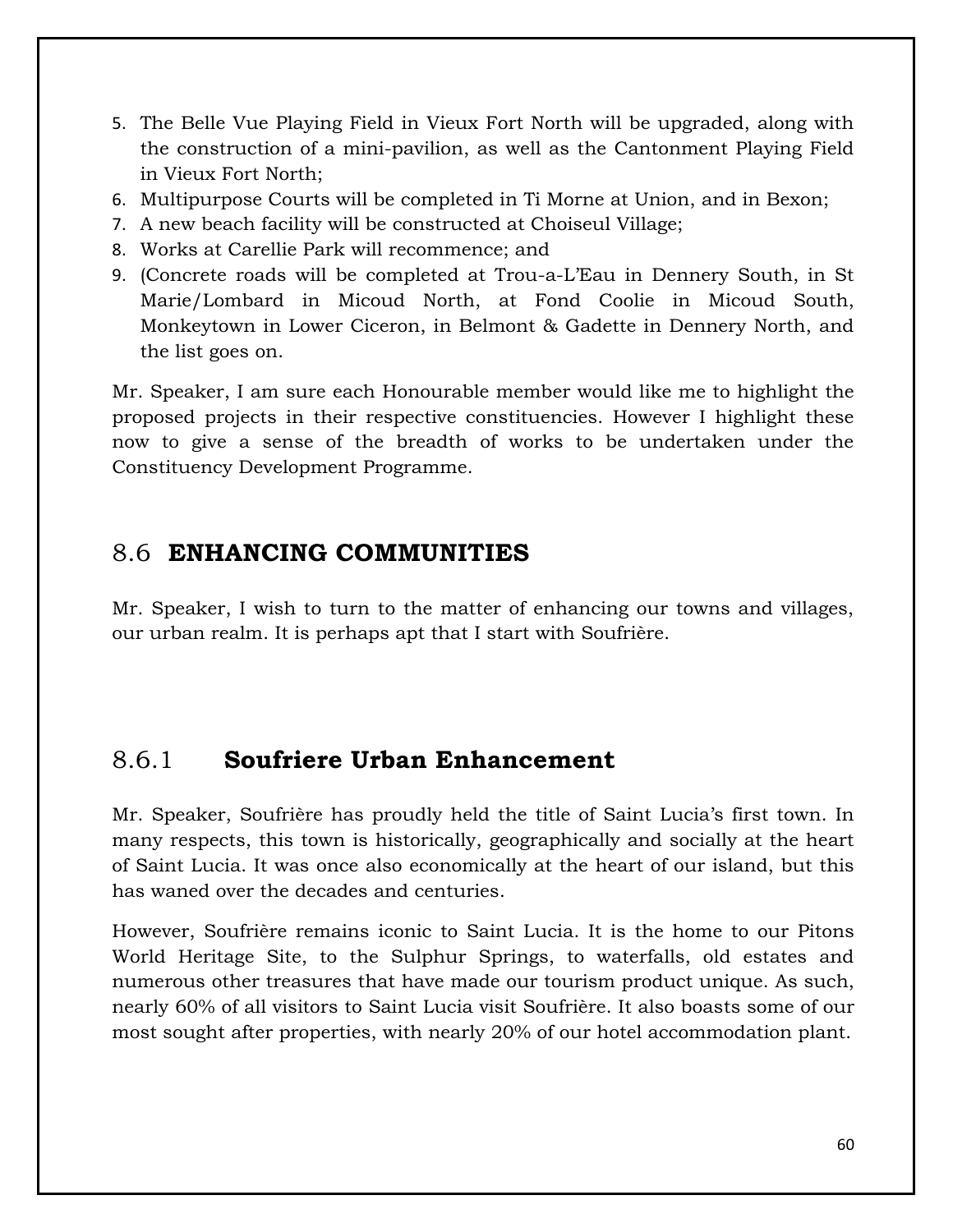It has long been lamented, however, that the town of Soufrière itself does not do justice as a gateway to Saint Lucia's treasures. And yet, the town itself is filled with history, with opportunities and possibilities for regeneration.

This year, Mr. Speaker, I have decided to devote about \$2.3 million towards the enhancement of the Town Square in Soufrière. This square is a place of great history – it is even recorded that a guillotine lay in its centre during the French Revolution. It holds prime location in the historic core of the town but requires a complete make-over to bring the town to a new level.

The Square will be completely redeveloped and become a place of interest and relaxation for visitors and residents alike. New brick pavements will be incorporated along with enhanced lighting, water and public art features. It will, of course, also be a Wi-Fi hotspot.

### 8.6.2 **Laborie Market**

Mr. Speaker, Laborie too is another historic village that is not short on character. The town, through its Development Foundation, has been positioning itself to capture the yachting market for mariners looking for quiet moorings and a peaceful village scene.

Government will support their efforts. In this coming financial year, work will commence on a new market for Laborie. This facility will replace the existing market on site, and will take advantage of its location near the water's edge. The two-level structure will be an iconic structure and provide space not just for vending but also for the hosting of events. It can easily become a focal point for activity on the Laborie waterfront.

This facility is expected to be completed at a cost of \$2.4 million.

### 8.6.3 **Gros Islet Human Resource Centre**

Mr. Speaker, I must now turn my attention to a project started on the eve of the last General Election, the Gros Islet Human Resource Centre. This project was started but funding for its completion was never identified. It has thus languished in an incomplete state. I am pleased to announce that \$4 million will be allocated this year for its completion, through grant funding from the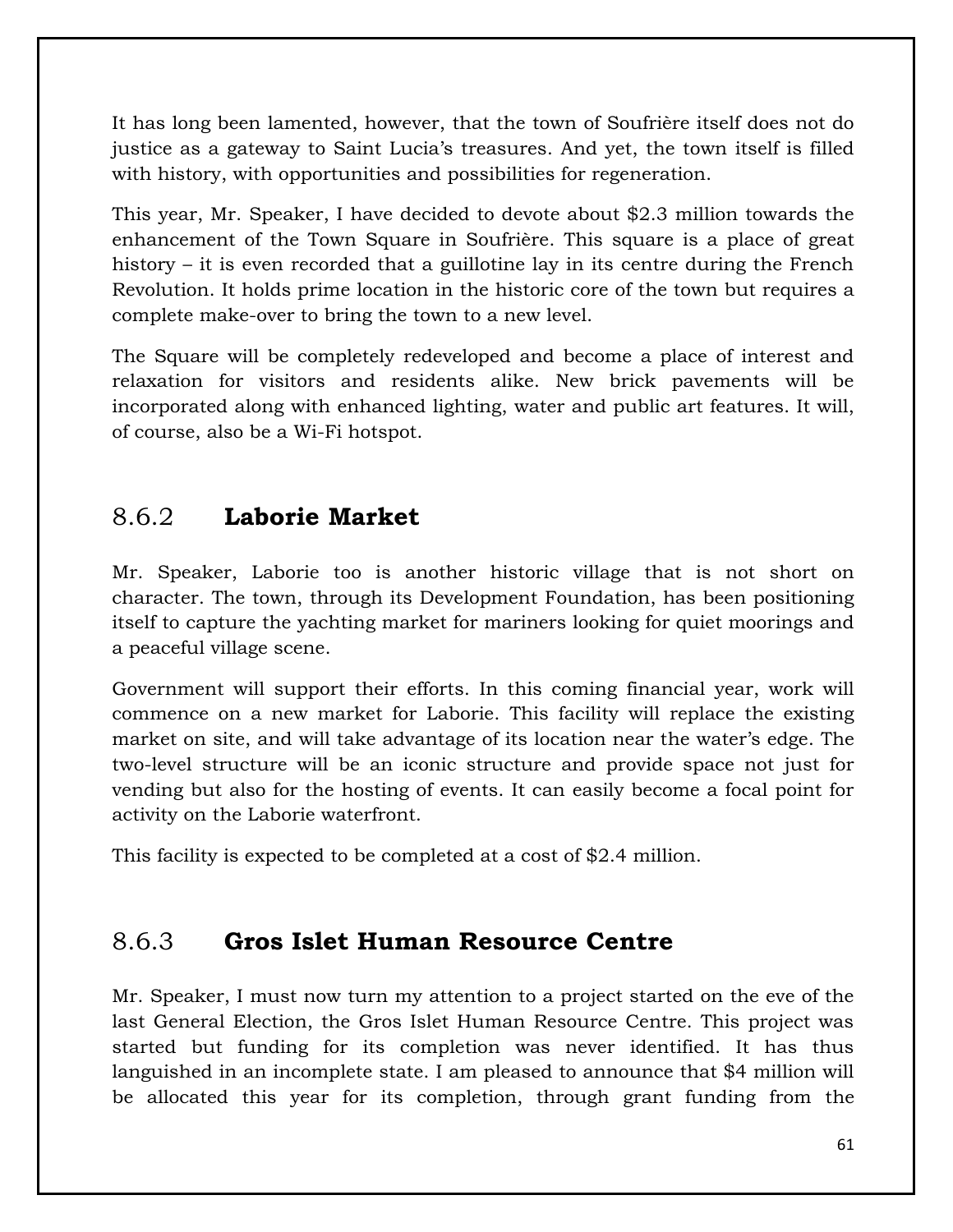Republic of China (Taiwan). The project was originally designed to provide a 350 seat auditorium, IT Labs, Library, Conference and Training Rooms. The relevant agencies will scope the project with the aim of seeing how best to prioritize works within the available resources.

### 8.6.4 **Castries Urban Renewal**

Mr. Speaker, all of us in this House are aware that we face a complexity of problems, sociological and otherwise, in our inner communities, particularly in the Castries Basin. The problems range from poor housing conditions, to lack of ownership, poor community infrastructure, unemployment and crime. Successive administrations have pioneered the relocation of persons from Conway to establish new lives. We have gained invaluable experience in conducting that exercise. The time has come to tackle other communities and provide an improved quality of life to the residents in those communities.

The Government proposes to take the first steps to begin the process of tackling the problems in our inner communities in the Castries Basin. Two communities have been selected, Wilton's Yard and Faux-a-Chaux. In these communities, the Government will undertake an updated social assessment to determine the number of residents, land tenure, and the willingness of residents to be relocated elsewhere to new communities.

This will be a delicate undertaking and so the Government will need the support and understanding of the Parliamentary Representatives for those areas. Mr. Speaker, I accept that this initiative can only succeed if the Government wins the trust of the residents of those communities.

Meanwhile, the Government will proceed to identify new sites for relocation and will present to Honourable Members comprehensive proposals in due course.

### 9.0 **STAYING THE COURSE: FISCAL**

### **SUSTAINABILITY**

Mr Speaker, I now move to the fiscal measures necessary to underpin the 2015/16 Budget.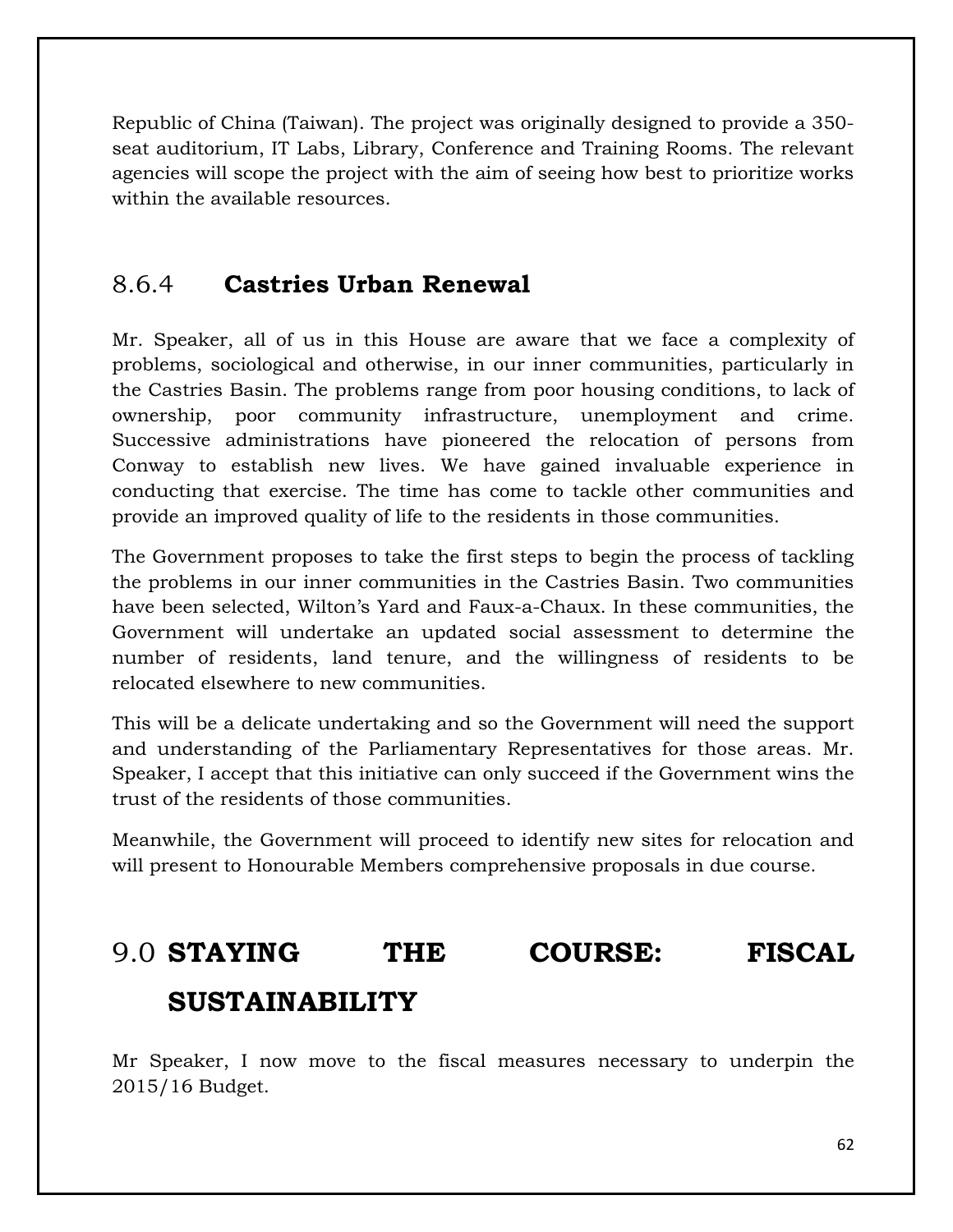### 9.1 **NON-REDUCTION IN WAGES AND SALARIES**

Mr. Speaker, it is widely known that the Government of Saint Lucia failed in its attempt to secure agreement from our Public Sector Unions to reduce wages and salaries by 5 percent in a bid to contain public expenditure. The Trade Union Federation countered government's proposal with several measures, including the imposition of VAT on electricity to make up the shortfall to help to reduce the fiscal gap.

For reasons which I will explain below, the Government does not believe it is advisable to impose VAT on electricity at this time. Other revenue options will, therefore, have to be explored.

The Government remains deeply grateful to those Unions that accepted a wage freeze for the current triennium. As I have explained, the moratorium on increases in salaries and wages will help to contain expenditure in the future, but it does not immediately resolve our fiscal imbalances.

### 9.2 **SUMMARY OF REFORMS AND ADJUSTMENTS**

Mr. Speaker, this year's Budget includes revenue reforms geared towards increasing revenue, further titling the tax system towards indirect taxes, enhancing the operational efficiency of several government departments and engendering a greater degree of fairness in the tax system.

The reforms are as follows:

- 1. Changes to the VAT regime, including an increase in the VAT threshold to \$400,000;
- 2. Raising the Customs Service Charge rate on imports from 5 percent to 6 percent;
- 3. Raising the charge on fuel purchased by LUCELEC by fifty cents;
- 4. Reform of the annual vehicle license fees regime; and
- 5. Overhaul of the Personal Income Tax system to increase the progressiveness of the system and reduce the tax burden of low and middle income earners.

Mr. Speaker, these measures were assessed within the context of regional and international best practices. The proposed changes are also designed to allow for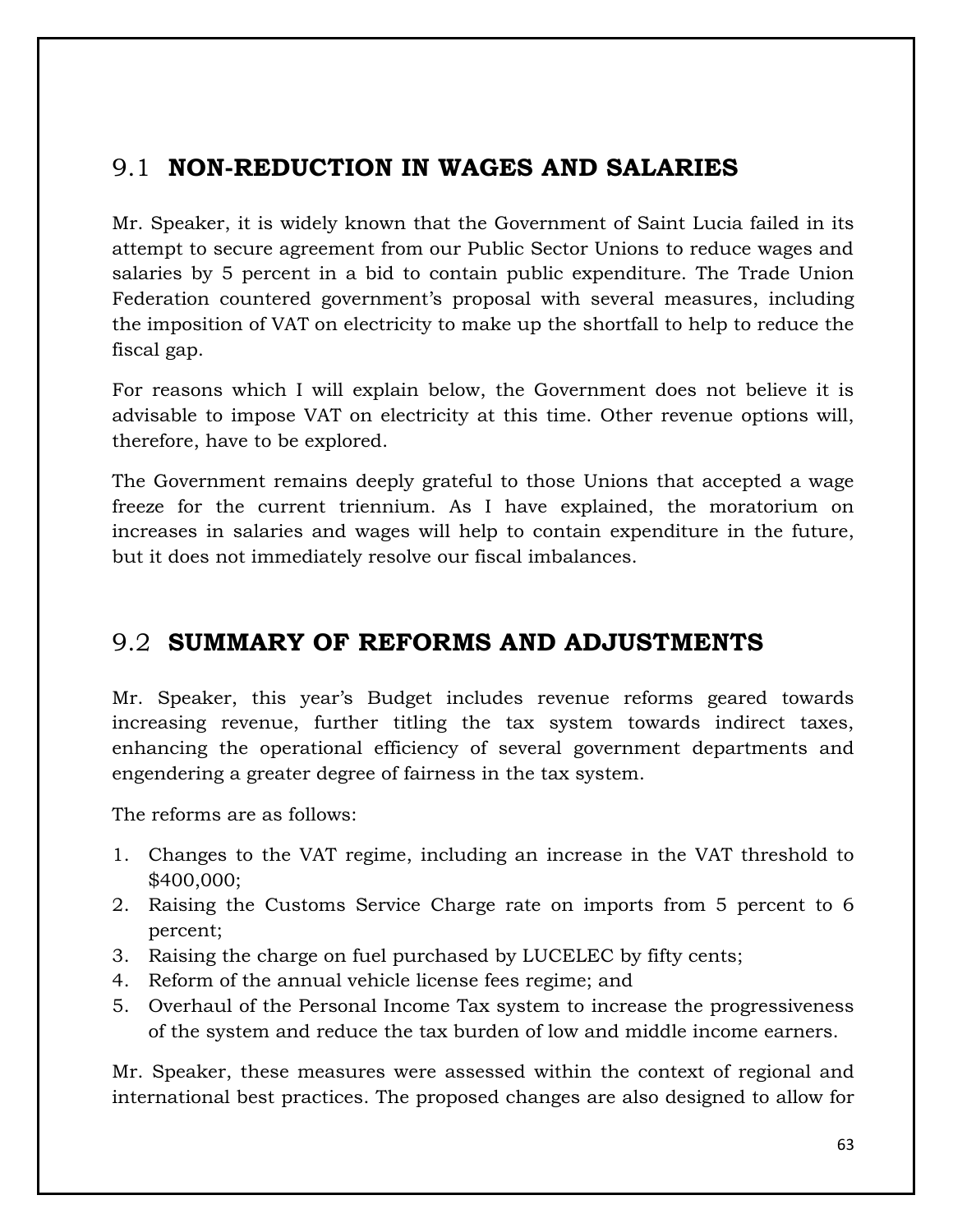minimal disruptions to the public, while allowing Saint Lucia's tax system to remain competitive and buoyant.

I will now explain each of these proposals.

## 9.3 **PROPOSED AMENDMENTS TO THE VALUE ADDED TAX SYSTEM**

Mr. Speaker, as stated in the Budget Address of 2013, the implementation of the Value Added Tax (VAT) in October 2012 was a fundamental change in tax policy and the way we do business. There were significant concerns regarding the refund policy that was established by the Inland Revenue Department. I am happy to report that there is general satisfaction with the current mechanism for refunds. By and large, refunds are handled in a speedy and efficient manner.

The Government continues to review the VAT Act to identify areas where changes would redound to the overall good of the economy. As I have indicated on many occasions, once VAT has stabilised, further legislative adjustments will be made, where needed, to ensure the continued improvements in the Value Added Tax System. Mr. Speaker, the Government proposes to make four adjustments this financial year.

### 9.3.1 **Raising the Threshold to \$400,000**

First, the VAT threshold will be raised to \$400,000 from the previous threshold of \$180,000. This would mean that over six hundred (600) VAT registrants will not be required to collect VAT on behalf of the government. We have recognized that these smaller registrants are continuously seeking filing assistance from the Inland Revenue Department and some have even requested de-registration. We have listened to their concerns.

Requests for voluntary registration will continue to receive appropriate consideration. This will ensure that small manufacturers and other sensitive businesses (falling below this threshold) are not disadvantaged. Voluntary registration will, however, be subject to adherence to the provisions of any enactment administered by the Inland Revenue Department.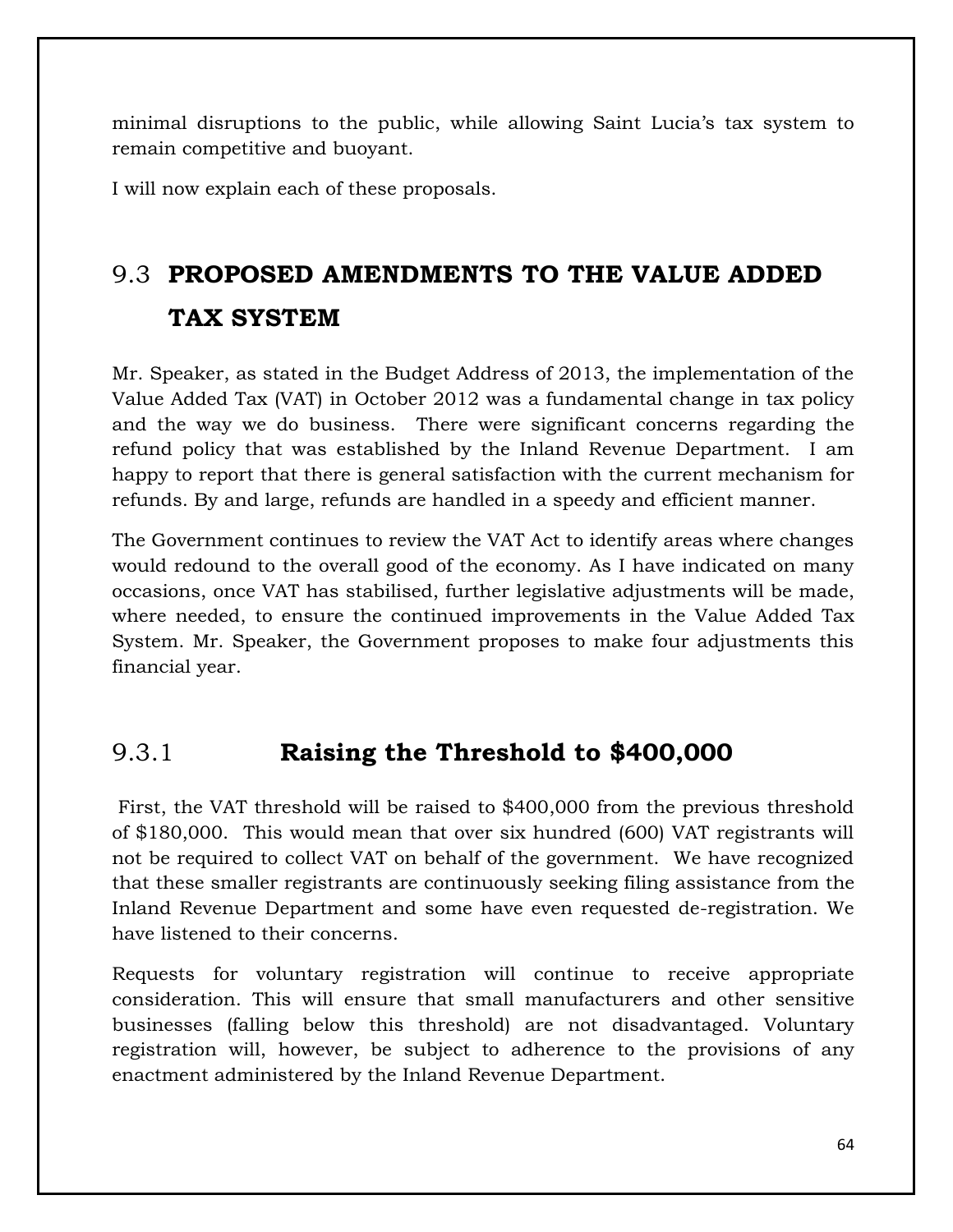## 9.3.2 **A Deferred Tax System for the Importation of Capital Goods**

Mr. Speaker, the Value Added Tax Act states that the Comptroller may exempt capital goods once the importer has not commenced taxable activity or has a valid license under specific Incentives Acts or other legislation.

Many businesses, however, have requested an exemption of large capital items although they have already commenced taxable activity. In order to ease some of the difficulties that have arisen, the Government plans to introduce what is called a Deferred Tax System for these capital goods.

Under a Deferred Tax Payment System, registered and existing businesses can request a deferred payment to eliminate the possible cash flow problems resulting from investment in large capital goods. Taxpayers who meet the required conditions will be allowed to defer payment of VAT on the importation of selected goods. Accounting for the VAT will be a book entry, and as such no cash payment is required. This new system will give rise to the following benefits:

(1) Improved cash flow as companies will not be required to pay VAT upfront upon importation of capital goods;

(2) The required funding and the cost of financing these capital goods will be lower; and

(3) Better perception of the island as it pertains to the "Ease of Doing Business."

# 9.3.3 **Exemption of Unconditional Gift of Service and**

### **Importation of Replacement Goods**

The VAT Act currently makes provision for the exemption of an unconditional gift of a good to the State. Mr. Speaker, I propose that this exemption be extended to an unconditional gift of "service" to the State.

I propose also, to exempt replacement goods which are re-imported to the state.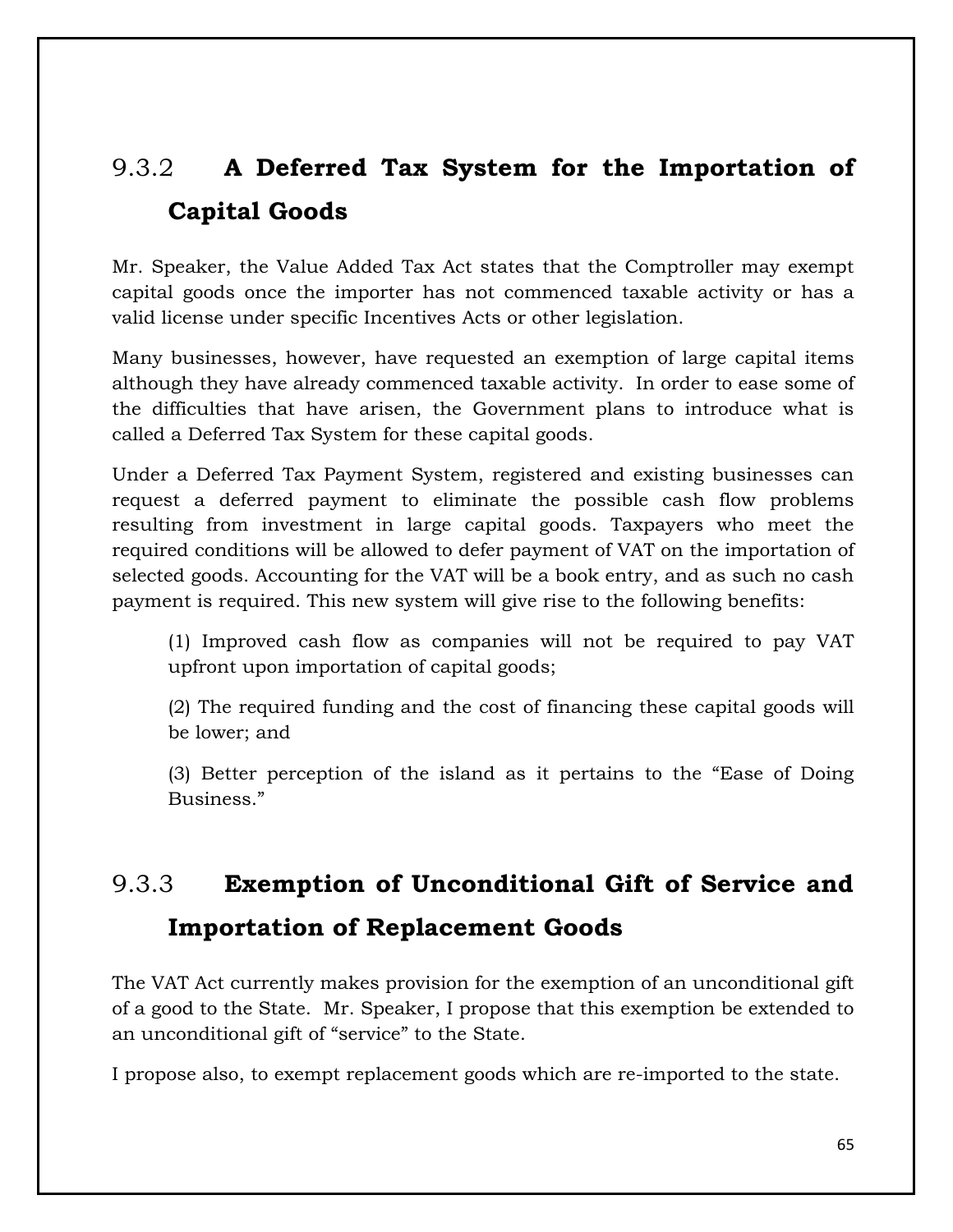If someone returns a faulty good to an exporter and the good is replaced with a similar item of the same value, there is no provision to exempt that replacement item from VAT. For example, if someone imported a car part, paid all the necessary taxes and then realized that the part is defective, that person should not be burdened with paying VAT upon re-importation of that replacement part. For this reason, I am proposing an amendment to Schedule Three of the VAT Act to also exempt the importation of replacement goods.

### 9.3.4 **Ease of Refunds to Zero Rated Businesses**

The VAT Act currently requires a business dealing in zero rated supplies to apply for a monthly refund on a prescribed application form. We will now ensure that these refunds are paid automatically, provided that all necessary criteria are met. Essentially, zero rated businesses will no longer need to apply for a refund. This will minimize the administrative burden on the Department and the business and further confirms that we have an efficient VAT refund system in Saint Lucia.

### 9.4 **CUSTOMS SERVICE CHARGE**

Mr Speaker, one of the big challenges facing the Governments of the OECS is to meet the cost of financing regional organizations. The OECS and its associated institutions have struggled to meet their obligations because regional governments are often very tardy in the provision of their subventions to the institutions in question. Everywhere one turns, there are outstanding liabilities, compromising the existence of the very institutions we created to serve our collective needs. To safeguard the operations of these institutions and to provide a direct mechanism for member countries to finance their regional obligations, the OECS Authority, after years of debate and discussion, finally agreed to introduce a small charge on imports to finance the OECS Secretariat and other regional institutions.

Currently the Government of Saint Lucia requires \$11 million annually to finance its regional obligations.

The current rate of Customs Service Charge is 5 percent. The Government, in line with the agreement with other OECS countries, proposes to increase it by 1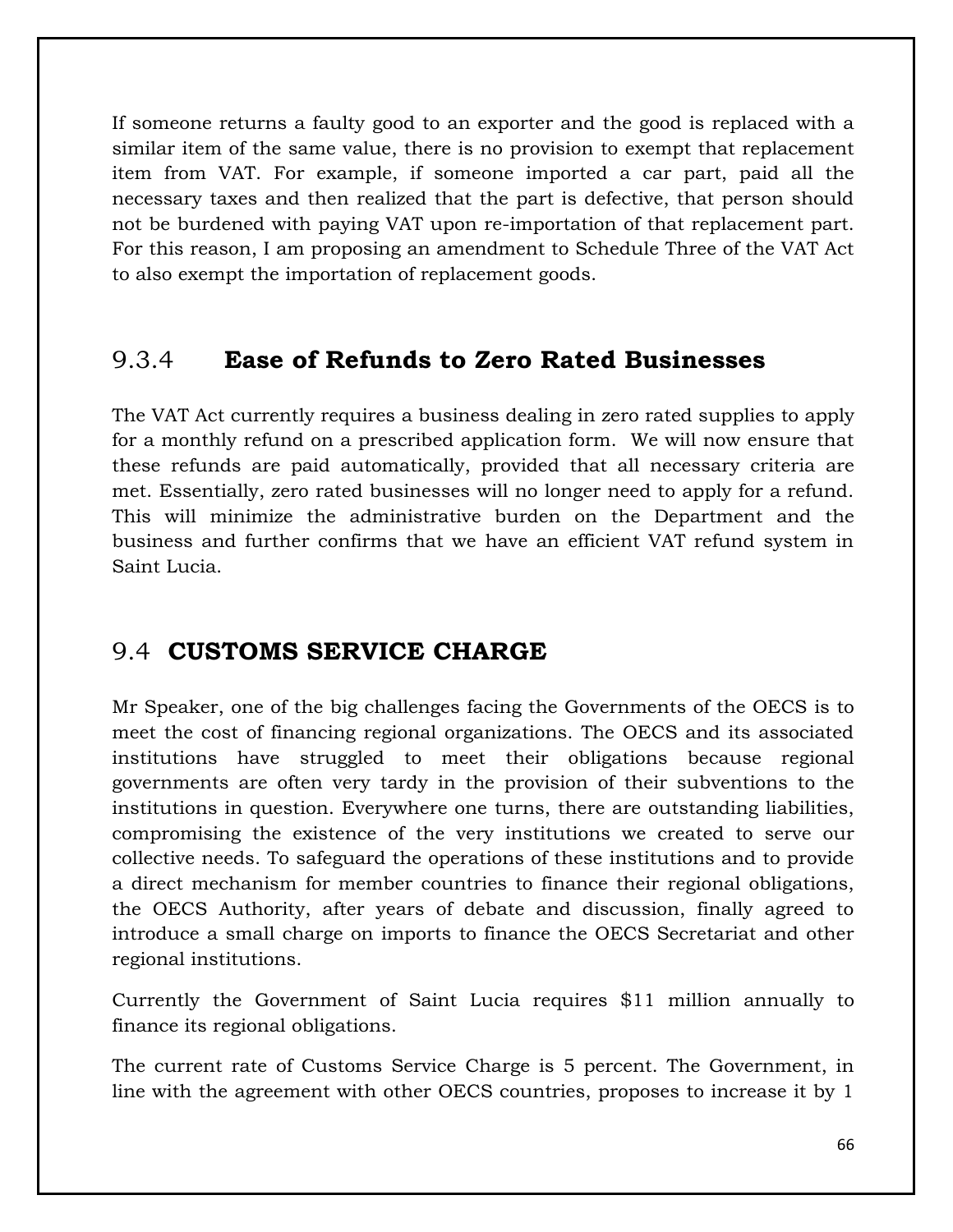percent to 6 per cent. It is estimated that this measure will yield an additional \$10.2 million and be on par with two OECS peers, namely Grenada and St Kitts and Nevis.

However, at the new rate it will remain below the Antigua and Barbuda's "Revenue Recovery Charge" of 10 per cent.

The Government of Saint Vincent and the Grenadines has already increased its Service Charge to meet this obligation. Other countries are expected to follow shortly, although the time frame will differ from country to country.

### 9.5 **INCREASE IN FUEL SURCHARGE**

Mr. Speaker, in last year's Budget, the charge on fuel purchased by LUCELEC for generation of electricity was increased to 50 cents per imperial gallon. In this year's Budget, I propose to increase the fuel charge by a further 50 cents.

I am aware that this comes on the heels of the increase last year, but as I have maintained, this approach is far more palatable than the option of imposing VAT on electricity consumption at 15 percent, as recommended by Public Sector Unions.

Our analysis suggests that raising the surcharge increases revenue by about the same as imposition of VAT at the standard rate (under an assumption of a threshold for domestic consumers), but has a smaller impact on the bills of the final consumer.

Mr. Speaker, allow me to illustrate. Consider the case of a consumer who uses 100 kilowatt hours (kWh) per month. At current rates, this will cost the consumer \$90.30 at current rates. If we were to apply 15% VAT to this bill, there would be an additional charge of \$13.55, taking the bill up to \$103.85. However, our proposal of increasing the fuel surcharge to \$1.00 would lead to an increase of only \$3.0. The same consumer would now pay a total bill of \$93.30. Therefore, increasing the surcharge would mean the consumer would pay \$10.55 less on a monthly basis compared to implementing VAT on electricity.

| Electricity | <b>Current</b> | <b>New Bill</b> | <b>Difference</b> |
|-------------|----------------|-----------------|-------------------|
|             |                |                 |                   |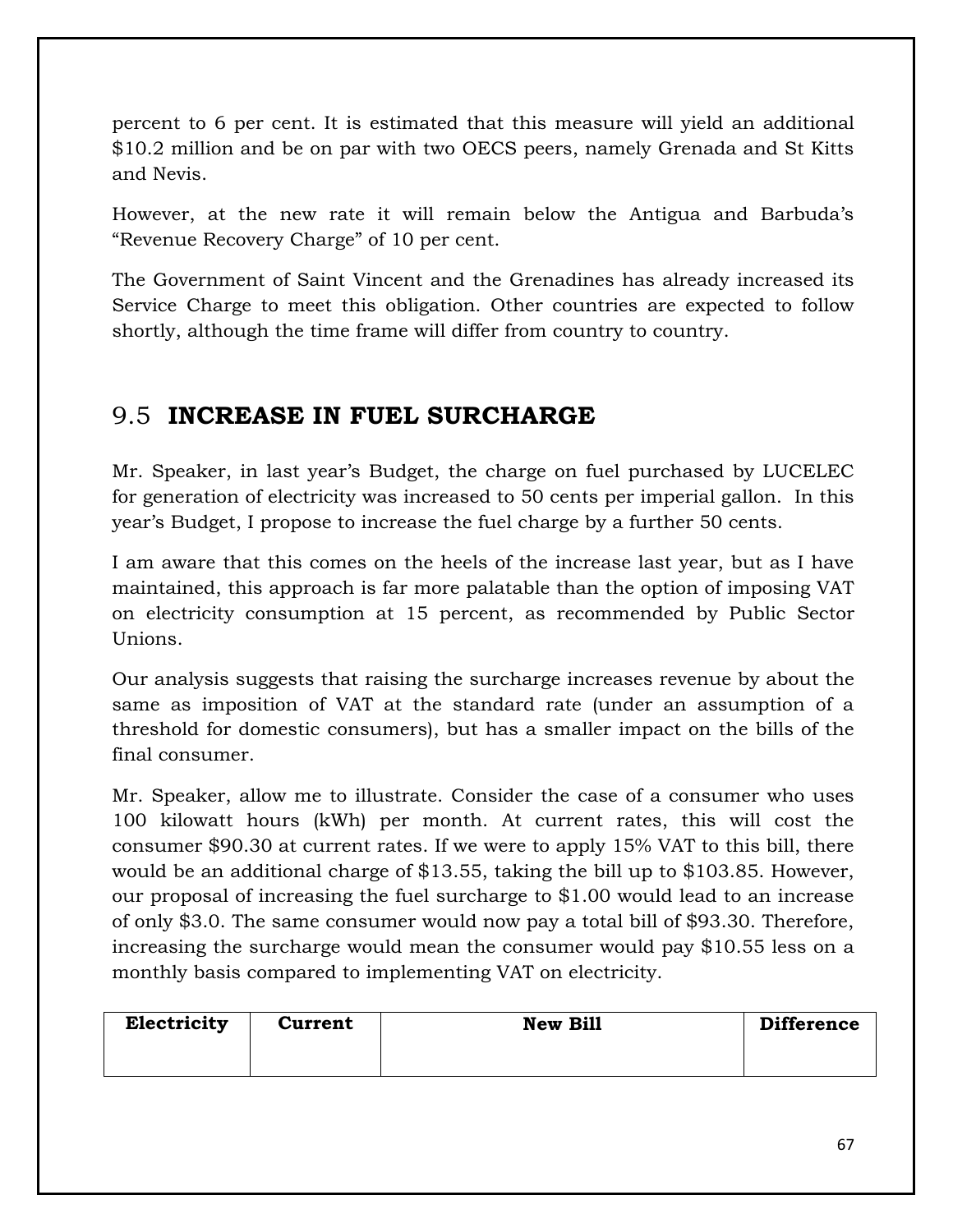| <b>Usage (KHW)</b> | <b>Bill</b> | Option1:<br><b>15% VAT</b> | Option 2:<br><b>Fuel Surcharge</b><br>(\$1.00) |         |
|--------------------|-------------|----------------------------|------------------------------------------------|---------|
| 100                | \$90.30     | \$103.80                   | \$93.30                                        | \$10.55 |

This revenue measure is expected to yield an additional \$9.5 million.

#### 9.6 **VEHICLE LICENSE REFORM**

Mr. Speaker, the motor vehicle license fees in Saint Lucia is guided by the Motor Vehicle and Road Traffic Act of 2003. Renewals currently operate under a twotiered structure, whereby private cars and jeeps pay an annual license fee of \$150, while goods vehicles and earth-moving equipment pay \$300. This fee structure was last revised in 2009, some six years ago.

Mr. Speaker, I believe that all of our road users have a responsibility to help in the maintenance of our roads. These days, a mile of road costs approximately \$1.5 million. I often say to our friends in the Minibus Association that the Government of Saint Lucia collects roughly \$455,000.00 in route band fees, annually. This amount cannot even finance the cost of constructing half a mile of road. Yet, minibuses require decent roads to provide transport to commuters.

Unquestionably, Mr. Speaker, the heavier the vehicle, the greater is the damage to our roads. Likewise, the greater the engine capacity of our vehicles, the greater is the amount of fuel that is consumed and the greater is the damage to our ecology and environment. For those reasons, most countries in the OECS and indeed internationally, have adopted a progressively tiered system with weight, engine capacity, as the key metrics, whether singly or jointly, to determine vehicle licence fees.

In this vein Mr. Speaker, I propose an amendment to the Motor Vehicle and Road Traffic Act of 2003 such that: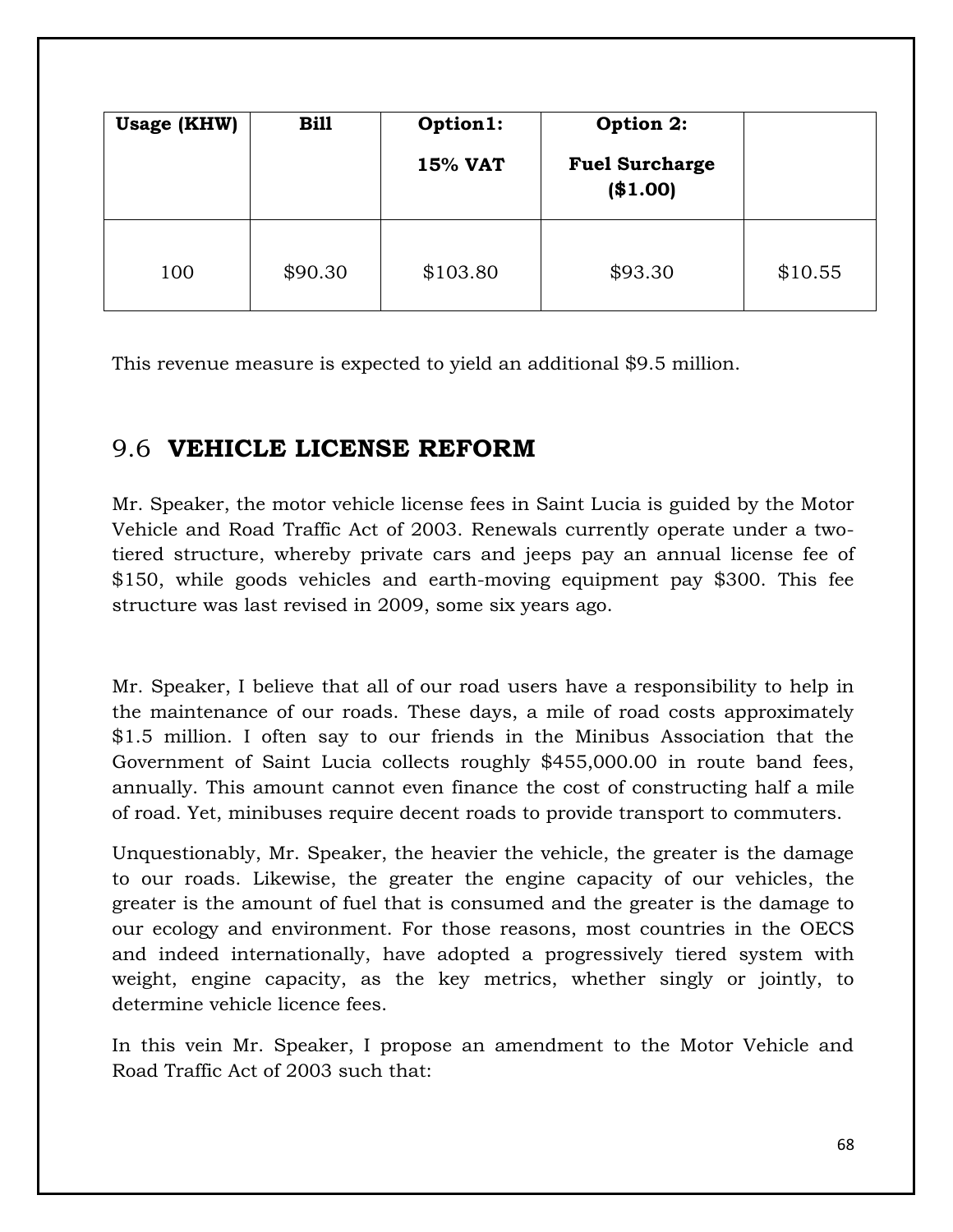1. There will now be ten (10) vehicle licensing classifications. These vehicle licensing classifications will be as follows:

- (a) private vehicles;
- (b) hired vehicles;
- (c) motorcycles;
- (d) passenger and farm vehicles (M and FAR plates);
- (e) goods vehicles;
- (f) trailers;
- (g) earth-moving equipment;
- (h) container trucks; and
- (i) hearses.

(2)Private vehicles, hired vehicles (including "TX" plates) and goods vehicles will have multiple weight classes, each with a progressive fees structure.

(3) The weight class for a vehicle sub-category will be based on the 'curb weight' of the vehicle.

Table 1 below shows the new classifications, curbs weights and associated fee structure. I want to emphasise that passenger vans and motorcycles remain unchanged.

Passenger vans are given the respite for three years after which the rates will increase in line with other increases.

The changes are as follows:

- 1. Private and hired vehicles between 0 and 2500 lbs will increase from \$150 to \$250, an increase of \$100;
- 2. Between 2500 and 3500 lbs, the license fee will move from \$150 to \$300;
- 3. Private and hired vehicles with a curb weight of 3500 lbs and greater, the license fee will move from \$150 to \$350;
- 4. Goods vehicles of less than one tonne will now be charged, \$450, an increase of \$150;
- 5. Goods vehicles between one and three tones will pay an additional \$250 with a new rate of \$550;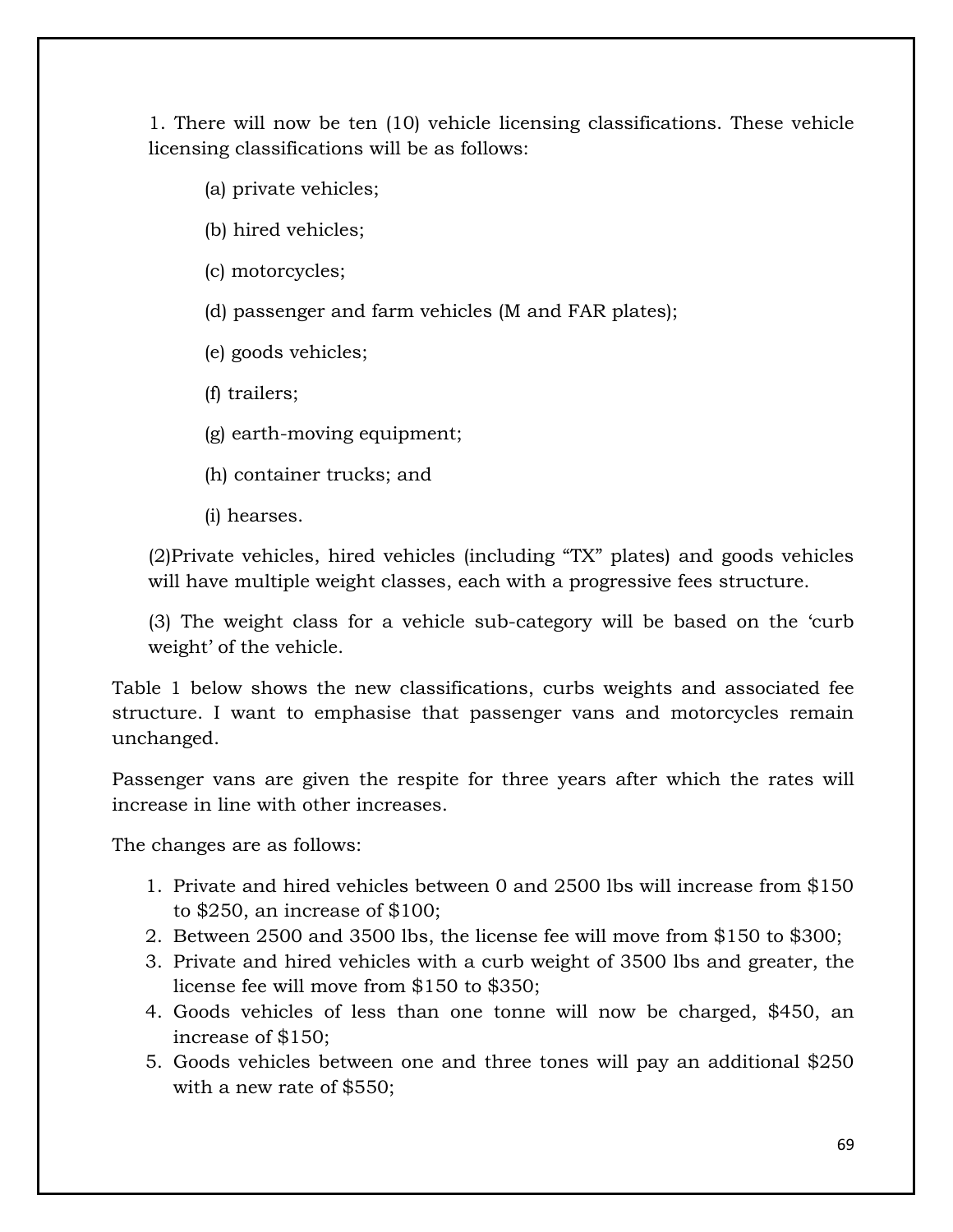- 6. Goods vehicles between three and five tonnes in weight will move from \$300 to \$600;
- 7. And goods vehicles of in excess of five tonnes will now pay a licence of \$700.00, an increase of \$400;
- 8. Trailers, tractors, earth moving vehicles and container trucks which currently are charged \$300 will now be charged \$750, an increase of \$450;
- 9. The fee for motorcycles, "M" plate passenger vans and farm vehicles will remain flat at \$150; and
- 10. Lastly, hearses which currently fetch a license of \$300 will remain flat.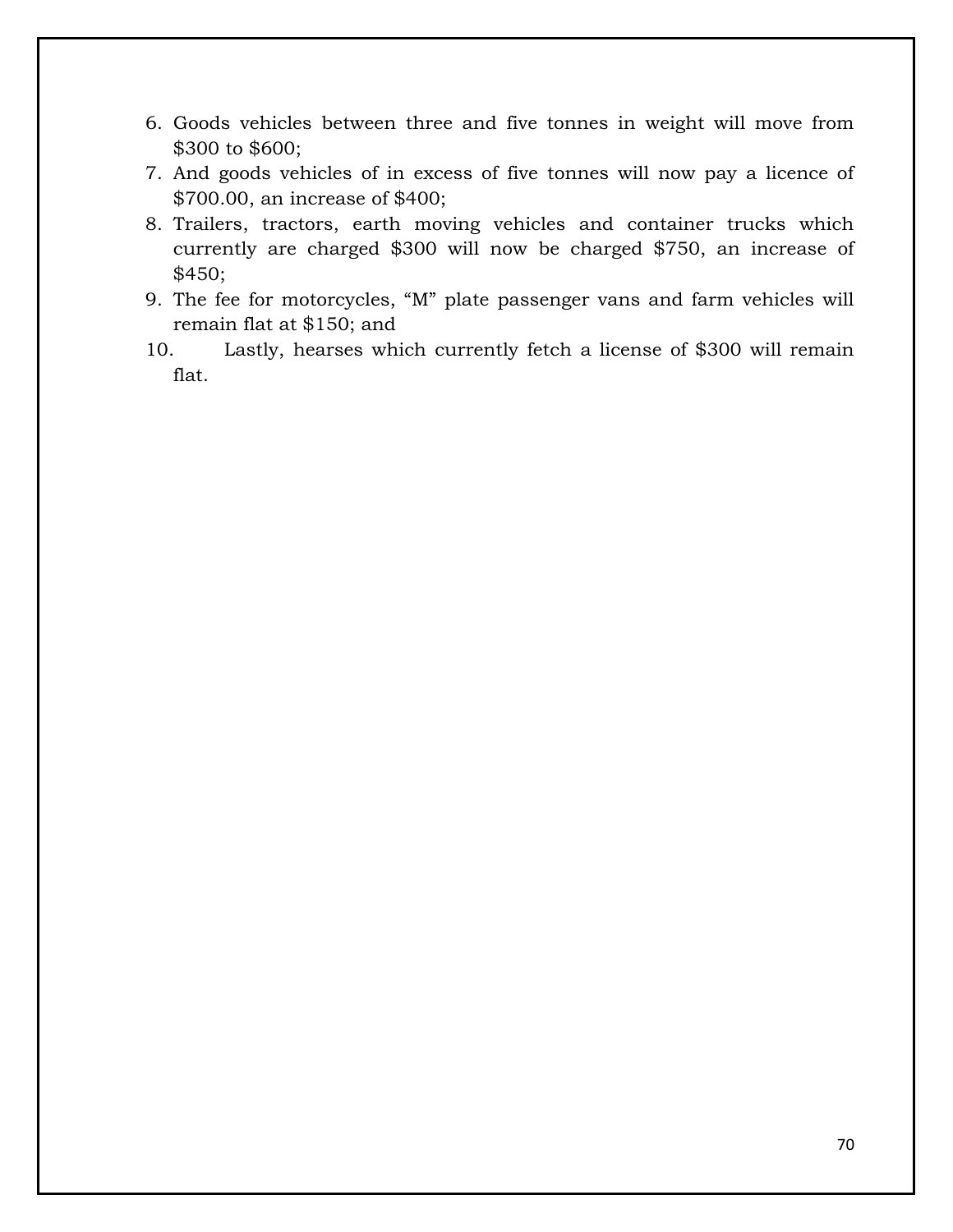| <b>Proposed Category</b>                                   | <b>Proposed Curb</b><br>Weight (lbs.) | <b>Previous</b><br>Fee<br>( <b>SKCD</b> ) |                   | <b>Proposed</b><br>Fee<br>( <b>SKCD</b> ) | <b>Change in</b><br>Fee<br>( <b>SKCD</b> ) |        |
|------------------------------------------------------------|---------------------------------------|-------------------------------------------|-------------------|-------------------------------------------|--------------------------------------------|--------|
|                                                            |                                       |                                           |                   |                                           |                                            |        |
| <b>Private and Hired Vehicles</b>                          |                                       |                                           |                   |                                           |                                            |        |
| Class A                                                    | $0 - 2500$                            | $\mathbb{S}$<br>150.00                    | $\mathcal{S}$     | 250.00                                    | \$                                         | 100.00 |
| Class B                                                    | 2501-3500                             | 150.00<br>$\mathbb{S}$                    | $\mathcal{S}$     | 300.00                                    | $\mathcal{S}$                              | 150.00 |
| Class C                                                    | 3500 and above                        | 150.00<br>$\mathbb{S}^-$                  | $\mathsf{\$}$     | 350.00                                    | \$                                         | 200.00 |
| <b>Motorcycles</b>                                         | <b>Flat Fee</b>                       | \$150.00                                  | \$                | 150.00                                    | $\boldsymbol{\$}$                          |        |
| <b>Passenger and Farm Vehicles</b><br>('M' & 'FAR' Plates) | <b>Flat Fee</b>                       | \$150.00                                  | $\boldsymbol{\$}$ | 150.00                                    | \$                                         |        |
| <b>Goods Vehicles</b>                                      |                                       |                                           |                   |                                           |                                            |        |
| less than 1 ton                                            | $0 - 2204$                            | 300.00<br>$\mathbb{S}$                    | $\mathcal{S}$     | 450.00                                    | $\mathcal{S}$                              | 150.00 |
| $1-3$ tons                                                 | 2205-6613                             | $\mathbb{S}$<br>300.00                    | $\mathsf{\$}$     | 550.00                                    | $\mathcal{S}$                              | 250.00 |
| $3-5$ tons                                                 | 6614-11023                            | 300.00<br>$\mathbb{S}$                    | $\mathcal{S}$     | 600.00                                    | $\mathcal{S}$                              | 300.00 |
| over 5 tons                                                | 11024 and over                        | \$ 300.00                                 | $\mathcal{S}$     | 700.00                                    | $\mathbf{\hat{S}}$                         | 400.00 |
| <b>Hearse</b>                                              | <b>Flat Fee</b>                       | \$300.00                                  | \$                | 300.00                                    | \$                                         |        |
| <b>Trailers</b>                                            | <b>Flat Fee</b>                       | \$300.00                                  | \$                | 750.00                                    | \$                                         | 450.00 |
| <b>Earth Moving</b>                                        | <b>Flat Fee</b>                       | \$300.00                                  | \$                | 750.00                                    | \$                                         | 450.00 |
| <b>Tractor</b>                                             | <b>Flat Fee</b>                       | \$300.00                                  | \$                | 750.00                                    | \$                                         | 450.00 |
| <b>Container Trucks</b>                                    | <b>Flat Fee</b>                       | \$300.00                                  | \$                | 750.00                                    | \$                                         | 450.00 |

*Table 1: Proposed Motor Vehicle License Fee Structure*

Mr. Speaker, this proposal is expected to raise an additional \$3.6 million. The key benefit of such a proposal is the progressivity and objectivity which a weightbased system brings.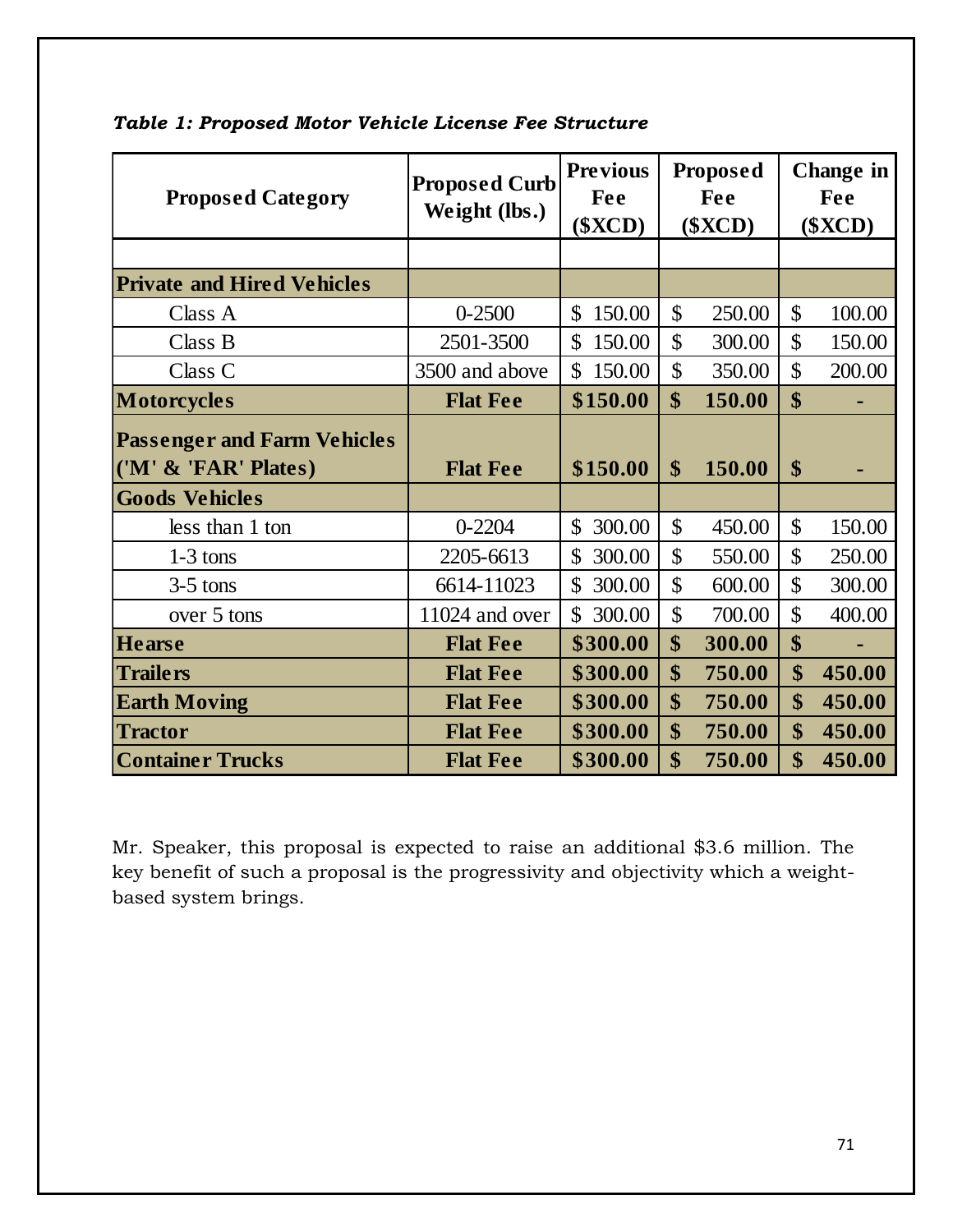### 9.7 **PERSONAL INCOME TAX REFORM**

Mr. Speaker, I would like to now address Personal Income Tax.

In the Budget Statement of 2014/2015, I announced several changes to the Income Tax regime. Honourable Members are aware that these changes were not implemented during the last session of Parliament.

Honourable Members will also recall that I proposed, inter alia, a reduction in our tax bands from four to three and an increase in the personal allowance threshold from \$18,000.00 to \$21,000.00. The changes would have allowed roughly 2,100 persons to be removed from the Tax Roll. In retrospect, we did not believe that those changes went far enough to modernise the tax system and to achieve the objective of shifting the tax system more in the direction of greater reliance on Indirect Taxes.

I have had to delay the implementation of the Corporate Tax reforms in this period, but we will pursue changes to the personal income tax regime in this financial year. However, Mr Speaker, this is still on the agenda of the Government and we will explore reforms to the Corporate Tax system in the next fiscal period.

Mr. Speaker, the current Personal Income Tax regime has a threshold of \$18,000, four tax bands and rates, and twenty eight (28) allowances and deductions. This is by far the highest number of allowances and deductions across the OECS. This gives rise to the following challenges:

- 1. The sourcing of multiple supporting documents is a nightmare for individual taxpayers who are required to file annual returns. Consequently, the processing of these returns is delayed;
- 2. The uploading of the required supporting documents acts as a disincentive to taxpayers wishing to utilise the electronic method of filing (e-filing);
- 3. The number of tax bands and rates complicates the computation of the tax payable for the taxpayer;
- 4. The volume of deductions and the ensuing paper submissions for verifications consume time and focus of the Inland Revenue Department;
- 5. The current income tax structure militates against the progressivity of the system. Under the current Personal Income Tax system, it has been noted that the relative tax contribution of the very high income earners is not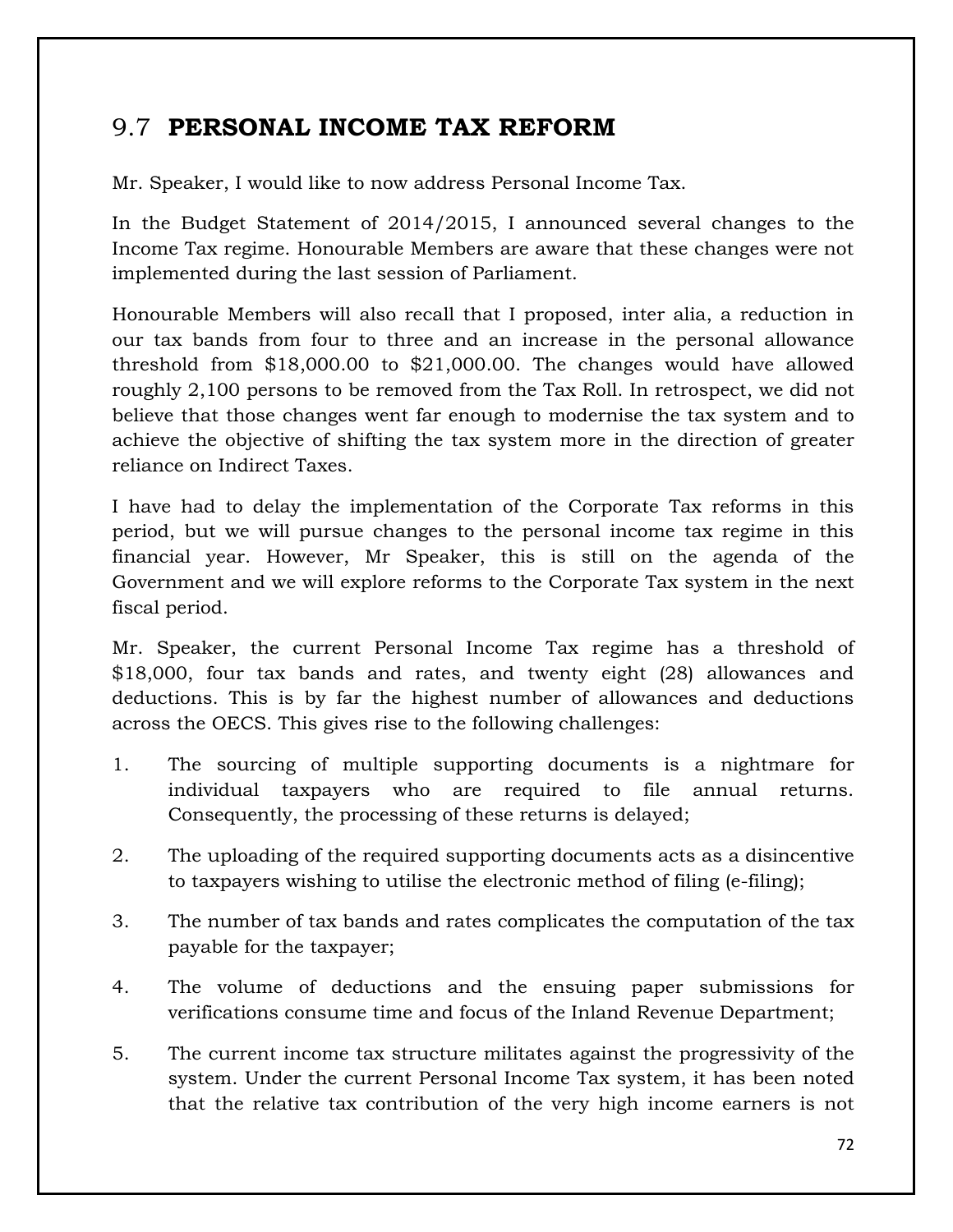comparable to that of the low and medium income earners. The burden of the tax system is really on the backs of middle and low income earners because they cannot always access the range of deductions which higher income earners enjoy.

In this regard, Mr. Speaker, the reform of the Personal Income Tax regime will address these challenges with the following main objectives:

- 1. Simplification of the system this will be achieved by streamlining the number of allowances and deductions, as well as decreasing the number of tax bands;
- 2. Aid electronic transactions by reducing the number of allowances and deductions, the documentation required is significantly lessened, which will facilitate the electronic filing of returns;
- 3. Improve ease of doing business the simplification of the tax system will improve the ease of doing business with the Inland Revenue Department;
- 4. Minimise the tax payable of the lower income taxpayers an increase in the personal allowance significantly reduces, if not eliminates, the tax payable for a large number of low income taxpayers; and
- 5. Improve the progressivity of the tax system a higher personal allowance, and reduction in the number of allowances and deductions generally imply lower effective tax rates for the lower income earners, thus improving the progressivity of the tax system.

In this regard, Mr. Speaker, reform of the Personal Income Tax system seeks to address this anomaly in the tax system, while providing relief to a wide cross section of taxpayers. Under the proposed system, the monthly tax payments and the number of documents that are to be obtained to support the annual return will be sharply reduced. The deductions, threshold, tax bands and tax rates were all chosen with a view to striking an appropriate balance among revenue implications, fairness in the payment of taxes, and the efficiency of the Saint Lucia tax system.

Mr. Speaker, at this time, I would like to point out that the objective of this reform is not to raise additional revenue. In fact, the proposal that I have before me indicates a reduction in personal income tax revenue somewhere in the region of \$8 million. In effect, this would represent a tax break for a large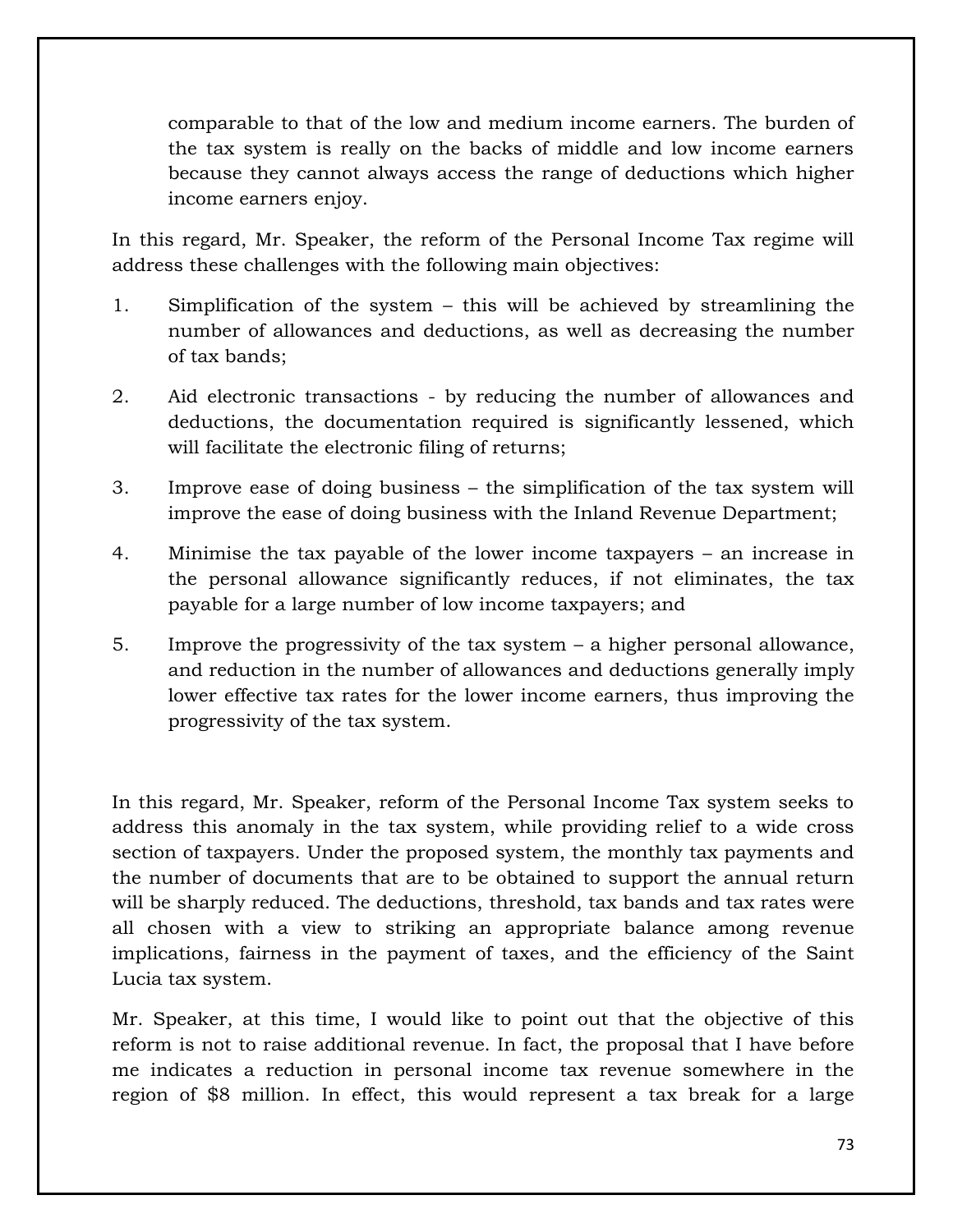number of tax payers. However, we are convinced that the simplification of the Personal Income Tax system will result in greater efficiency gains to taxpayers and the Inland Revenue Department.

This implies that the net negative impact on revenue will be contained, as efficiency gains will allow the Inland Revenue Department to devote more resources towards more rewarding areas, such as Property Tax collections.

Mr. Speaker, some may ask why is the Government raising taxes and at the same time giving a tax break, particularly with the work left to be done in restoring fiscal sustainability? The reason is simple and straight forward. As indicated above, we continue along the path of transforming the tax system away from direct taxes to indirect taxes.

This process was accelerated with the implementation of VAT in 2012. It was always the intention of this Government to provide relief through reduction in direct taxation once VAT was in place and settled.

The proposed reform to the Personal Income Tax Regime is as follows;

- 1. Increase the personal allowance from \$18,000 to \$25,000. By increasing the personal allowance by \$7,000, some 2,705 taxpayers will no longer be required to file a return and would pay no income tax;
- 2. Amend the tax bands and establish only two bands with the following rates:
	- a) Chargeable income of up to \$30,000 15 percent;
	- b) Chargeable income of \$30,001 and above 25 percent;
- 3. Limit the number of existing deductions to four priority areas as follows:
	- a) Medical Deduction, allowed for medical insurance premiums and expenses;
	- b) Future benefits defined as Life Insurance, National Insurance Corporation contributions, Pension Contributions and Registered Retirement Savings;
	- c) Education Benefit, which includes both the Child Allowance and the deduction for student loan interest (for university education and equivalent); and
	- d) Mortgage Interest and Property Tax payments;
- (4). Limit the aggregate of all the deductions that can be claimed to a maximum of \$25,000. Tax payers are free to claim a value of deductions up to the overall cap of \$25,000 in any or all of the four priority areas identified. This flexibility will allow tax payers in any given year to make claims based on their unique circumstances.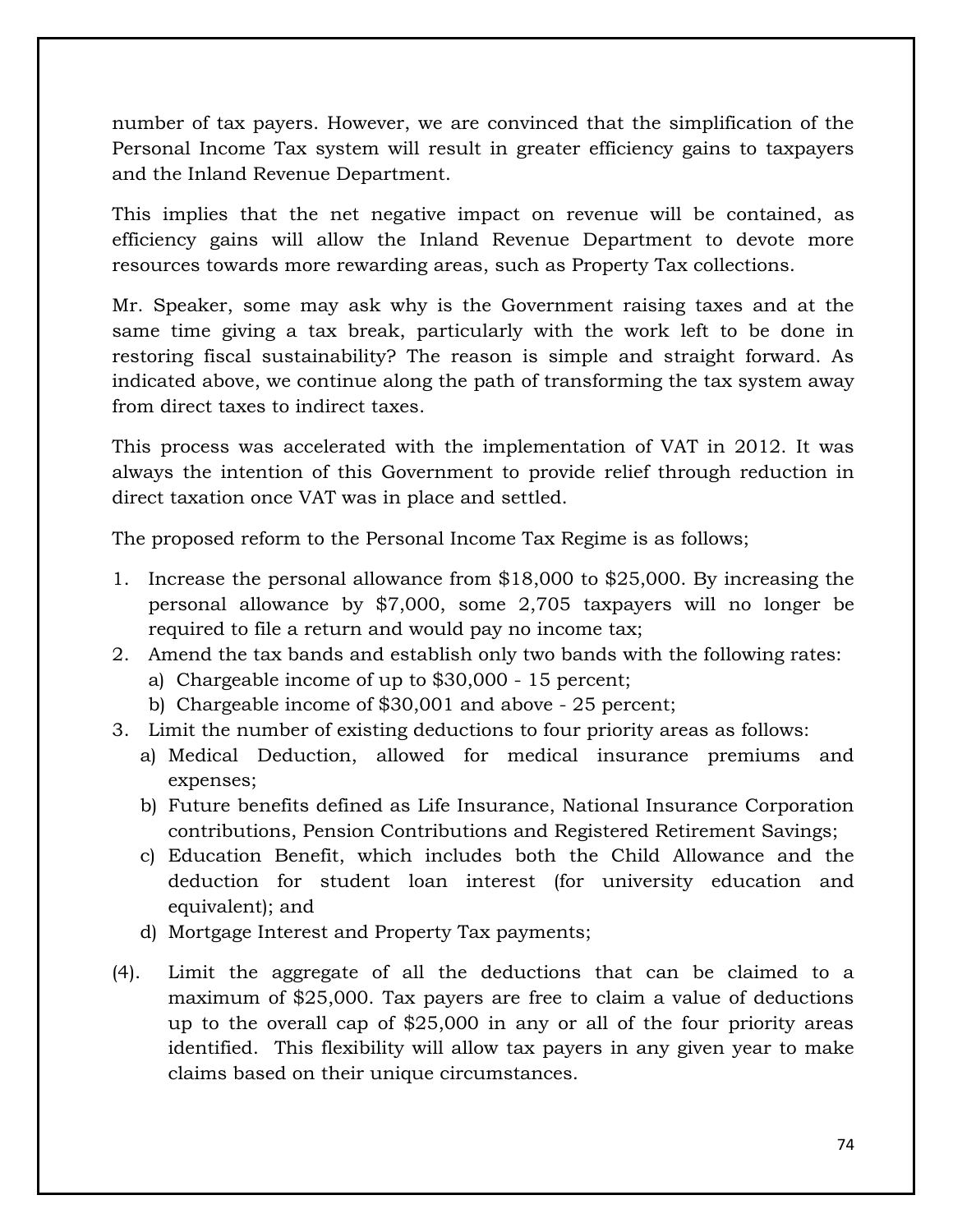| Occupation       | <b>Monthly</b> | <b>Current</b>     | Proposed           | (Reduction) |
|------------------|----------------|--------------------|--------------------|-------------|
|                  | Income         | <b>Tax Payable</b> | <b>Tax Payable</b> |             |
| Security Officer | 1,667          | 10                 | $\Omega$           | (10)        |
| Driver           | 1,911          | 21                 | $\Omega$           | (21)        |
| Retiree          | 2,779          | 73                 | $\Omega$           | (73)        |
| Tax Inspector    | 4,290          | 263                | 156                | (107)       |
| Manager          | 4,653          | 434                | 247                | (187)       |
| Doctor           | 9,828          | 1,766              | 1,540              | (226)       |
| Retiree          | 13,568         | 3,061              | 2,475              | (586)       |

Mr. Speaker, let me illustrate how this new Personal Income Tax regime will benefit taxpayers who currently have low and medium deductions:

However, persons with high deductions will be affected slightly differently. It must be noted that the individuals who will be negatively affected are a relatively small minority, as about 92 percent of tax filers would be better off or remain unaffected. Individuals who are likely to be affected are from the very high deductions group, to which the existing system was biased. The proposed changes will remedy this deficiency and consequently a few individuals will see some increase in tax liabilities.

Mr. Speaker, under the current Personal Income Tax system there are instances where an individual earns over \$6,000 and pays no Income Tax. However, another individual earns \$4,653 and pays \$434. The proposed changes in the system will minimise the likelihood of such disparities. I wish to point out that in most instances, persons within the low income bracket will no longer be required to pay taxes, as the majority will now fall below the threshold of \$25,000.

Effectively, an individual must earn in excess of \$2,084 per month (this figure is currently \$1,533) to be subject to PAYE (Pay-As-You-Earn). Approximately 19,425 (or 91.3 percent) registered taxpayers will pay less tax or their tax status will remain unchanged due to the proposed changes.

The proposed changes will go into effect from income year 2016.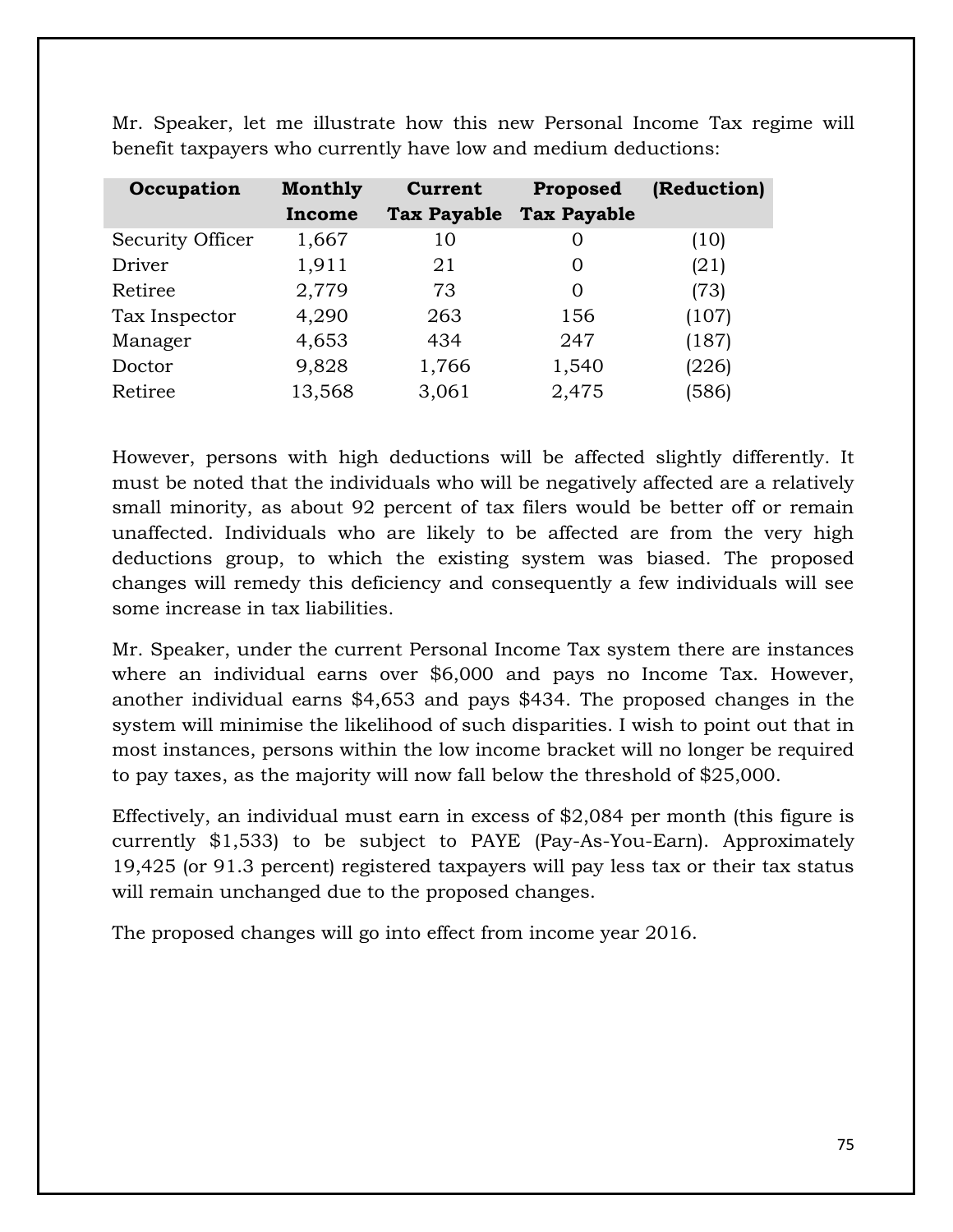# 9.8 **CHANGES TO THE STRUCTURE OF THE INLAND REVENUE DEPARTMENT**

Mr. Speaker, the proposed changes to the tax systems will be complemented by the modernization of the Inland Revenue Department (IRD).

Organization structures have become increasingly important in both the private and public sectors, as concerns have been raised related to accountability, responsibility, transparency and efficiency within organisations. Governments are seeking ways to improve operational results, while increasing transparency and accountability within their departments and agencies. The organisation structure of the tax administration is a key component in these efforts.

The Inland Revenue Department (IRD) is currently undertaking a major reform initiative that encompasses a review of the processes and procedures and the operational structure of the Department.

Mr. Speaker the main objectives of this administrative reform programme are to:

- 1. Enhance taxpayer service and compliance; (2) Re-organize the IRD along functional lines;
- 2. Strengthen planning, design and monitoring functions;
- 3. Segment the taxpayer population and establish separate Large, Medium, Small and Micro Taxpayer sections to focus on the peculiar needs of each segment; and
- 4. Integrate the administration of VAT into the mainstream operations of the Inland Revenue Department.

To facilitate the introduction of VAT, a separate unit was established to administer this new tax, as was the practice in other OECS countries. It was intended that this arrangement would survive for three years and would, thereafter be replaced. Continuing this type of structure beyond the set period reduces the opportunity to improve efficiency in the operation of the Inland Revenue Department. As such, VAT will no longer be administered independently.

Once these objectives are met, the Inland Revenue Department and taxpayers by extension will benefit. This enhanced structure and focus will result in:

- 1. Improved taxpayer service;
- 2. Reduced duplication and greater certainty;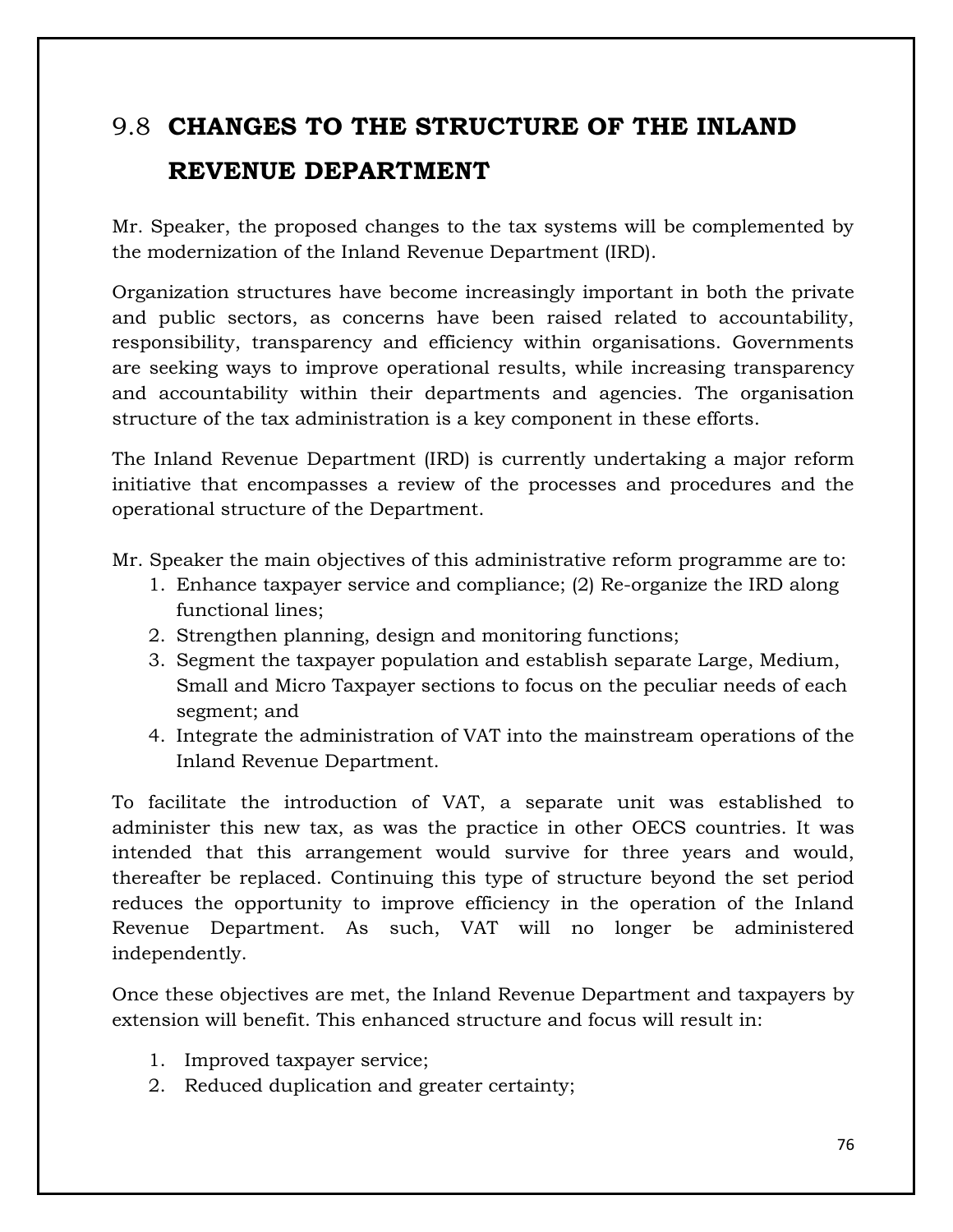- 3. Simpler processes for the taxpayer and the administration;
- 4. Centres of excellence, enhanced performance management and data integrity;
- 5. Increased compliance; and
- 6. Better resource management.

Overall administration costs will be reduced as duplicated processes are eliminated.

Mr. Speaker, the initial reform and modernisation programme, in its totality, will create the foundation for additional modernisation programme. This will allow the department to create new opportunities as it progresses into the future.

Reforms of this magnitude will take time, patience and foresight, but we are committed and confident that our ultimate goals will be realised.

### 9.9 **INCREASES IN NIC PENSION BENEFITS**

Mr. Speaker, Honourable Members would be aware that an actuarial review of the funds held by the National Insurance Corporation is conducted every five years. The objective of the review is to foster the good governance of the National Insurance Corporation by:

- 1. "Securing the long-term financial sustainability of the NIC;
- 2. Considering appropriate reform measures based on the findings and recommendations in the actuarial valuation report; and
- 3. Building proper actuarial and statistical capacity for the staff of the National Insurance Corporation (NIC) to support future actuarial valuations and social security reforms."

The last actuarial review was conducted by the Social Security Department of the International Labour Organisation (ILO). It reports on the National Insurance Corporation as of June 30, 2010.

I am pleased to advise that approval has been given to the National Insurance Corporation to increase pension payments by 3 percent effective July 1, 2015. Increases in other lump sum benefits will also take effect on July 1, 2015.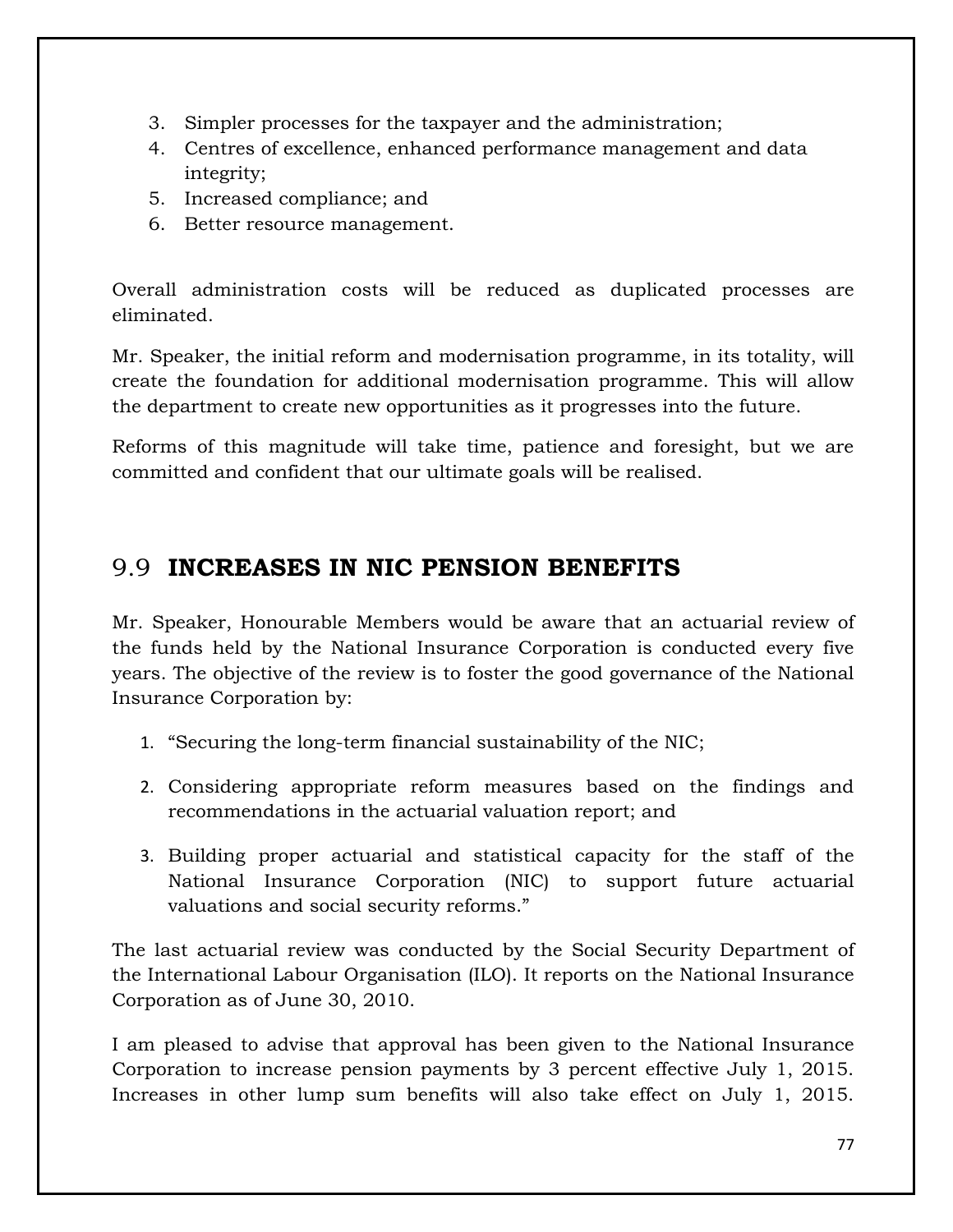Among these would be an increase in the funeral grant from \$1,750.00 to \$2,500.00. The NIC has also accepted a proposal to allow persons to receive a pension on or after the age of 65 years, even if still in employment.

Mr. Speaker, I know that Honourable Members remain concerned about the insurability of farmers and fishers. This matter remains under very active consideration. The National Insurance Corporation is currently in consultation with the ILO for the coverage of the self–employed. This is expected to cover farmers and fishers who qualify.

## 9.10 **CONCESSIONS TO MINIBUS**

#### **OPERATORS**

Mr. Speaker, there is one category of entrepreneurs in our midst who deserve our collective thanks. I refer to our minibus operators. When the Government called for sacrifice in the face of the fiscal challenges facing us, minibus operators decided to contribute to the cause. They did so by foregoing increases in bus fares, even though they were entitled to these increases.

It is true that the Association requested a subvention to compensate for the rising cost of fuel. However, the Government did not accede to the request, explaining that it could not continue with a policy of direct subventions to minibus operators as there would be no end in sight for such requests. In any event, the fiscal limitations of the Government did not allow for such direct payments.

As a mark of its appreciation for the sacrifice and understanding of the minibus operators, the Government has decided to waive the payment of Route Bands by minibuses for a period of three years. However, all minibus operators will be required to obtain an "Exemption Certificate" from the Ministry of Transport through the National Council on Public Transportation (NCOPT).

Given the proposed changes to the Income Tax Regime, minibus operators will no longer be eligible for the payment of Income Tax. Mr Speaker, I am pleased to advise that the Government will no longer press for the introduction of a system of presumptive payment of Income Tax for minibus owners.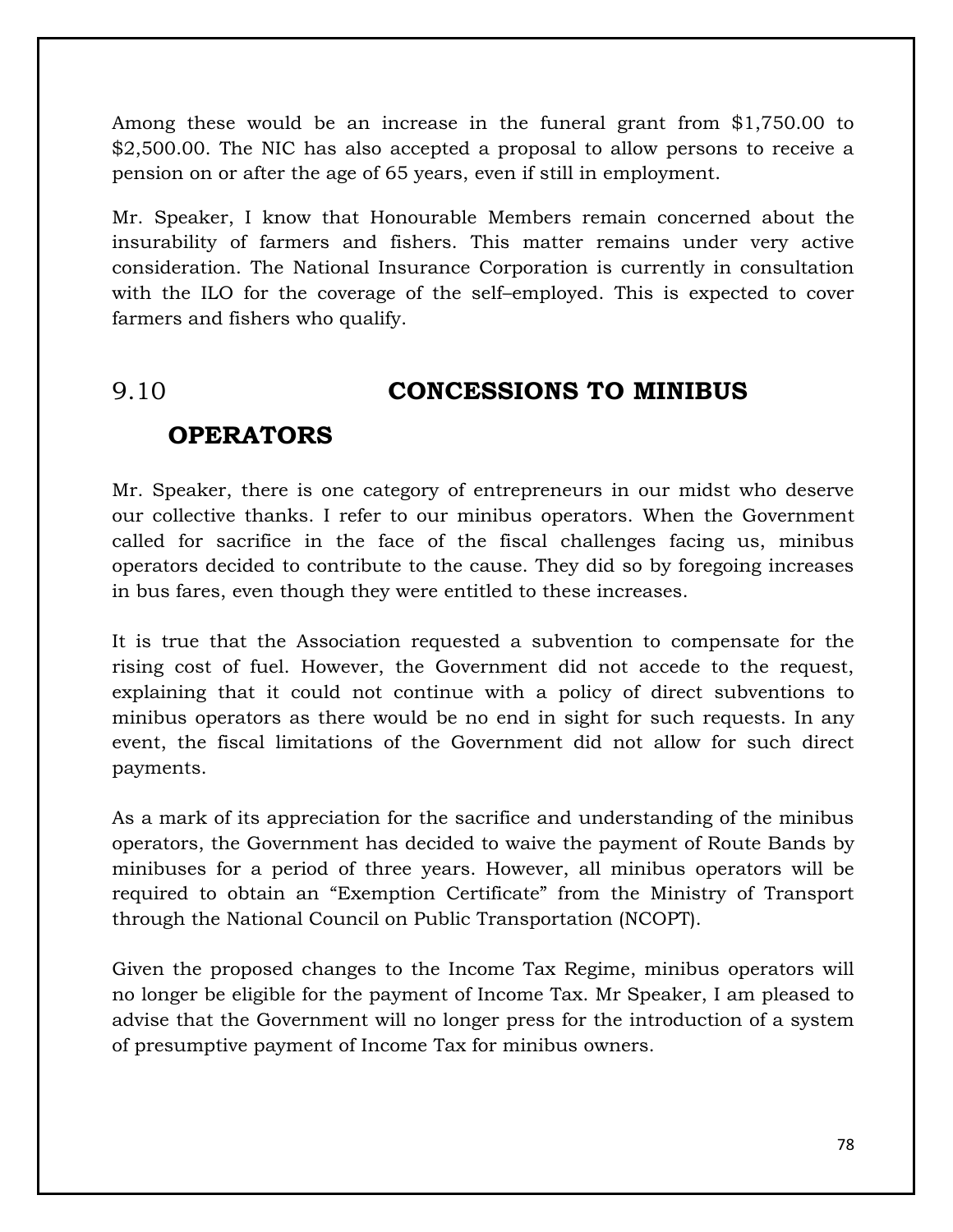Minibus operators will also benefit from the decision not to increase license fees for passenger vans.

### 10.0 **FINANCING THE BUDGET**

Mr. Speaker, the Estimates of Revenue and Expenditure for financial year 2015/16 is budgeted at \$1.464 billion. This represents a 17 percent increase over the 2014/15 budgeted expenditure and a 23 percent increase over the preliminary outturn.

Of this total budget, \$984.2 million represents Recurrent Expenditure, which accounts for 72% of total expenditure, while Capital Expenditure is at \$414.2 million, representing 28 % of total expenditure.

It must be noted, however, that included in Recurrent Expenditure is Debt Principal Repayment of \$119.6 million

Mr. Speaker the 2015/16 Budget will be financed as follows:

- 1. **Recurrent Revenue** of \$984.2 million comprising Tax Revenue of \$900.7 million and Non-Tax Revenue of \$83.5 million, representing 92 percent and 8 percent of total projected recurrent revenue respectively.
- 2. **Capital Revenue** of \$7.6 million comprising proceeds from sale of assets of \$0.5 million and \$7.1 million from two revolving funds established under Shelter Development Programme and PROUD.
- 3. **Grants** of \$125.99 million, which represents an 89% increase from the last year's out turn. The main donors include:
	- (a) Republic of China (Taiwan) contributing \$56 million;
	- (b) European Union (EU) \$30.9 million;
	- (c) ALBA contributing \$20.0 million; and
	- (d) The Caribbean Development Bank (CDB) contributing \$6.5 million.

I should also mention that while not reflected in the Estimates, the Government of Mexico will be providing in the region of US \$7.5 million towards the Dennery Water Supply Project and St Jude Hospital.

4. Government Instruments consisting of **Bonds** of \$189.2 million and **Treasury Bills** of \$65.9 million, for a total of \$255.1million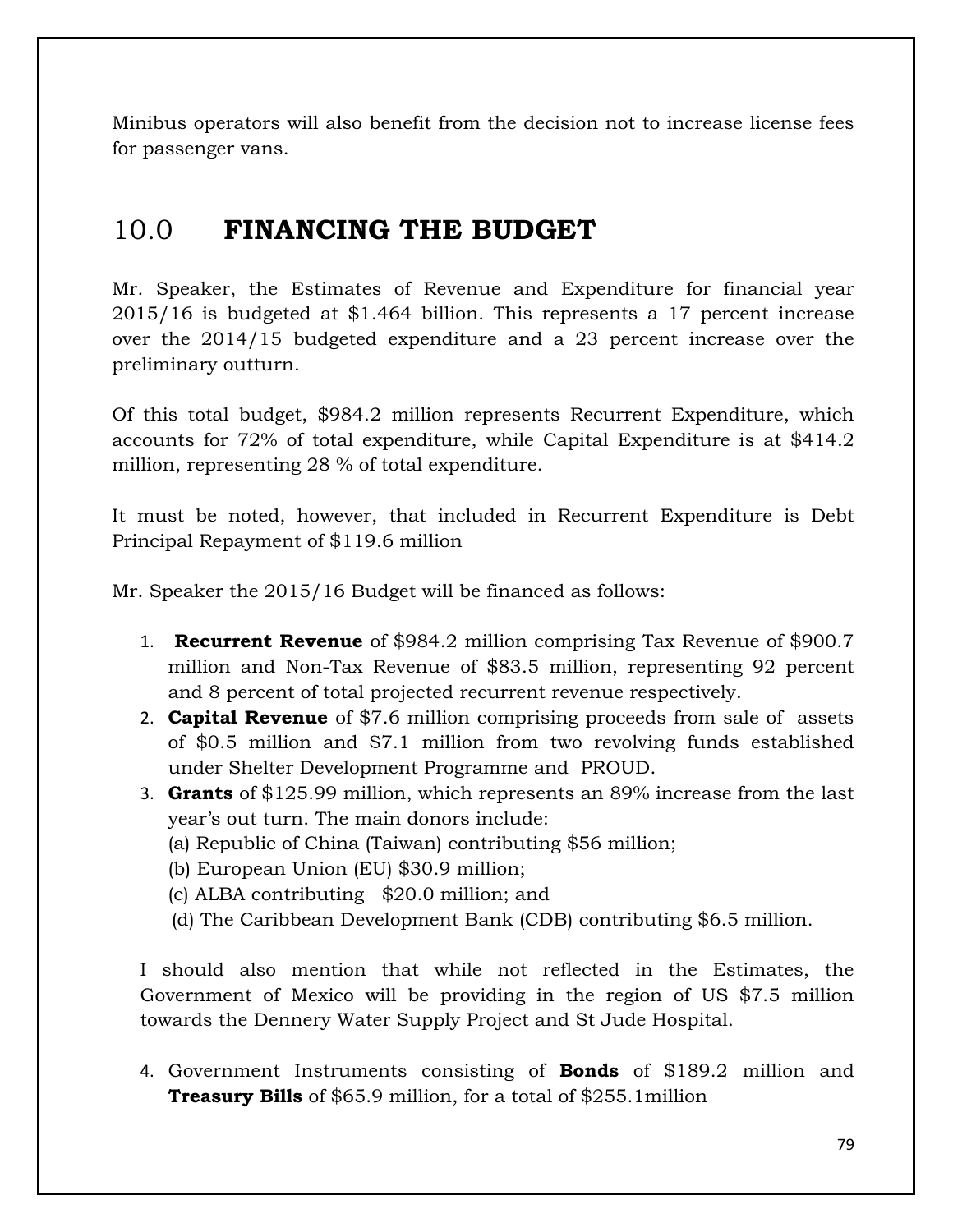- 5. Other **Loans** of \$ 91.3 million comprising:
	- a. \$31.7 million from the Caribbean Development Bank;
	- b. \$17.9 million from the World Bank;
	- c. \$27 million from the Republic of China (Taiwan);
	- d. \$10.4 million from the National Insurance Corporation (NIC);and
	- e. \$4.4 million from the Kuwait Fund for Arab Economic Development.

Mr. Speaker, based on the above figure, the current account surplus is at \$53.7 million or 1.4 percent of GDP. However, an overall deficit of \$227.2 million or 5.8 percent of GDP is projected.

### 11.0 **CONCLUSION**

Mr Speaker, I am therefore confident that 2015 will bring increased opportunity and growth for Saint Lucia.

Barring any unforeseen circumstances, we will see positive gains in our economy.

We will maintain a manageable fiscal deficit, far lower than what it was when we took office in 2011. Our public finances will be more secure, and our debt more manageable.

We will witness the commissioning of two state-of-the-art hospitals in the north and the south, an investment of over \$300 million in our health infrastructure.

We will be working for the delivery of clean drinking water to communities in Vieux Fort, Dennery and Desruisseaux.

We will be a country of less bureaucracy and improved public services. The ease of doing business will improve at our ports and in our courts.

We would have commenced work on what is the largest expansion in our highway infrastructure, the creation of a four-lane road link between Castries and Gros Islet.

We would be further along recovering from the destruction of Tomas and the Trough, and our country more resilient than before.

Roads that have been in a deplorable condition for years would be reconstructed: in Ciceron, in Fond Cacoa, in Vigé-Cacoa, in Cas en Bas, in Corinthe, in Choiseul, in Banse and all throughout our beautiful island.